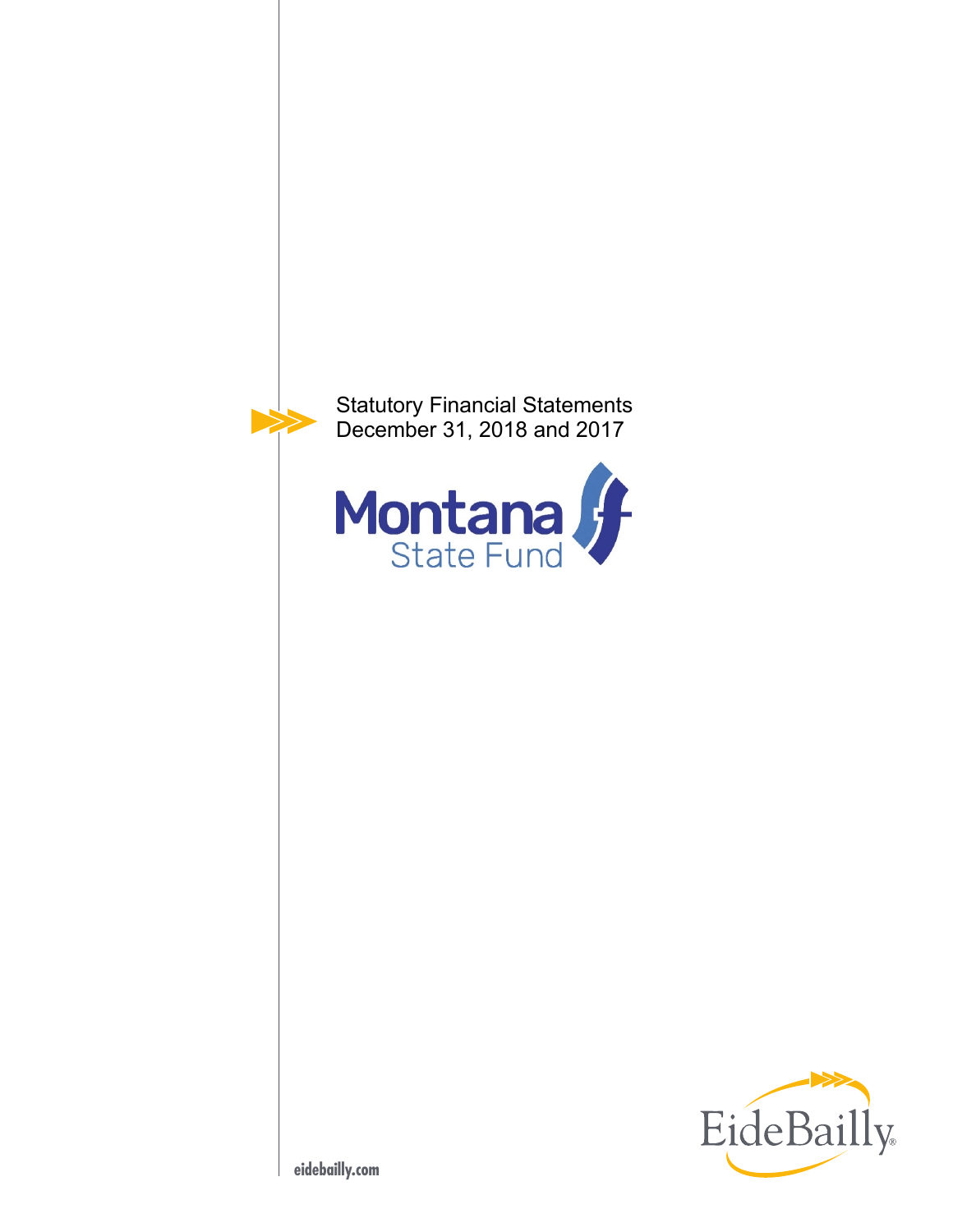| <b>Statutory Financial Statements</b> |  |
|---------------------------------------|--|
|                                       |  |
|                                       |  |
|                                       |  |
|                                       |  |
|                                       |  |
| Supplementary Information             |  |
|                                       |  |
|                                       |  |
|                                       |  |
|                                       |  |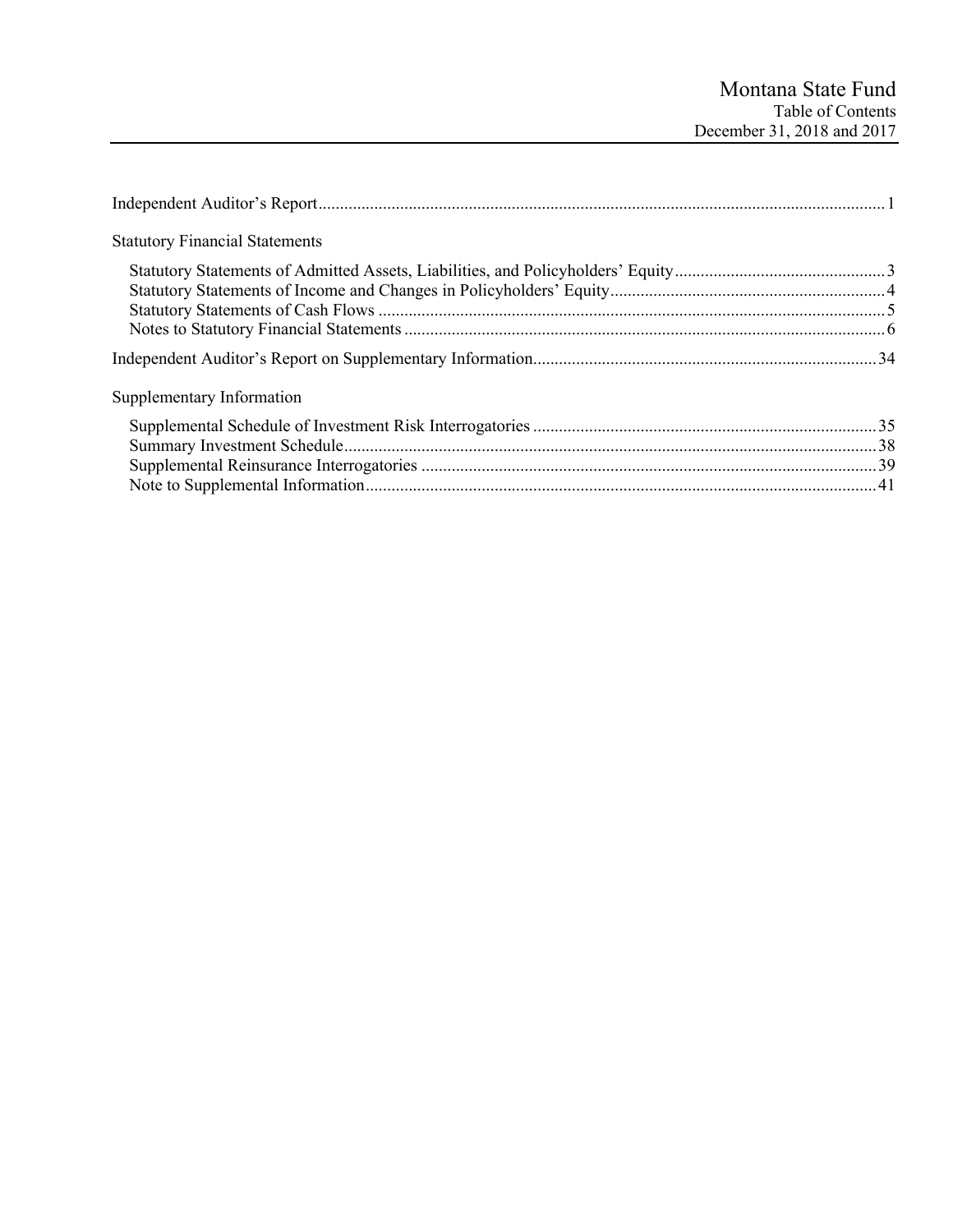

**CPAs & BUSINESS ADVISORS** 

#### **Independent Auditor's Report**

To the Board of Directors Montana State Fund Helena, Montana

## **Report on the Statutory Financial Statements**

We have audited the accompanying statutory financial statements of Montana State Fund (MSF), a component unit of the State of Montana, which comprise the statutory statements of admitted assets, liabilities, and policyholders' equity as of December 31, 2018 and 2017, and the related statutory statements of income and changes in policyholders' equity, and cash flows for the years then ended, and the related notes to the statutory financial statements.

#### **Management's Responsibility for the Statutory Financial Statements**

Management is responsible for the preparation and fair presentation of these statutory financial statements in accordance with the accounting practices prescribed or permitted by the Insurance Department of the Montana State Auditor's Office. Management is also responsible for the design, implementation, and maintenance of internal control relevant to the preparation and fair presentation of statutory financial statements that are free from material misstatement, whether due to fraud or error.

#### **Auditor's Responsibility**

Our responsibility is to express an opinion on these statutory financial statements based on our audits. We conducted our audits in accordance with auditing standards generally accepted in the United States of America. Those standards require that we plan and perform the audit to obtain reasonable assurance about whether the statutory financial statements are free from material misstatement.

An audit involves performing procedures to obtain audit evidence about the amounts and disclosures in the statutory financial statements. The procedures selected depend on the auditor's judgment, including the assessment of the risks of material misstatement of the statutory financial statements, whether due to fraud or error. In making those risk assessments, the auditor considers internal control relevant to the entity's preparation and fair presentation of the statutory financial statements in order to design audit procedures that are appropriate in the circumstances, but not for the purpose of expressing an opinion on the effectiveness of the entity's internal control. Accordingly, we express no such opinion. An audit also includes evaluating the appropriateness of accounting policies used and the reasonableness of significant accounting estimates made by management, as well as evaluating the overall presentation of the statutory financial statements.

We believe that the audit evidence we have obtained is sufficient and appropriate to provide a basis for our audit opinions.

#### **Basis for Adverse Opinion on U.S. Generally Accepted Accounting Principles**

As described in Note 1 to the statutory financial statements, the statutory financial statements are prepared using accounting practices prescribed or permitted by the Insurance Department of the Montana State Auditor's Office, which is a basis of accounting other than accounting principles generally accepted in the United States of America. The effects on the statutory financial statements of the variances between the statutory basis of accounting described in Note 1 and accounting principles generally accepted in the United States of America, although not reasonably determinable, are presumed to be material.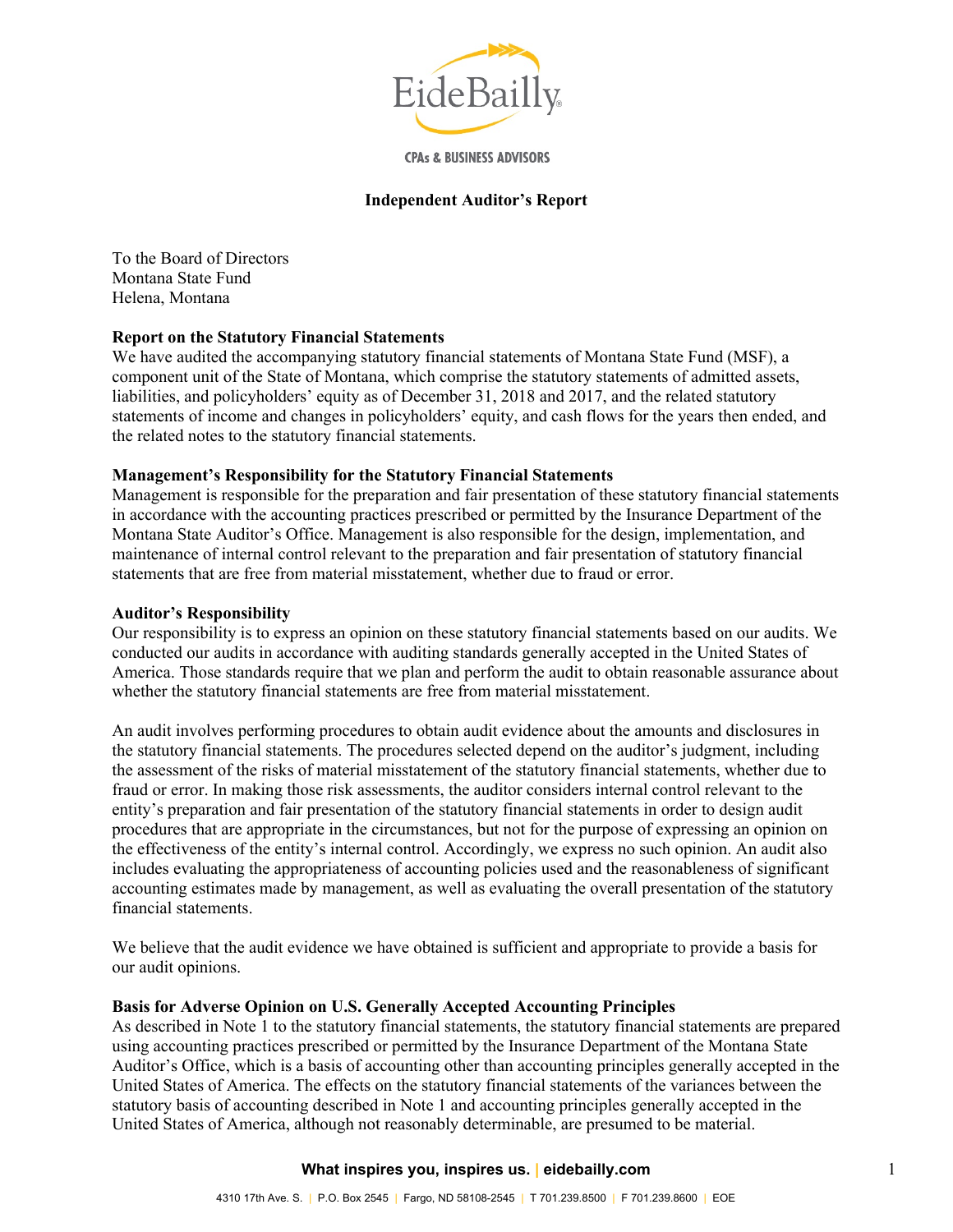## **Adverse Opinion on U.S. Generally Accepted Accounting Principles**

In our opinion, because of the significance of the matter described in the Basis for Adverse Opinion on U.S. Generally Accepted Accounting Principles paragraph, the statutory financial statements referred to above do not present fairly, in accordance with accounting principles generally accepted in the United States of America, the financial position of Montana State Fund as of December 31, 2018 and 2017, or the results of its income or its cash flows for the years ended December 31, 2018 and 2017.

## **Opinion on Regulatory Basis of Accounting**

In our opinion, the statutory financial statements referred to above present fairly, in all material respects, the admitted assets, liabilities, and policyholders' equity of Montana State Fund as of December 31, 2018 and 2017, and the results of its operations, changes in policyholders' equity and its cash flows for the years then ended, on the basis of accounting described in Note 1.

ade Sailly LLP

Fargo, North Dakota March 14, 2019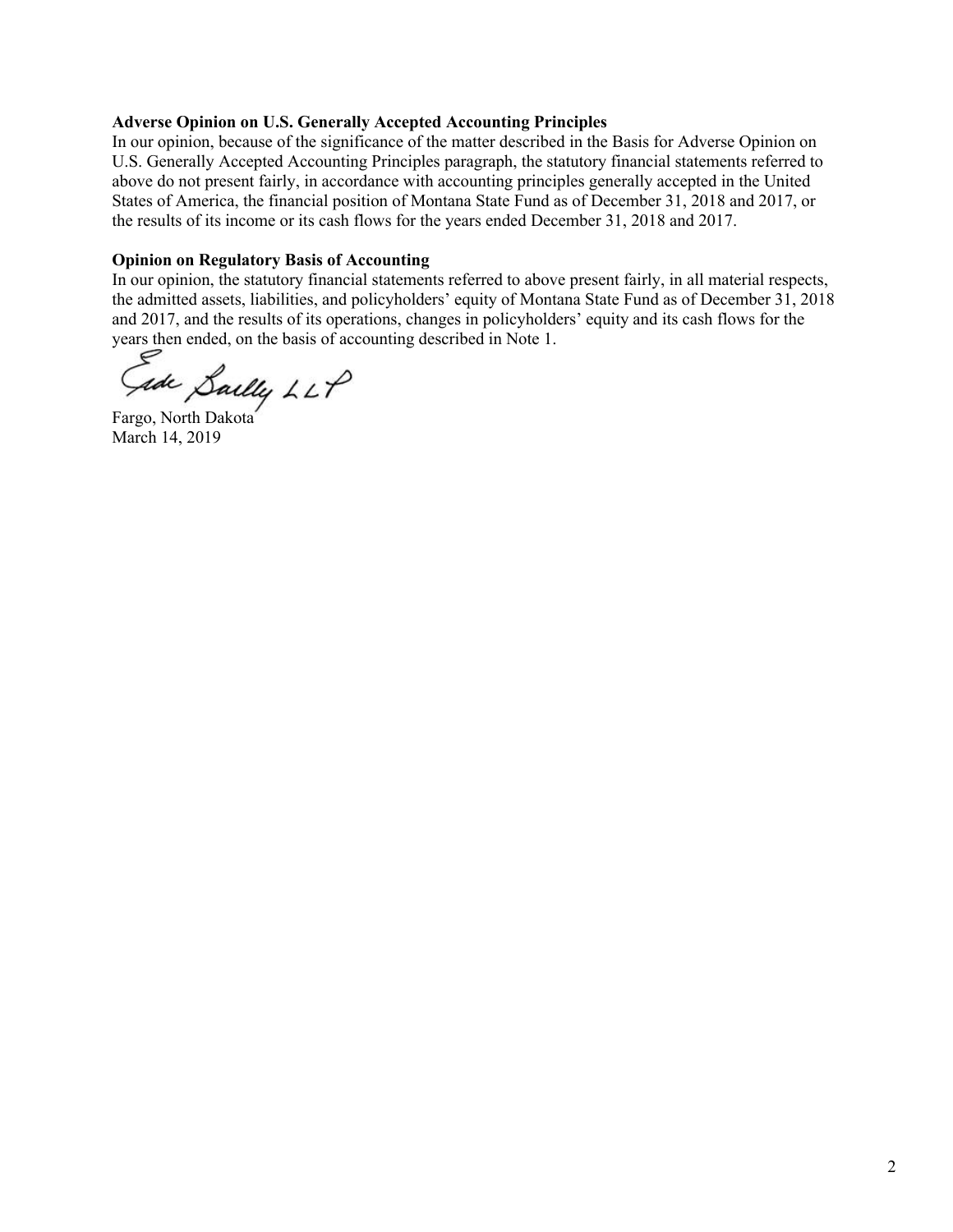Montana State Fund

# Statutory Statements of Admitted Assets, Liabilities, and Policyholders' Equity December 31, 2018 and 2017

|                                                               | 2018                    | 2017              |
|---------------------------------------------------------------|-------------------------|-------------------|
| <b>Admitted Assets</b>                                        |                         |                   |
| Cash and Invested Assets                                      |                         |                   |
| <b>Bonds</b>                                                  | \$1,166,461,195         | \$1,141,780,261   |
| Equity securities                                             | 153,602,559             | 188,728,648       |
| Real estate                                                   |                         |                   |
| Properties occupied by the Company                            | 24,524,019              | 25,054,904        |
| Cash and short-term investments<br>Other invested assets      | 22,693,392              | 50,398,301        |
| Receivables for securities                                    | 95,728,561<br>9,000,000 | 97,755,954        |
| Securities lending reinvested collateral assets               | 102,000                 | 20,998,735        |
| Total cash and invested assets                                | 1,472,111,726           | 1,524,716,803     |
|                                                               |                         |                   |
| <b>Other Admitted Assets</b>                                  |                         |                   |
| Investment income due and accrued                             | 9,071,920               | 8,744,301         |
| Receivables, net                                              |                         |                   |
| Uncollected premiums                                          | 9,608,332               | 9,784,207         |
| Deferred premiums and installments booked but                 |                         | 65,476,178        |
| deferred and not yet due<br>Accrued retrospective premiums    | 62,364,509<br>35,100    | 20,015            |
| Amounts recoverable from reinsurers                           |                         | 84,502            |
| Funds held by or deposited with reinsured companies           | 278,310                 | 278,310           |
| Reinsurance funds withheld net of reinsurance losses          |                         |                   |
| recoverable of \$0 and \$12,035,842, respectively             | 48, 385, 574            | 73,834,301        |
| Equipment, net                                                | 1,273,348               | 811,738           |
| Aggregate write-ins for other-than-invested assets            | 864,466                 | 787,719           |
| Total other admitted assets                                   | 131,881,559             | 159,821,271       |
| Total admitted assets                                         | 1,603,993,285           | 1,684,538,074     |
| Liabilities and Policyholders' Equity                         |                         |                   |
|                                                               |                         |                   |
| Liabilities<br>Liability for unpaid losses                    | \$<br>824,766,337       | \$<br>803,663,822 |
| Liability for unpaid loss adjustment expenses                 | 116,871,358             | 116,025,873       |
| Commissions payable                                           | 4,584,543               | 3,829,346         |
| Other expenses payable                                        | 27,029,360              | 26,508,601        |
| Unearned premium                                              | 63,931,327              | 66,963,436        |
| Dividend declared and unpaid                                  | 130,469                 | 1,386,295         |
| Ceded reinsurance premium payable                             |                         | 78,011            |
| Funds held by Company under reinsurance treaties              | 48,385,574              | 85,870,143        |
| Amounts withheld or retained by company for account of others | 3,394,839               | 3,654,792         |
| Remittances and items not allocated                           | 1,233,826               | 391,668           |
| Payable to affiliates                                         | 99,613                  | 91,946            |
| Securities lending liability                                  | 102,000                 | 20,998,735        |
| Retrospective premiums payable                                | 989,000                 | 374,323           |
| <b>Total liabilities</b>                                      | 1,091,518,246           | 1,129,836,991     |
| Policyholders' Equity                                         |                         |                   |
| Policyholders' equity                                         | 512,475,039             | 554,701,083       |
| Total liabilities and policyholders' equity                   | 1,603,993,285           | 1,684,538,074     |
| See Notes to Statutory Financial Statements                   |                         |                   |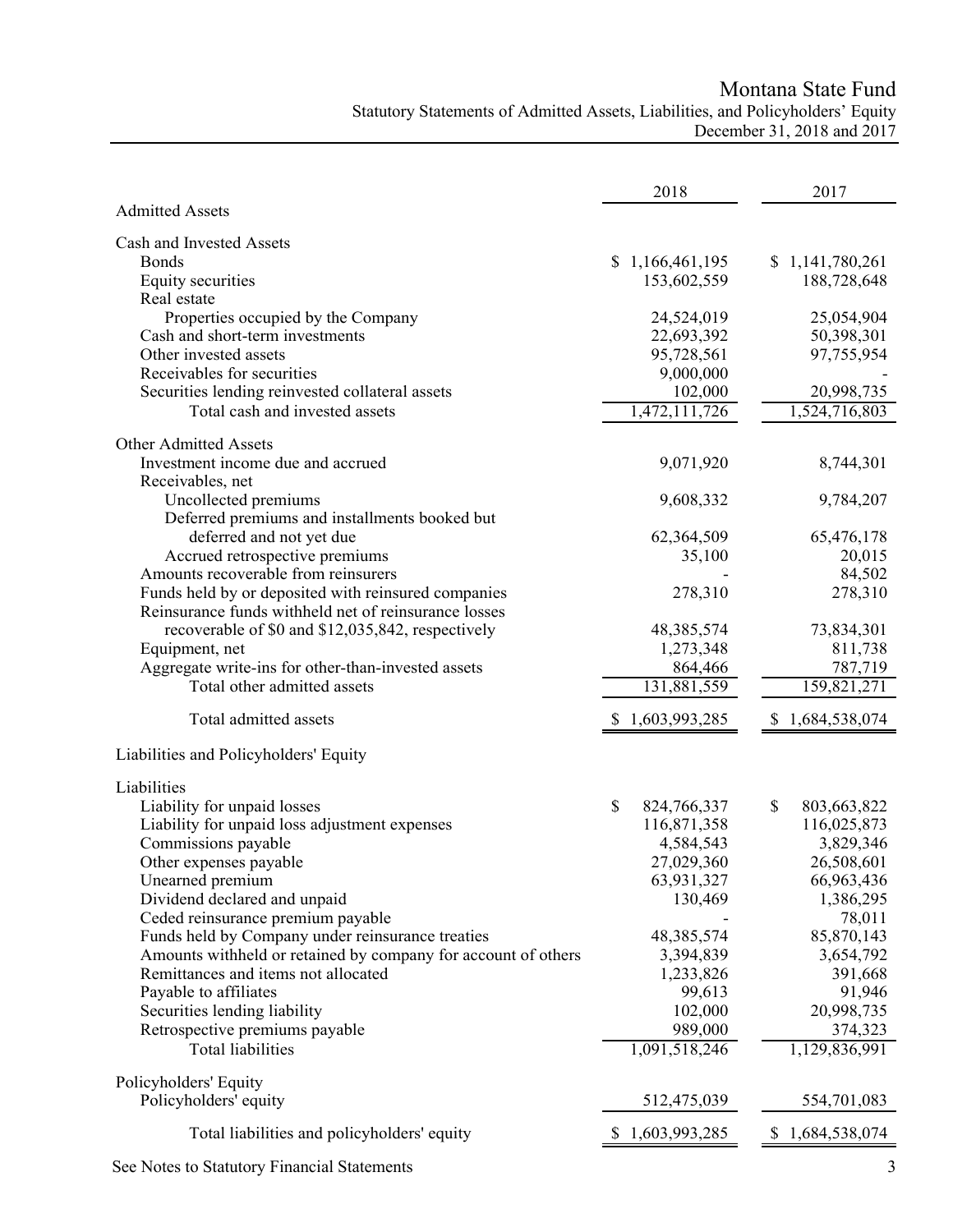Montana State Fund Statutory Statements of Income and Changes in Policyholders' Equity Years Ended December 31, 2018 and 2017

|                                                         | 2018          |                |    | 2017         |
|---------------------------------------------------------|---------------|----------------|----|--------------|
| Net Premium Earned                                      | \$            | 161,258,975    | \$ | 166,767,685  |
| <b>Operating Expenses</b>                               |               |                |    |              |
| Losses incurred                                         |               | 117,107,380    |    | 119,230,790  |
| Loss expenses incurred                                  |               | 21,416,826     |    | 19,738,797   |
| Underwriting expenses incurred                          |               | 52,123,955     |    | 51,621,966   |
| Contingent commission income                            |               | (9,652,596)    |    | (11,220,810) |
| Net underwriting loss                                   |               | (19, 736, 590) |    | (12,603,058) |
| Net investment income earned                            |               | 36,541,567     |    | 37,049,901   |
| Net realized capital gains                              |               | 20,802,787     |    | 29,647,110   |
| Receivable balances charged off, net of                 |               |                |    |              |
| recoveries of \$1,185,550 and \$1,180,943, respectively |               | (376, 661)     |    | (202, 936)   |
| Other expenses                                          |               | (3,207,942)    |    | (3,819,738)  |
| Net Income Before Dividends                             |               | 34,023,161     |    | 50,071,279   |
| Policyholder Dividends                                  |               | (39,997,664)   |    | (40,002,289) |
| Net Income (Loss) After Dividends                       | <sup>\$</sup> | (5,974,503)    | \$ | 10,068,990   |
| Changes in Policyholders' Equity                        |               |                |    |              |
| Balance, Beginning of Year                              | \$            | 554,701,083    | \$ | 526,466,458  |
| Net income (loss)                                       |               | (5,974,503)    |    | 10,068,990   |
| Net unrealized gain (loss) on investments               |               | (29, 174, 552) |    | 13,168,884   |
| Change in non-admitted assets                           |               | (7,076,989)    |    | (1,328,100)  |
| Cumulative effect of changes in accounting principles   |               |                |    | 6,324,851    |
| Balance, End of Year                                    | \$            | 512,475,039    | S  | 554,701,083  |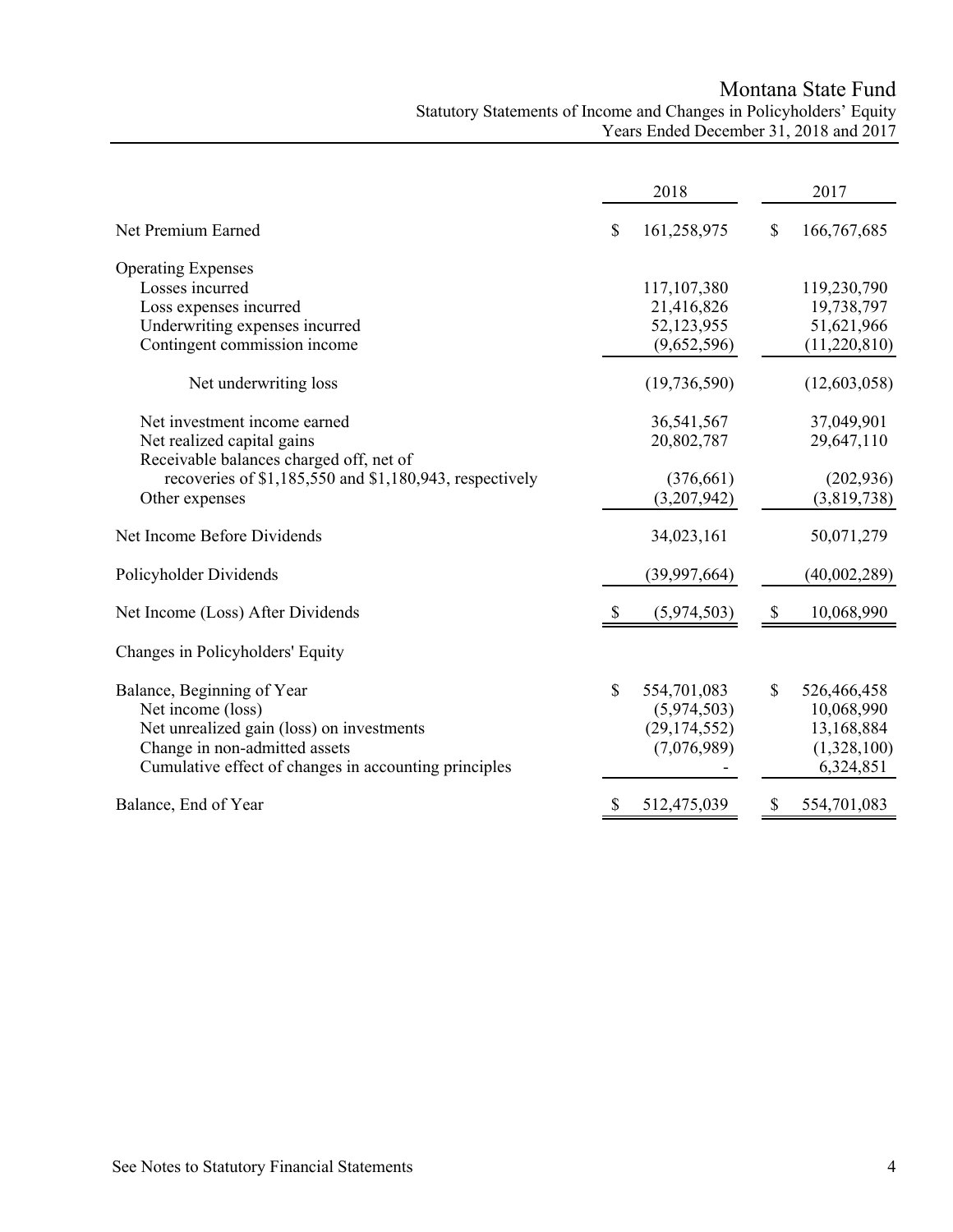# Montana State Fund Statutory Statements of Cash Flows Years Ended December 31, 2018 and 2017

|                                                                                                                                                                                                                                                                                                                                 | 2018                                                                                               | 2017                                                                                                 |
|---------------------------------------------------------------------------------------------------------------------------------------------------------------------------------------------------------------------------------------------------------------------------------------------------------------------------------|----------------------------------------------------------------------------------------------------|------------------------------------------------------------------------------------------------------|
| Cash from Operations<br>Premiums collected, net of reinsurance<br>Net investment income<br>Miscellaneous expense                                                                                                                                                                                                                | \$<br>161,425,329<br>36,634,932<br>(3,584,603)<br>194,475,658                                      | \$<br>166,767,474<br>38,451,223<br>(4,022,674)<br>201,196,023                                        |
| Benefit and loss related payments<br>Loss adjustments and underwriting expenses paid<br>Dividends paid to policyholders                                                                                                                                                                                                         | (70, 471, 638)<br>(61, 766, 744)<br>(41, 253, 490)<br>(173, 491, 872)                              | (132, 264, 529)<br>(44, 843, 197)<br>(39, 531, 064)<br>(216, 638, 790)                               |
| Net Cash from (used for) Operations                                                                                                                                                                                                                                                                                             | 20,983,786                                                                                         | (15, 442, 767)                                                                                       |
| Cash from Investments<br>Proceeds from investments sold, matured, or repaid<br><b>Bonds</b><br>Equity securities<br>Other invested assets<br>Gain or loss on cash, cash equivalents<br>and short-term investments<br>Securities lending collateral<br>Total investment proceeds<br>Cost of investments acquired<br><b>Bonds</b> | 222,998,637<br>25,000,000<br>24,575,924<br>(3,009)<br>20,896,735<br>293,468,287<br>(248, 418, 488) | 309,698,709<br>29,000,000<br>35, 133, 435<br>(8,799)<br>24,361,980<br>398,185,325<br>(296, 458, 634) |
| Equity securities                                                                                                                                                                                                                                                                                                               | (5,366)                                                                                            | (15,001,724)                                                                                         |
| Other invested assets<br>Securities lending collateral                                                                                                                                                                                                                                                                          | (20,000,000)<br>(9,000,000)                                                                        | (40,000,000)                                                                                         |
| Total investments acquired                                                                                                                                                                                                                                                                                                      | (277, 423, 854)                                                                                    | $\overline{(351,460,358)}$                                                                           |
| Net Cash from Investments                                                                                                                                                                                                                                                                                                       | 16,044,433                                                                                         | 46,724,967                                                                                           |
| Cash from Financing and Other Sources<br>Cash provided or (applied)                                                                                                                                                                                                                                                             |                                                                                                    |                                                                                                      |
| Other sources                                                                                                                                                                                                                                                                                                                   | (64, 733, 128)                                                                                     | (15,975,640)                                                                                         |
| Net Cash used for Financing and Other Sources                                                                                                                                                                                                                                                                                   | (64, 733, 128)                                                                                     | (15,975,640)                                                                                         |
| Net Increase (Decrease) in Cash and Short-Term Investments                                                                                                                                                                                                                                                                      | (27,704,909)                                                                                       | 15,306,560                                                                                           |
| Cash and Short-Term Investments - Beginning of Year                                                                                                                                                                                                                                                                             | 50,398,301                                                                                         | 35,091,741                                                                                           |
| Cash and Short-Term Investments - End of Year                                                                                                                                                                                                                                                                                   | \$<br>22,693,392                                                                                   | \$<br>50,398,301                                                                                     |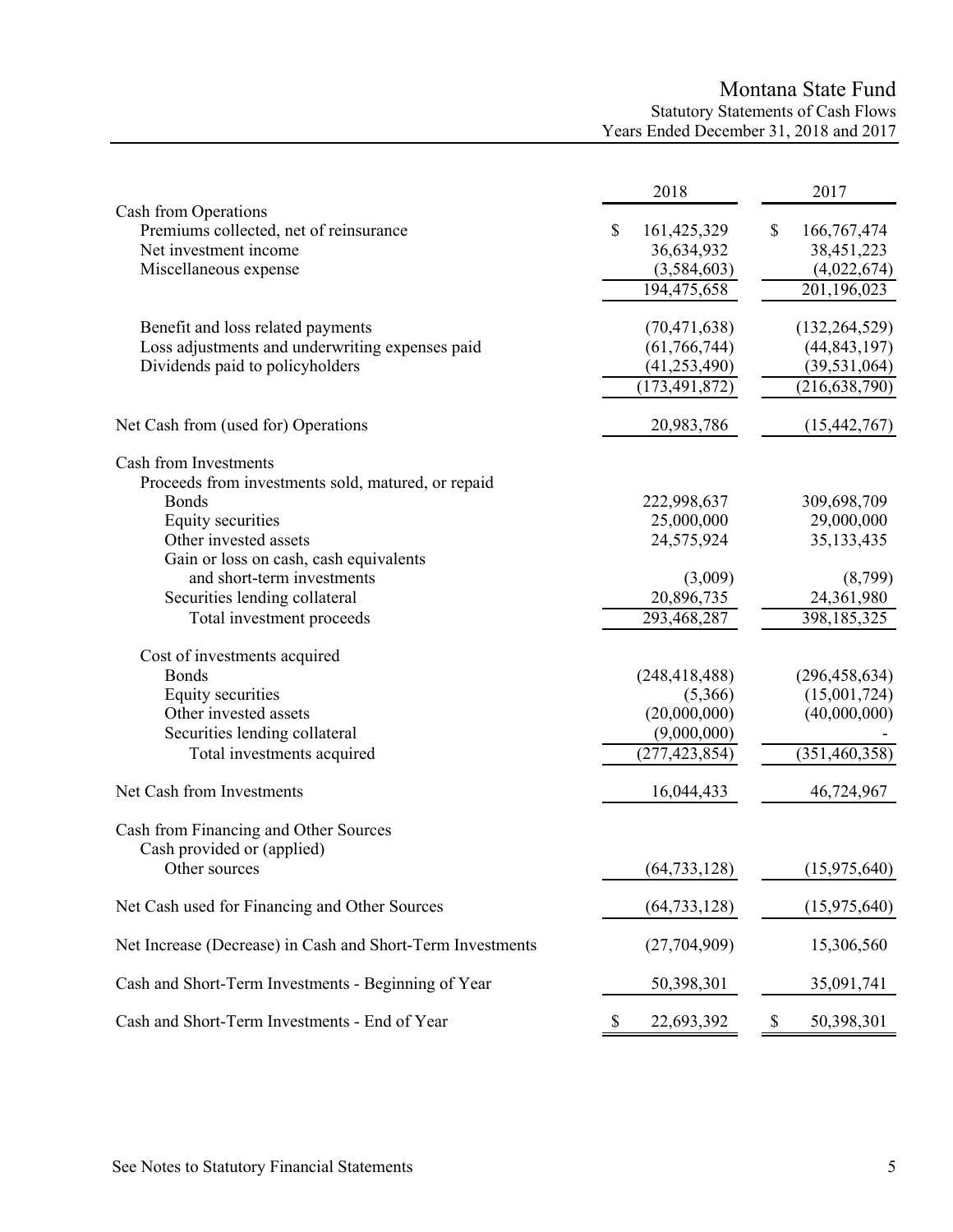# **Note 1 - Nature of Operations and Significant Accounting Policies**

# **Nature of Operations**

The Montana State Fund (MSF or the Company) is a nonprofit, independent public corporation established under Title 39, Chapter 71 of the Montana Code Annotated (MCA). MSF provides Montana employers with an option for workers' compensation and occupational disease insurance and guarantees available coverage for all employers in Montana. MSF is governed by a seven member Board of Directors appointed by the Governor. The Board has full power, authority, and jurisdiction in the administration of MSF as fully and completely as the governing body of a private mutual insurance carrier. MSF is allocated to the State of Montana, Department of Administration for administrative purposes only, and is reported as a component unit in the State's Comprehensive Annual Financial Reports. MSF is exempt from federal or state income and premium taxes.

MSF functions as an autonomous insurance entity supported solely from its own revenues. All assets, debts, and obligations of MSF are separate and distinct from assets, debts, and obligations of the State of Montana. State law requires MSF to set premiums at least annually at a level sufficient to ensure adequate funding of the insurance program during the period the rates will be in effect. MSF governs, operates, and completes its financial reporting as an insurance company domiciled in the State of Montana. However, prior to 2016, MSF was not required to file its annual statement and audited financial report with the Insurance Department (MDOI) of the Montana State Auditor's Office (SAO).

During the 1990 Montana Special Legislative Session, legislation passed establishing separate liabilities, funding and accounts for claims of injuries resulting from accidents occurring before July 1, 1990, referred to as the Old Fund, and claims occurring on or after July 1, 1990, referred to as MSF. This report reflects only the operations of MSF. MSF administers and manages the remaining claims of the Old Fund. The State of Montana pays MSF an administrative fee and provides the funding for the Old Fund benefit payments.

# **Basis of Presentation**

The accompanying financial statements of MSF have been prepared in conformity with accounting practices prescribed and permitted by the MDOI (Statutory Accounting Principles or SAP), which is a comprehensive basis of accounting other than accounting principles generally accepted in the United States of America (GAAP). Certain amounts in the notes to the financial statements have been rounded to the nearest thousand or million and such amounts are annotated with a "K" or "M", respectively.

The MDOI recognizes only statutory accounting practices prescribed or permitted by the State of Montana for determining and reporting the financial condition and results of operations of an insurance company. The National Association of Insurance Commissioners' (NAIC) Accounting Practices and Procedures manual (NAIC SAP) has been adopted as a component of prescribed or permitted practices by the State of Montana.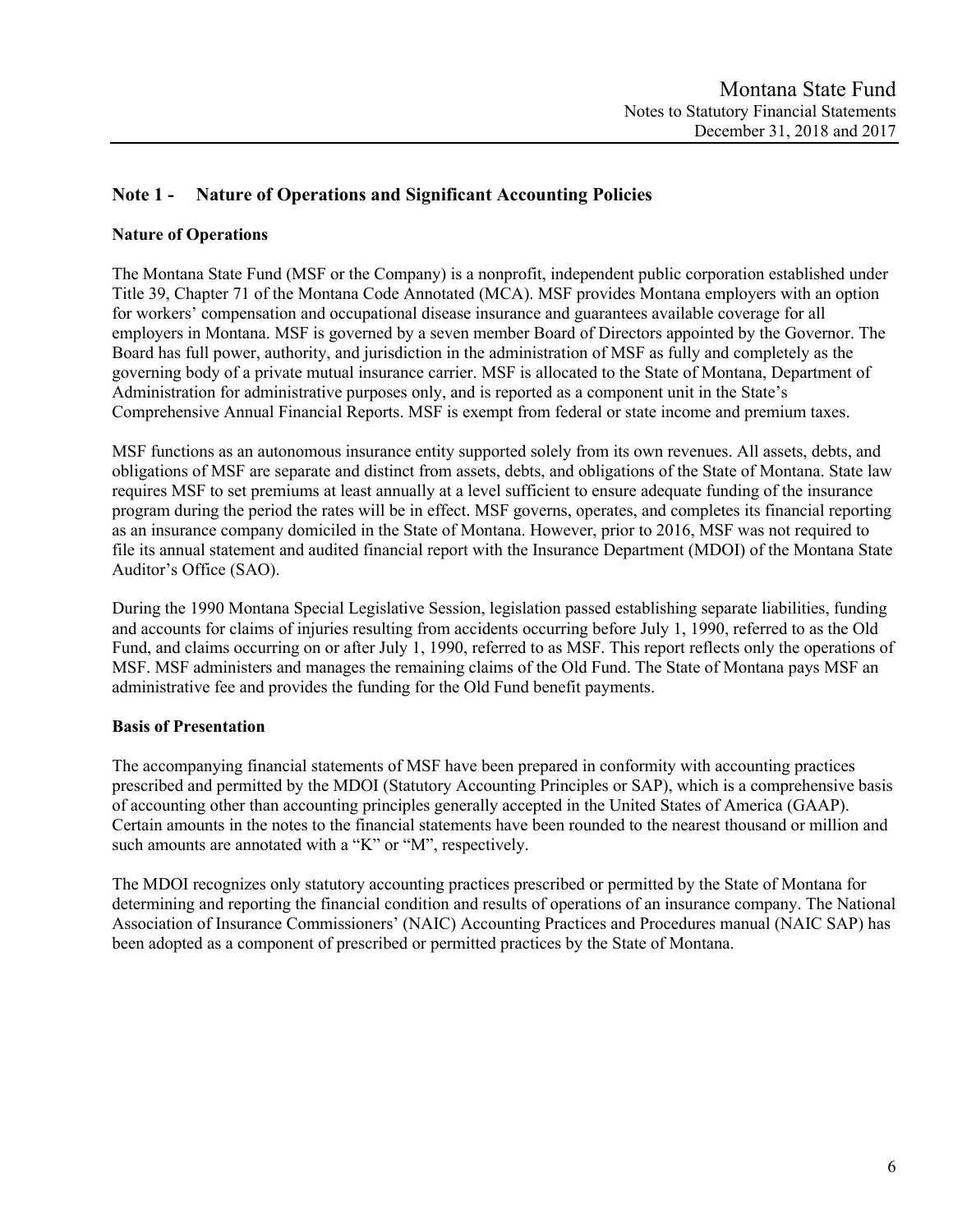## Change in Accounting Principle

As a component unit of the State of Montana, MSF participates in the other postemployment benefit (OPEB) plan sponsored by the State of Montana that provides health coverage to retirees. Prior to January 2016, the Company was not required to file with the NAIC, although statutory basis financials were prepared and audited for industry comparability and internal business measures. Historically, the Company reported an allocated share of the plan's overall liabilities on its required GAAP financial statements and included the liability on the statutory financial statements. When the Company transitioned to a regulated insurance company under MCA Title 33 in 2016, it sought additional information to clarify the differences between the treatment of OPEB under governmental accounting principles and statutory accounting principles. MSF obtained a legal opinion in 2017 that indicates the Company does not have any legal liability for the obligations of the plan; and therefore, it is more appropriate to follow statutory accounting principle SSAP 92, consolidated/holding company guidance. Accordingly, an accounting change was necessary to remove the liability previously reported as determined under governmental accounting principles. This statement reflects a prior year decrease in liabilities of \$6.9M, a decrease in expense of \$581K, and a corresponding increase to surplus of \$6.3M. Disclosure of the OPEB liability reported on the GAAP financial statements is disclosed in Note 9 - Retirement Plans, Deferred Compensation, and Postretirement Plans.

## Differences of NAIC SAP from Generally Accepted Accounting Principles

Statutory accounting practices vary in some respects from U.S. generally accepted accounting principles (GAAP). Such significant differences include the following:

a. Investments in bonds with an NAIC rating of 1 or 2 are carried at NAIC determined value or amortized cost, whereas bonds with an NAIC rating of 3 through 6 are assigned specific year-end values by the NAIC and are written down to Securities Valuation Office (SVO) assigned values (if less than amortized cost) by charging statutory equity. Under GAAP, bonds are classified into three categories: held to maturity, available for sale, or trading. Bonds held to maturity are stated at amortized cost; bonds available for sale are stated at fair value and the resulting unrealized gains or losses, net of applicable income taxes, are charged or credited to equity; and bonds held for trading are reported at fair value and the resulting unrealized gains or losses are reported in earnings. The fair value of investments on a statutory basis is determined by the SVO, whereas for GAAP, the fair value of investments is determined based on the expected exit price.

For loan-backed and structured securities, if the Company determines that they intend to sell a security or no longer have the ability and intent to retain the investment for a period of time sufficient to recover the amortized cost, that security shall be written down to fair value. For statutory purposes, if the Company subsequently changes their assertion, and now believes they do not intend to sell the security and have the ability and intent to retain the investment for a period of time sufficient to recover the amortized cost, that security will continue to be carried at the lower of cost or market with any future decreases in fair value charged through operations until the security is disposed. For GAAP purposes, once the Company alters their assertion, that security's amortized cost basis will not be decreased for future reductions in fair value unless an other-than-temporary impairment is determined to have occurred.

Also, for GAAP purposes, other-than-temporary impairment losses related to debt securities are bifurcated between credit and non-credit with only the credit component charged to earnings, whereas for statutory purposes, the total other-than-temporary impairment loss is reported in earnings.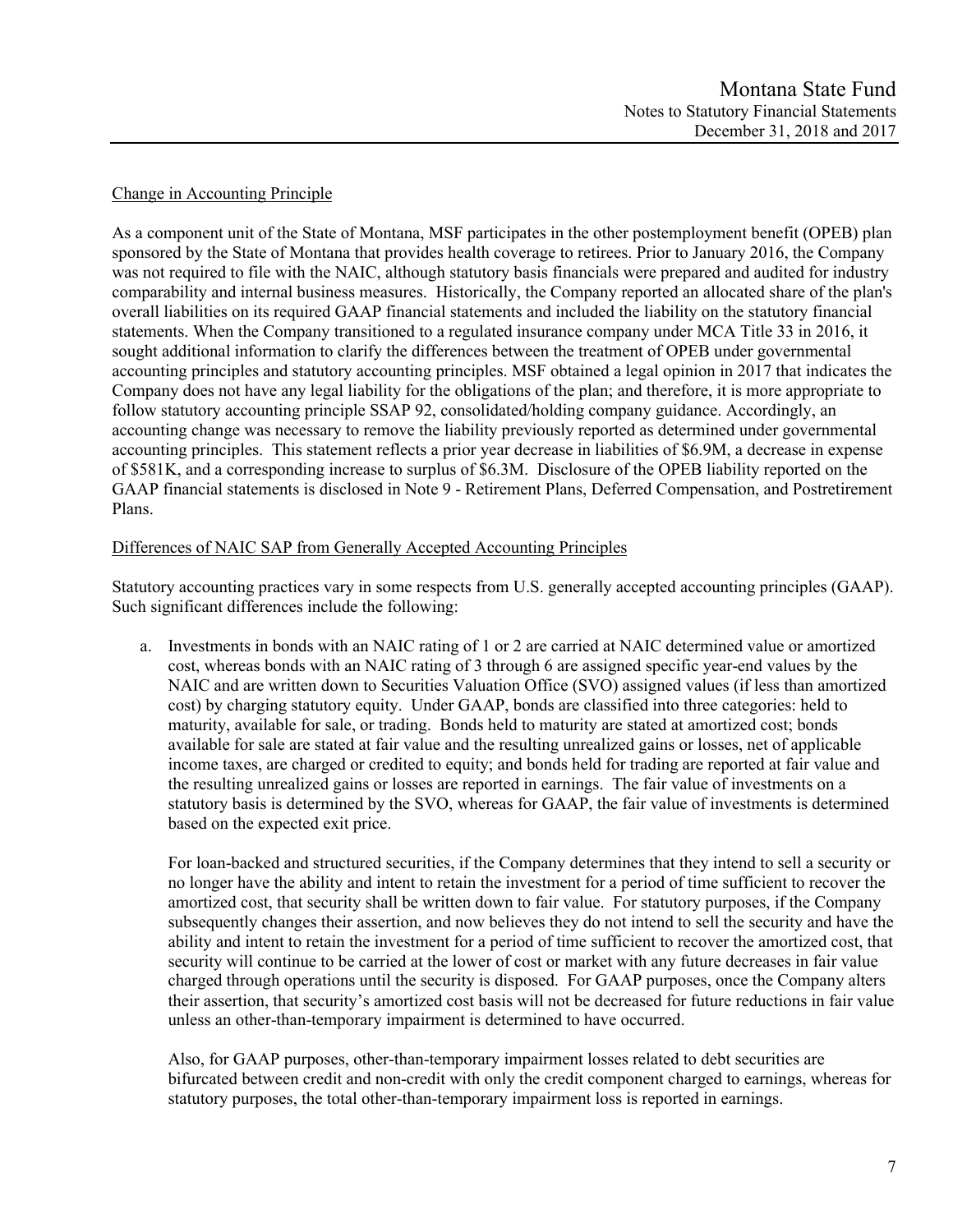- b. Assets having economic value other than those that can be used to fulfill policyholder obligations are categorized as "nonadmitted assets" and are not permitted to be included in the statutory financial statements of admitted assets, liabilities, and policyholders' equity, whereas for GAAP, these assets are recognized in the balance sheet, subject to any valuation allowances. Assets reported under NAIC SAP as "non-admitted" are excluded through a charge against unassigned policyholders' equity. Included with non-admitted assets are furniture, certain equipment and software, prepaid expenses and certain receivables that do not meet statutory criteria for admitted assets.
- c. Receivables over 90 days outstanding are not admitted to the statutory financial statements and charged against statutory policyholders' equity, whereas, for GAAP, the Company assesses the collectability of premiums receivable and any charge for uncertain collection is made to the income statement.
- d. The statutory statement of admitted assets, liabilities, and policyholders' equity is presented net of the effects of reinsurance, whereas, for GAAP, the balance sheet is presented gross of the effects of reinsurance.
- e. Cash, cash equivalents, and short-term investments in the statement of cash flows represent cash balances and investments with initial maturities of one year or less. Under GAAP, the corresponding caption of cash and cash equivalents include cash balances and investments with initial maturities of three months or less.
- f. Commissions allowed by reinsurers on business ceded are reported as income when received rather than being deferred and, to the extent recoverable, amortized over the life of the policy, as required under GAAP.
- g. Governmental pension accounting standards (GASB 68) require recognition of an allocation of the state's unfunded retirement plan liability at the agency level. Under SAP, the recording of a portion of the unfunded liability is not required for a reporting entity who participates in a plan sponsored by another entity, but is not directly liable for the obligations under the plan (SSAP No. 102 paragraph 86); however, the amounts contributed to the plan by MSF are recorded as expense in the current period.
- h. Governmental postemployment benefit accounting standards (GASB 75) require recognition of an allocation of the state's OPEB liability at the agency level. Under SAP, the recording of a portion of the liability is not required for a reporting entity who participates in a plan sponsored by another entity, but is not directly liable for the obligations under the plan (SSAP No. 92 paragraph 100).
- i. The statutory statement of cash flows differs in certain respects from the presentation required within GAAP literature, including presentation of changes of cash and short investments instead of cash and cash equivalents. In addition, GAAP requires a reconciliation of net income to net cash from operating activities. Short-term investments include securities with a maturity of one year or less and are included in the cash balance, whereas GAAP excludes short-term investments from cash. Both statutory and GAAP include cash equivalents in the cash balance. Cash equivalents are defined as highly liquid investments with a maturity of three months or less at acquisition.
- j. Comprehensive income is not determined for statutory reporting purposes, whereas, for GAAP, such income is presented.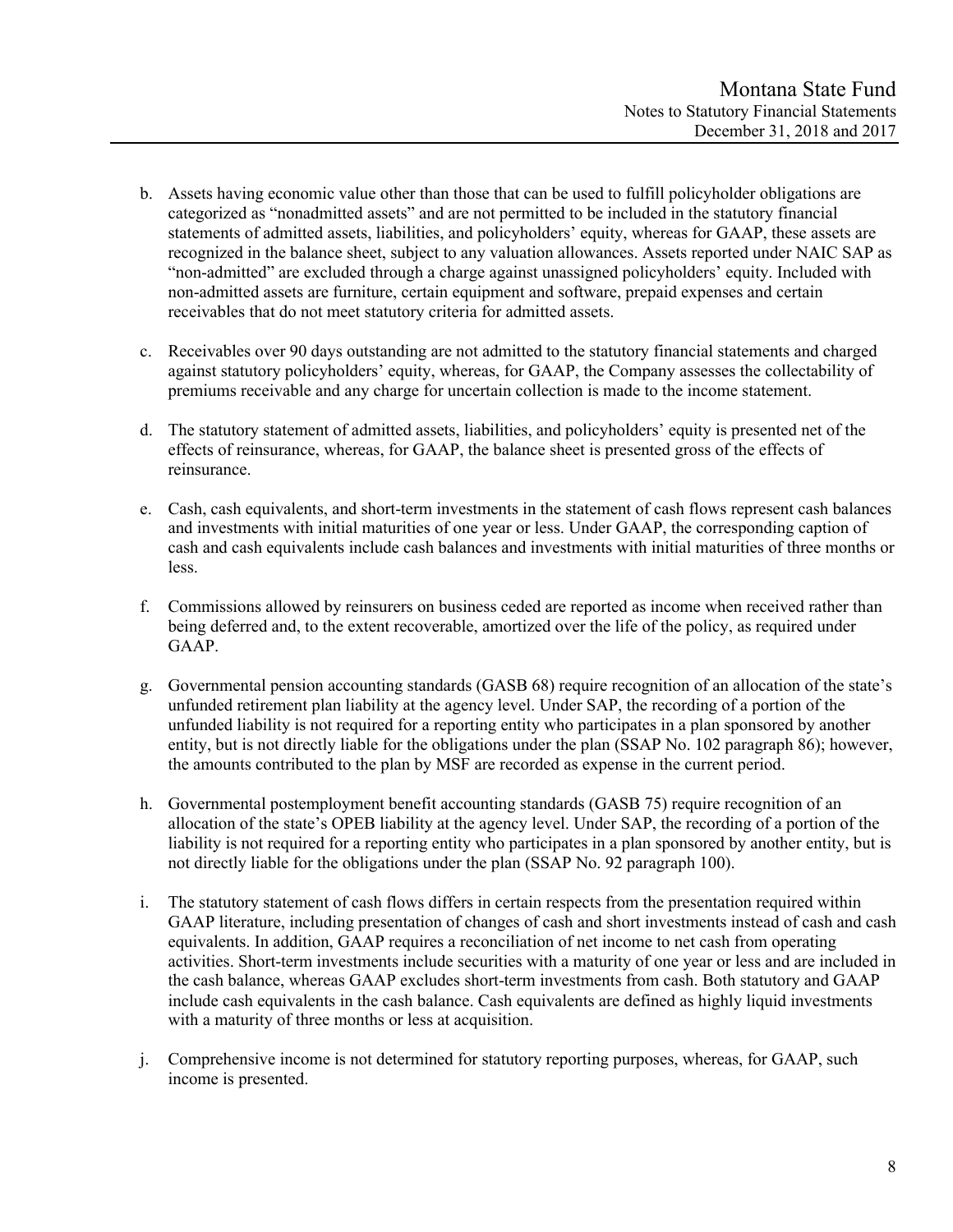- k. Incremental direct costs that result directly from and are essential to the contract acquisition transaction and would not have been incurred by the Company had the contract acquisition not occurred, are charged against statutory earnings as such costs are incurred, while, under GAAP, such costs, to the extent recoverable, would be deferred and amortized over the effective periods covered by the related policies.
- l. A statutory liability is calculated based on the age of the reinsurance recoverable and whether the reinsurer is authorized by the Company's state of domicile. This statutorily required provision for reinsurance is a direct charge to surplus. Under GAAP, no such liability is provided.
- m. The statutory financial statements are prepared in conformity with the Annual Financial Reporting Model Regulation # 205, which requires the audited financial statements to conform to the language and groupings used to prepare the Annual Statement filing as set out by the NAIC.

The differences between statutory accounting practices and GAAP are material. See Note 17 for a listing of significant differences.

MSF's financial statements are stated on a NAIC SAP basis except where certain differences are set out in the Montana Code Annotated (MCA). MCA references conformity with the Accounting Practices and Procedures Manual within section 33-2-701(1), and therefore, concludes that no legislation is necessary to adopt its use.

For the years ended December 31, 2018 and 2017, there were no differences of MSF's net income and policyholders' equity between NAIC SAP and practices prescribed and permitted by the State of Montana.

# **Significant Statutory Accounting Policies**

## Cash and Cash Equivalents

Cash, cash equivalents, and short-term investments are stated at net asset value. Cash constitutes a medium of exchange that a bank or other similar financial institution will accept for deposit and allow an immediate credit to the depositor's account. Savings accounts, certificates of deposits with maturity dates of one year or less, and cash equivalents are also classified as cash. Cash equivalents are investments with original maturities of three months or less; are readily convertible to known amounts of cash; and present insignificant risk of change in value due to changes in interest rates. The Montana State Treasury and the Montana Board of Investments (BOI) hold MSF's cash and cash equivalent balances. At times during the year, MSF's cash balances are in excess of federally insured limits. The Company does not consider this a significant credit risk. MSF participates in the Short-Term Investment Pool (STIP), maintained by the BOI. STIP balances are highly-liquid investments in a money market mutual fund.

## Short-Term Investments

Short-term investments are those investments with remaining maturities of one year or less at the time of acquisition, excluding those investments classified as cash equivalents. Short-term investments include but are not limited to bonds, commercial paper, money market instruments, repurchase agreements, and collateral and mortgage loans that meet the above criteria.

## Investments

Equity securities, bonds, investments in partnerships and limited liability companies, and certificates of deposit with original maturities greater than one year are long-term investment securities. Long-term securities are held by BOI. State Street Bank is the custodial bank for BOI.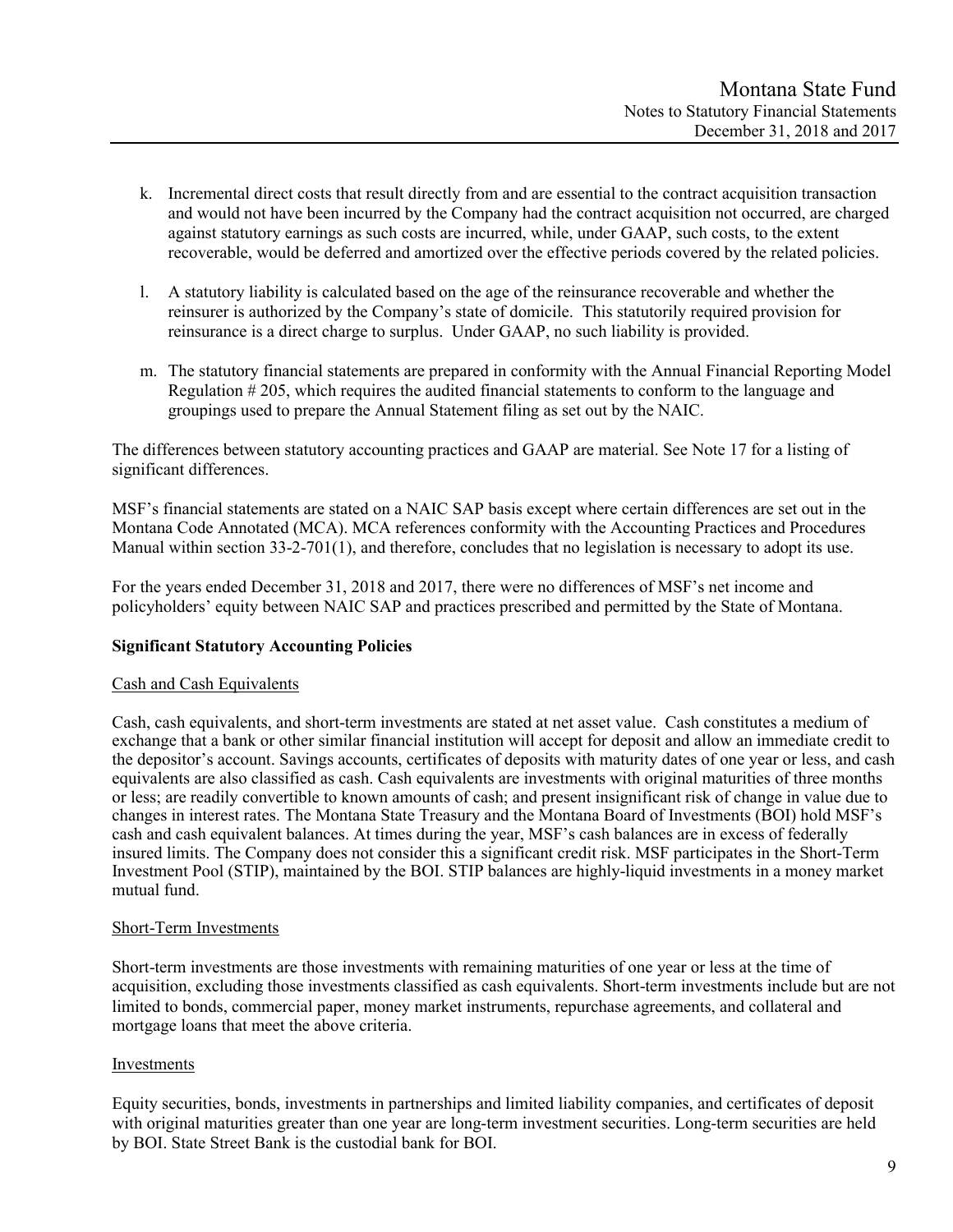Equity securities held through mutual funds are valued at net asset value (NAV) of shares held by MSF at year end, which is used as a practical expedient for fair market value. The Montana Constitution allows investing in equity securities, with the restriction that equity securities cannot exceed 25% of total investment book value. The BOI approved a policy statement to maintain the allocation to public equities at no more than 15% of total portfolio market value. Investments in equity securities are carried at NAV as determined by the fund manager, and the related unrealized capital gains (losses) are reported in policyholders' equity.

Bonds, excluding residential and commercial mortgage-backed securities, are rated and valued in accordance with the NAIC Securities Valuation Office (SVO) rating guidelines. Bonds with a SVO rating of 1 and 2 are valued at amortized cost using the scientific (constant yield) interest method. Bonds with a SVO rating of 3 or higher are valued at the lower of amortized cost or market.

Investments in residential and commercial mortgage-backed securities not guaranteed by federal or federallysponsored agencies utilize a financial model commissioned by the NAIC to determine credits ratings, and ultimately the NAIC designation/rating. This financial model requires a two-step process. MSF first determines the initial rating designation based upon each security's amortized cost in relation to security-specific prescribed break points. This initial rating designation determines whether the security will be stated at amortized cost or fair value, based on the same criteria noted in the preceding paragraph. The lower the amortized cost relative to par, the higher the NAIC designation, and more likely the security will be carried at amortized cost. If the security is to be carried at fair value, MSF then determines the final rating designation based upon each security's fair value in relation to the same security's specific prescribed break points used in the first step. If the security is to be carried at amortized cost, the final designation remains the same as what was determined in the first step.

The final designation is used for risk-based capital (RBC) purposes as well as for NAIC designation disclosure.

Investments in partnerships and limited liability companies are valued based on the net asset value (NAV) of the investment pool which is used as a practical expedient for fair market value. The related unrealized capital gains (losses) are reported in policyholders' equity.

MSF has no derivative investments.

Investments in Real Estate are comprised of property occupied by the Company. These investments are recorded at depreciable cost net of related debt obligation, which was zero as of December 31, 2018 and 2017. Depreciation is calculated on a straight-line basis over the estimated useful life of the property. Land is valued at historical cost.

Investment income consists of interest and dividends, net of related investment expenses. Interest is recognized on an accrual basis and dividends are recorded as earned at the ex-dividend date. Realized capital gains and losses are determined using the first-in first-out method at the time of disposition.

# Fair Values of Financial Instruments

Statement of Statutory Accounting Principles (SSAP) No. 100, "Fair Value Measurements" defines fair value as the price that would be received from selling an asset or paid to transfer a liability in an orderly transaction between market participants at the measurement date. When determining the fair value measurements for assets and liabilities required to be recorded at fair value, the Company considers the principal or most advantageous market in which it would transact and considers assumptions that market participants would use when pricing the asset or liability, such as inherent risk, transfer restrictions, and risk of nonperformance.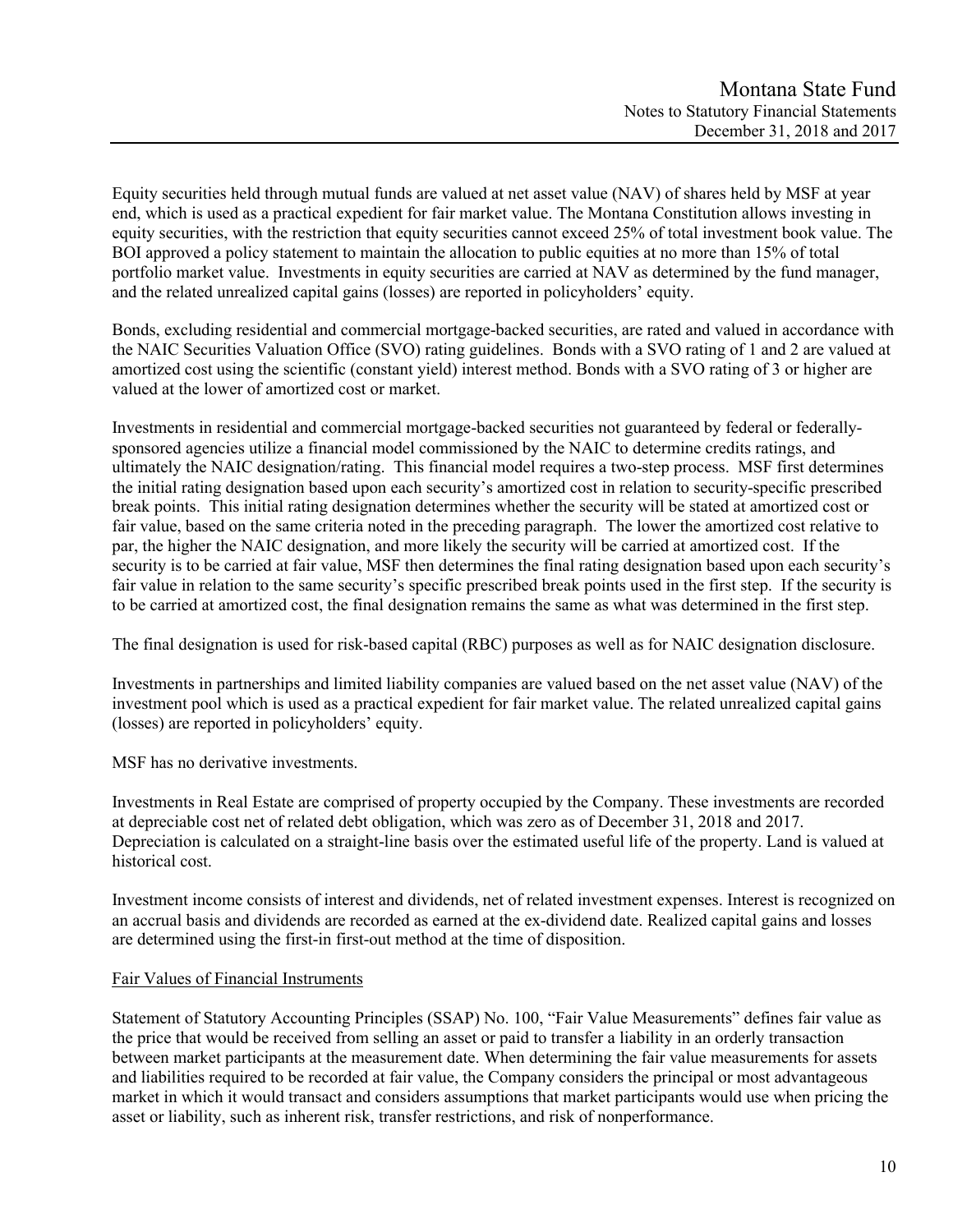The Company classified its investments based upon an established fair value hierarchy that prioritizes the inputs to valuation techniques used to measure fair value. SSAP No. 100 describes a fair value hierarchy based on three levels of inputs, of which the first two are considered observable and the last unobservable, that may be used to measure fair value, which are the following:

- Level 1—Quoted prices in active markets for *identical* assets or liabilities.
- Level 2—Inputs other than Level 1 that are observable, either directly or indirectly; such as quoted prices for similar assets or liabilities, quoted prices in markets that are not active; or other inputs that can be corroborated by observable market data for substantially the full term of the assets or liabilities.
- Level 3—Unobservable inputs that are supported by little or no market activity and that are significant to the fair value of the assets or liabilities.

The asset or liability's fair value measurement level within the fair value hierarchy is based on the lowest level of any input that is significant to the fair value measurement. Valuation techniques used need to maximize the use of observable inputs and minimize the use of unobservable inputs.

Following is a description of the valuation methodologies used for assets measured at fair value or for those assets not stated at fair value in the financial statements but whose estimated fair values are disclosed.

*Bonds – Issuer Obligations, including Industrial and Miscellaneous* – Valued based on market values. For those securities not actively traded, quoted market prices of comparable instruments or discounted cash flow analysis are used based upon inputs that are observable in the markets for similar securities. Inputs include benchmark yields, credit spreads, default rates, prepayments, and non-bonding broker quotes.

*Bonds – Mortgage and Other Asset-Backed Bonds* – Valued based on Commercial and Residential Mortgage-Backed Securities modeling file provided by Clearwater Analytics. The prepayment assumptions used for single class and multi-class mortgage-backed/asset-backed securities were obtained from broker/dealer survey values. These assumptions are consistent with the current interest rate and economic environment.

*Equity Securities* – Unaffiliated and Mutual Funds – Value is based on NAV as a practical expedient for fair value.

*Other Invested Assets* – Value is based on NAV as a practical expedient for fair value.

*Cash and Cash Equivalents* – The carrying amounts are reported at NAV as a practical expedient for fair value.

The preceding methods described may produce a fair value calculation that may not be indicative of net realizable value or reflective of the future fair values. Furthermore, although the Company believes its valuation methods are appropriate and consistent with other market participants, the use of different methodologies or assumptions to determine the fair value of certain financial instruments could result in a different fair value measurement at the reporting date.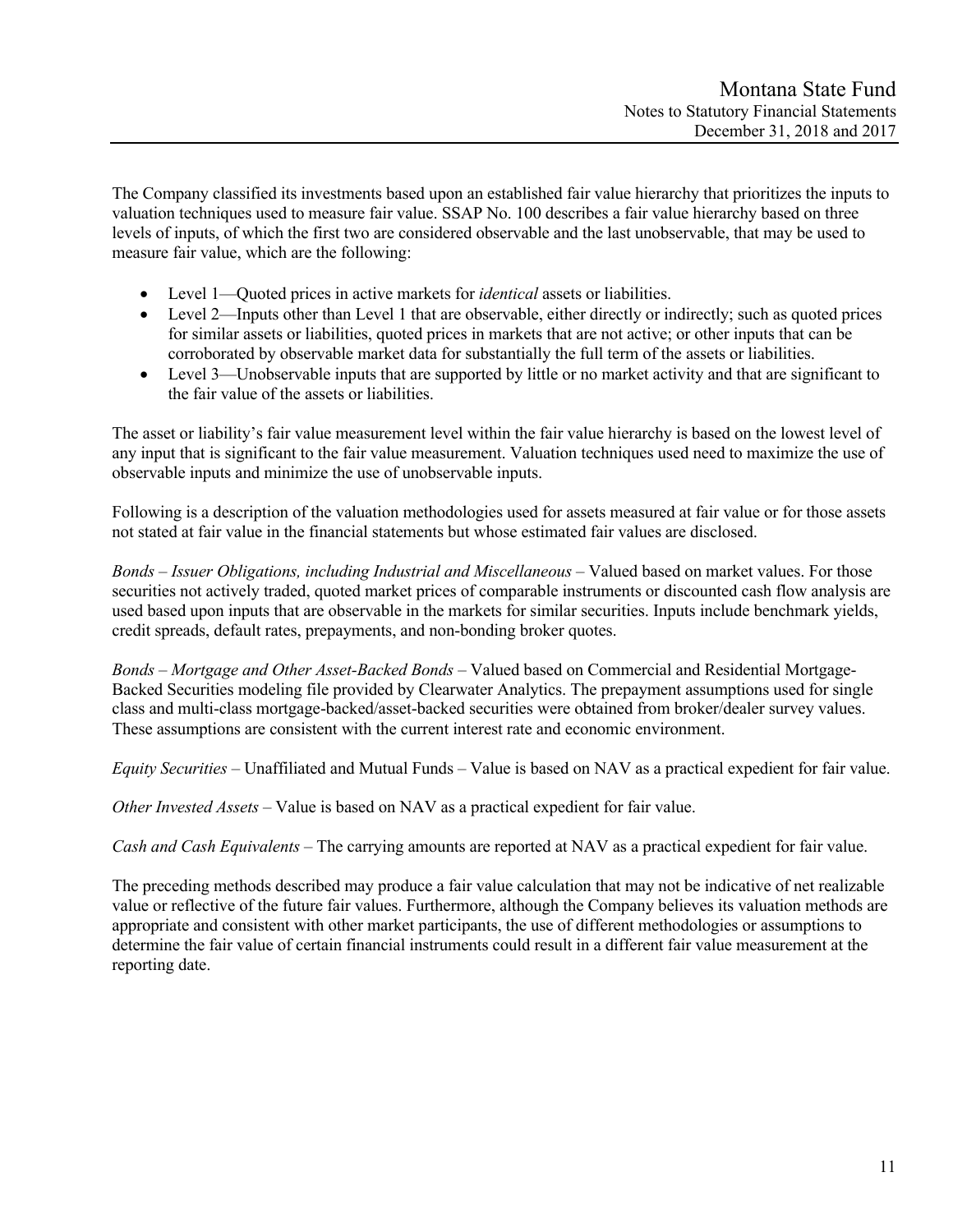## Other-Than-Temporary Declines in Fair Value

The Company regularly reviews its investment portfolio for factors that may indicate that a decline in fair value of an investment is other-than-temporary. Some factors considered in evaluating whether or not a decline in fair value is other-than-temporary include: the Company's ability and intent to retain the investment for a period of time sufficient to allow for a recovery in value; the duration and extent to which fair value has been less than cost; and the financial condition and prospects of the issuer. When other-than-temporary impairments are recognized, the security is written down to an estimated fair value, and the amount of the write-down is recorded as a realized loss.

## Cash Collateral and Liability for Securities on Loan

Under the provisions of state statutes, the Montana Board of Investments (BOI) has, by a Securities Lending Authorization Agreement, authorized the custodial bank, State Street Bank, to lend BOI's securities to brokerdealers and other entities with a simultaneous agreement to return the collateral for the same securities in the future. During the period the securities are on loan, BOI receives a fee and the bank must initially receive collateral equal to 102% of the market value of the securities on loan and must maintain collateral of at least 100% of the market value of the loaned security. BOI retains all rights of ownership during the loan period.

The cash collateral received on each loan was invested, together with the cash collateral of other qualified plan lenders, in a collective investment pool, the State Street Navigator Securities Lending Government Money Market Portfolio. The relationship between the average maturities of the investment pool and BOI's loans was affected by the maturities of the loans made by other plan entities that invested cash collateral in the collective investment pool, which BOI could not determine. On December 31, 2018 and 2017, BOI had no credit risk exposure to borrowers.

## Premium Receivable

Premium receivable balances with an amount due over 90 days are non-admitted assets. MSF evaluates the remaining admitted accounts receivable asset for impairment. If it is probable that any amounts are not collectible, the uncollectible receivable is written off and charged to income in the period the determination is made.

## Computer Equipment and Software

Computer equipment is capitalized if the actual or estimated historical cost exceeds \$5,000. Software is capitalized if the actual or estimated historical cost exceeds \$100,000. Computer equipment is depreciated on a straight-line basis over an estimated useful life of three years. Software is amortized on a straight-line basis using a three-year life for operating software and a five year life, or less, for application software. In accordance with statutory accounting principles, computer equipment and operating software are admitted assets, although Montana §33-2-501(11) limits admission of EDP equipment to a maximum of 1% of admitted assets. Application software is a non-admitted asset.

## Furniture, Equipment and Leasehold Improvements

Furniture and equipment are capitalized if the unit cost exceeds \$5,000, and are recorded at cost and depreciated on a straight-line basis using estimated useful lives, which range from five to ten years. There are no leasehold improvements. Statutory accounting principles require that furniture, equipment, and leasehold improvements be capitalized, depreciated, and non-admitted.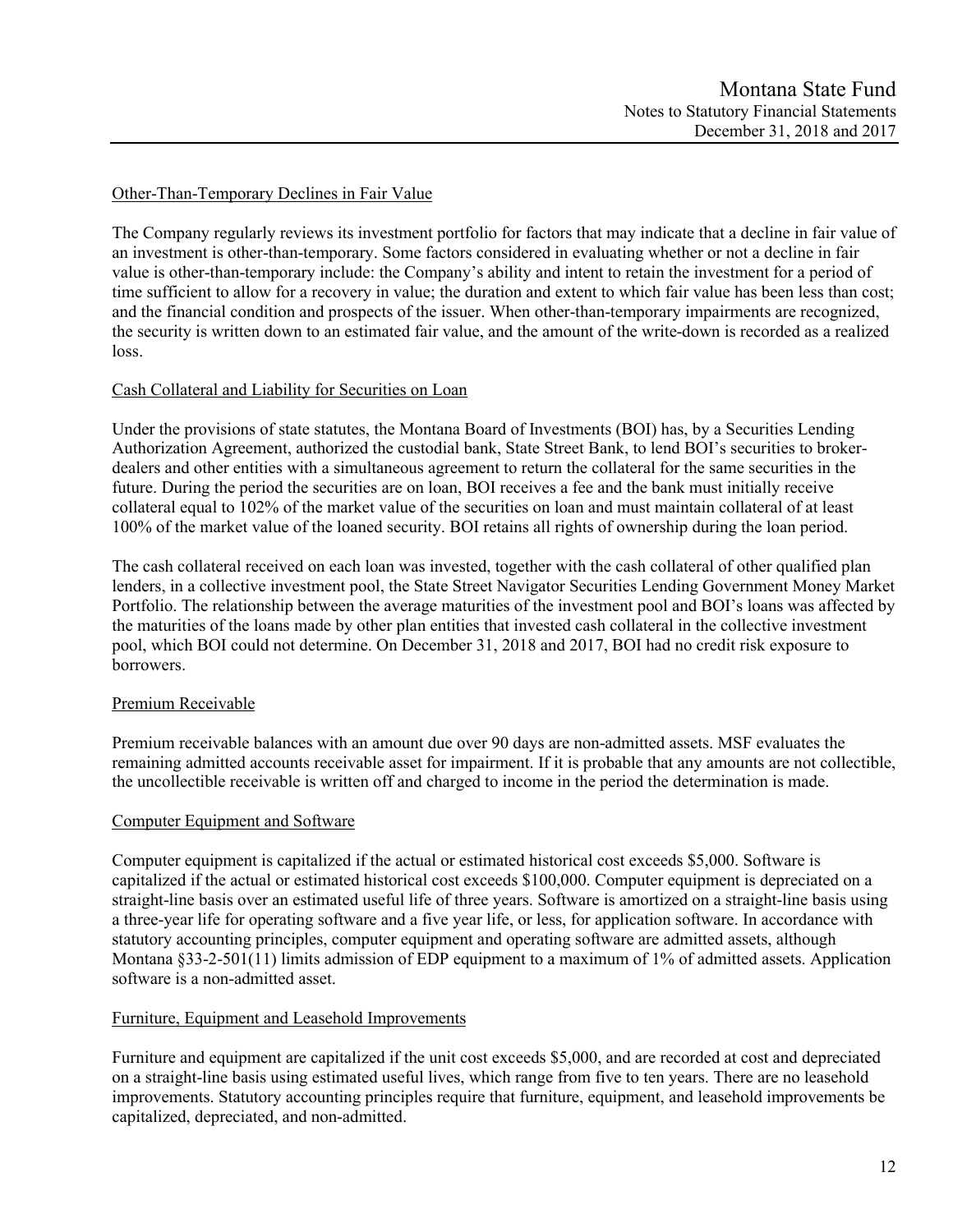## Other Assets

Other assets include advances for the Other States Coverage reinsurance contracts and prepaid reinsurance.

## Risks and Uncertainties

Risks and uncertainties existing as of the date of the financial statements are as follows:

*Credit Risk* – Credit risk is defined as the risk that an issuer or other counterparty to an investment will not fulfill its obligation. With the exception of the U.S. Government securities, fixed income instruments have credit risk as measured by major credit rating services. This risk is that the issuer of a fixed income security may default in making timely principal and interest payments. MSF investment policy requires fixed income investments, at the time of purchase, to be rated an investment grade as defined by Moody's (Baa3 or higher) and/or Standard & Poor's (BBB- or higher) rating services. The U.S. Government securities are guaranteed directly or indirectly by the U.S. Government. Obligations of the U.S. Government or obligations explicitly guaranteed by the U.S. Government are not considered to have credit risk. The NAIC regards U.S. Treasuries and agencies and all A ratings as Class 1 (highest quality), BBB ratings as Class 2 (high quality), BB ratings as Class 3 (medium quality), B ratings as Class 4 (low quality), C ratings as Class 5 (lower quality), and D ratings as Class 6 (in or near default).

The credit quality of the bond portfolio at December 31, 2018 is presented in the following chart:

|                                                     | <b>NAIC</b><br><b>Admitted Value</b> | Percentage         |
|-----------------------------------------------------|--------------------------------------|--------------------|
| Class 1 - highest quality<br>Class 2 - high quality | 900,873,769<br>265, 587, 426         | 77.231%<br>22.769% |
| Total bonds                                         | \$1,166,461,195                      | 100.000%           |

The credit quality of the bond portfolio at December 31, 2017 is presented in the following chart:

|                                                     | <b>NAIC</b><br><b>Admitted Value</b> | Percentage         |  |  |
|-----------------------------------------------------|--------------------------------------|--------------------|--|--|
| Class 1 - highest quality<br>Class 2 - high quality | 905, 181, 347<br>236,598,914         | 79.278%<br>20.722% |  |  |
| Total bonds                                         | \$1,141,780,261                      | 100.000%           |  |  |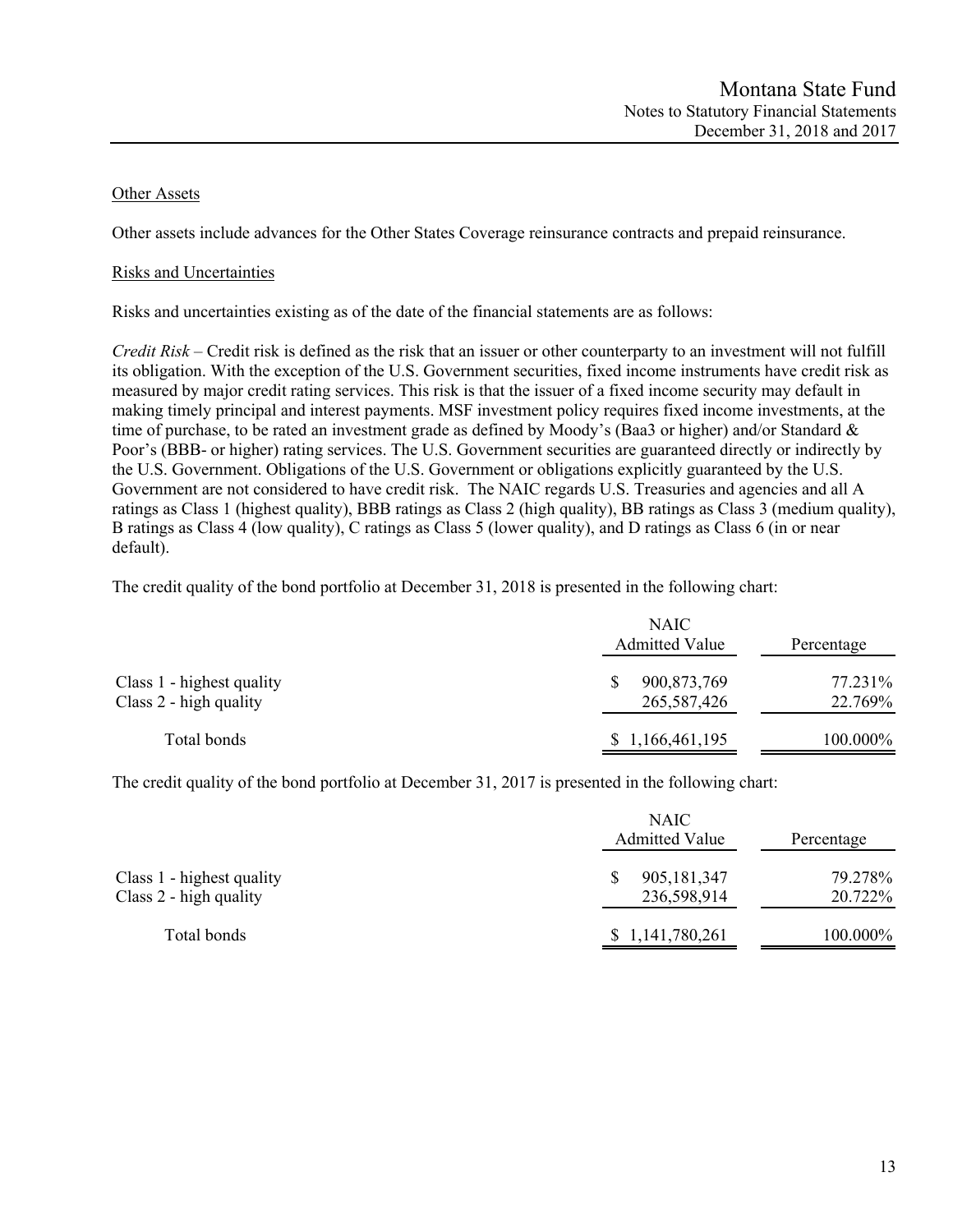*Custodial Credit Risk* – Custodial credit risk for investments is the risk that, in the event of the failure of the counterparty to a transaction, a company will not be able to recover the value of the investment or collateral securities that are in the possession of an outside party. As of December 31, 2018 and 2017, all the fixed income securities were registered in the nominee name of BOI and held in the possession of BOI's custodial bank, State Street Bank. All equity index funds and real estate partnership and limited liability companies were purchased and recorded in BOI's name.

*Concentration of Credit Risk* – Concentration of credit risk is the risk of loss attributed to the magnitude of a company's investment in a single issuer. The MSF Investment Policy requires credit risk to be limited to 3% of the total securities portfolio market value in any one name. Investments issued or explicitly guaranteed by the U.S. Government are excluded from the concentration of credit risk requirement.

*Interest Rate Risk* – Interest rate risk is the risk that changes in interest rates will adversely affect the fair value of an investment. The MSF Investment Policy sets an average portfolio duration range within 20% of the duration for the Barclays Capital Government/Credit Intermediate Term Index. BOI uses the weighted effective duration method to calculate interest rate risk.

Corporate asset-backed securities are based on cash flows from principal and interest payments on underlying automobile loan receivables, credit card receivables, and other assets. These securities, while sensitive to prepayments due to interest rate changes, have less credit risk than securities not backed by pledged assets.

MSF investments are categorized in Note 2 to disclose credit and interest rate risk as of December 31, 2018 and 2017.

*Uncertainty Due to Litigation* – In the ordinary course of business, MSF is a defendant in various litigation matters. Although there can be no assurances, as of December 31, 2018 and 2017, in the opinion of MSF's management based on information currently available, the ultimate resolution of these legal proceedings would not be likely to have a material adverse effect on its statutory results of revenue and expenses, admitted assets, liabilities, and policyholders' equity or liquidity. For further discussion, refer to Note 14 (Contingencies and Uncertainties).

*Vulnerability Due to Certain Concentrations* – MSF conducts its business primarily within the State of Montana and is susceptible to risk based on the economy of the geographic territory it serves. As of December 31, 2018 and 2017, approximately 72% of total premium was written through appointed agency producers, and about 28% was written directly by MSF. The PayneWest agency, which is one of the largest insurance brokerages in the United States, represented 38% and 39% of MSF's total premium as of December 31, 2018 and 2017.

*Use of Estimates –* The preparation of financial statements in conformity with Statutory Accounting Principles requires management to make estimates and assumptions that affect the reported amounts of assets and liabilities and disclosure of contingent assets and liabilities at the date of the financial statements and the reported amounts of revenue and expenses during the period. Actual results could differ from those estimates. Material estimates susceptible to significant change include loss and loss adjustment expense reserves, the fair value of investments, investment impairments, and cost allocation processes.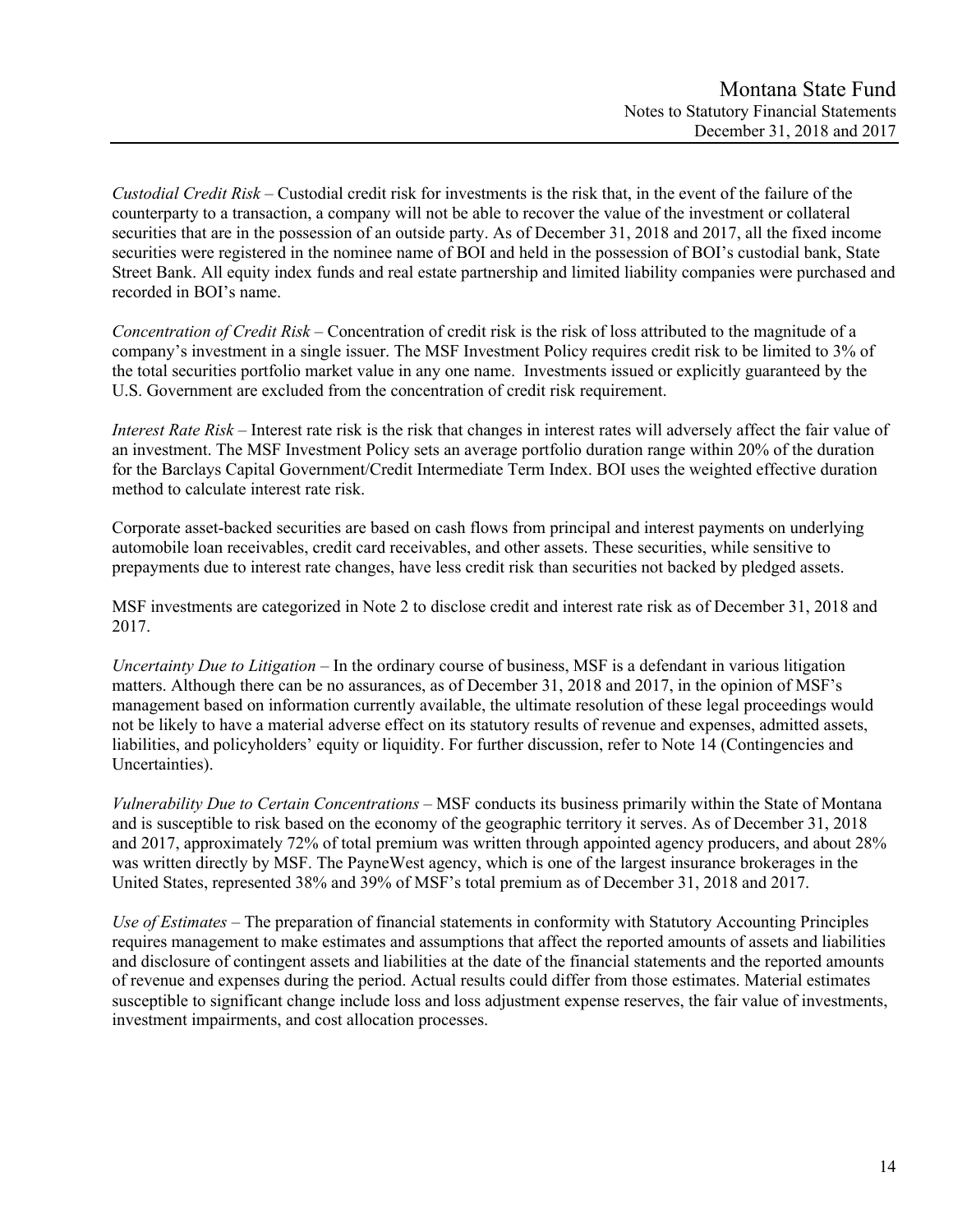*Reinsurance Risk –* Reinsurance contracts do not relieve the Company from its obligations to insureds. Failure of reinsurers to honor their obligations could result in losses to the Company. The Company evaluates the financial condition of its reinsurers to minimize its exposure to significant losses from reinsurer insolvencies. Management believes that any liability arising from this contingency would not be material to the Company's financial position.

*Risk-Based Capital* – Risk-based capital (RBC) is a method developed by the NAIC to measure the minimum amount of capital appropriate for an insurance company to support its overall business operations in consideration of its size and risk profile. The formulas for determining the amount of RBC specify various weighting factors that are applied to financial balances or various levels of activity based on the perceived degree of risk of such activities. The adequacy of the company's actual capital is measured by the RBC results as determined by the formulas. Companies below minimum RBC requirements are subject to specified corrective action. State law 33- 2-1902(12) requires that MSF have two times the capital level of other insurers as a more conservative measure to allow earlier regulatory intervention if necessary.

## Administrative Cost Allocation

State law (Section 39-71-2352, MCA) requires MSF to separately determine and account for administrative expenses and benefit payments on claims for injuries resulting from accidents occurring before July 1, 1990 (Old Fund) from those occurring on or after July 1, 1990 (MSF). The law also limits annual administrative costs of claims associated with the Old Fund to \$1.25M for periods prior to July 1, 2017 and \$625K for periods through July 1, 2019. MSF received \$596K and \$729K from the State of Montana for the administration of the Old Fund for years ended December 31, 2018 and 2017, respectively.

## Losses Incurred and Loss Adjustment Expense Estimates

Loss and loss adjustment expense (LAE) reserves are established to provide for the estimated ultimate settlement cost of all claims incurred. Loss reserves are based on reported aggregate claim cost estimates combined with estimates for future development of such claim costs and estimates of incurred but not reported (IBNR) claims. Because actual claim costs depend on such complex factors as inflation and changes in the law, claim liabilities are recomputed periodically using a variety of actuarial and statistical techniques to produce current estimates that reflect recent settlements, claim frequency, and other economic and social factors. There can be no assurance that the ultimate settlement of losses may not vary materially from the estimate recorded. Since liabilities are based on estimates, the ultimate liability may be in excess of, or less than, the amounts provided. Adjustments to these estimates of reserves will be reflected in the Statutory Statement of Income in future years.

A provision for inflation and the calculation of estimated future claim costs is implicit in the calculation because reliance is placed both on actual historical data that reflect past inflation and on other factors that are considered to be appropriate modifiers of past experience.

Losses and loss adjustment expenses are presented at face value net of estimated reinsurance recoverable. For further discussion, refer to Note 8.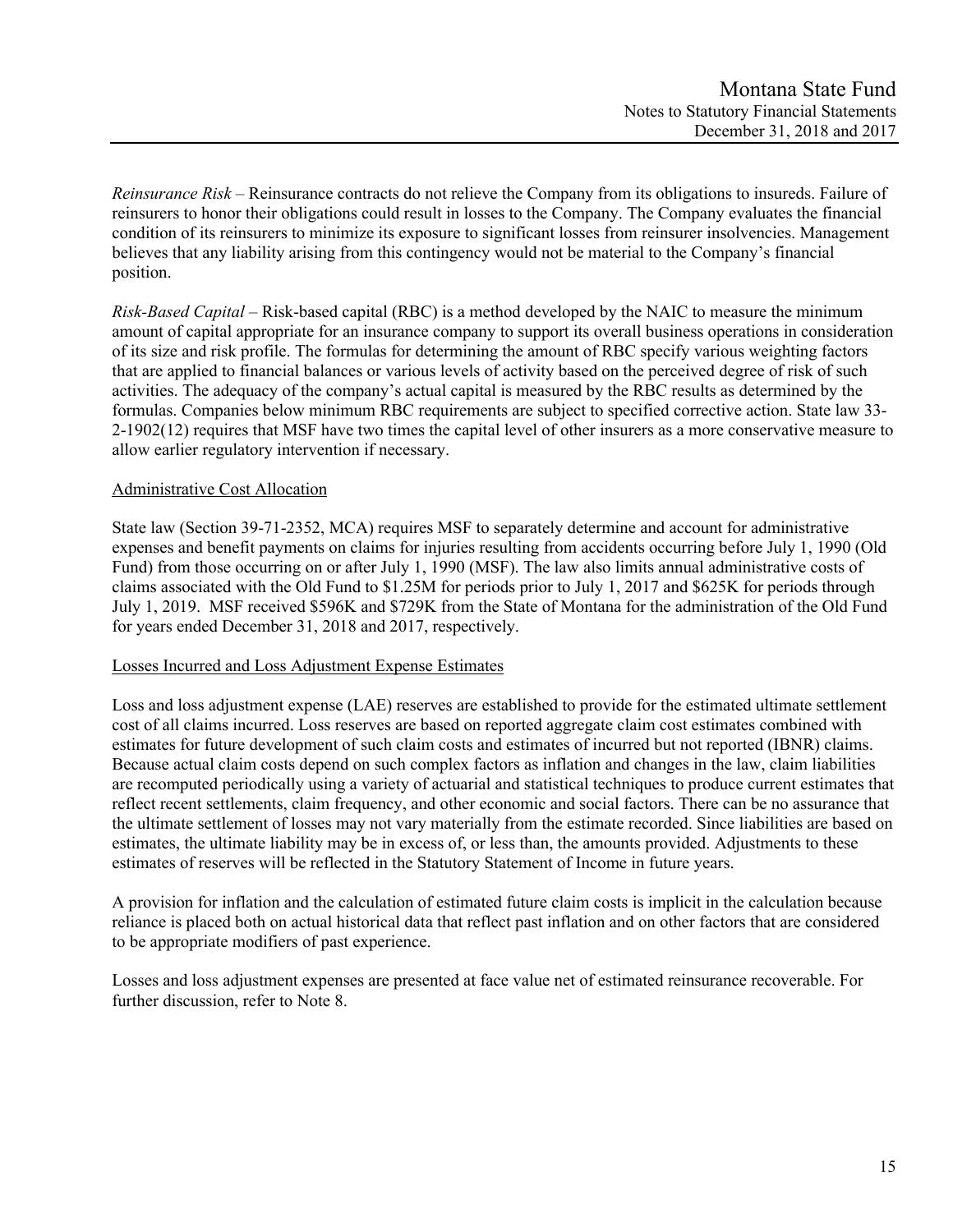## Reinsurance Recoverable on Paid and Unpaid Losses

Reinsurance recoverables are estimates of paid and unpaid losses collectible from MSF's reinsurers. The amounts ultimately collected may be more or less than these estimates. Any adjustments of these estimates are reflected in revenues and expenses as they are determined.

## Premium Deficiency Reserve

Premium deficiency reserves and the related expense are recognized when it is probable that losses, loss adjustment expense and policy maintenance costs under a group of existing contracts will exceed net earned premium, reinsurance recoveries and anticipated investment income. No such reserves were required at December 31, 2018 and 2017.

## **Other Liabilities**

- Security Deposits Security deposits are monies held on behalf of certain policyholders based on arranged payment terms or account history.
- Funds Withheld Funds withheld are premiums due to reinsurers on a contingent basis in accordance with the reinsurance contracts in place.
- Accounts Payable Accounts payable includes liabilities incurred on behalf of claimants, refunds, and dividends due to policyholders and amounts due to vendors.
- Compensated Absences MSF supports two leave programs, the State of Montana Leave Program, (Traditional Plan) and the MSF Personal Leave Program. Employees covered in the Traditional Plan accumulate both annual leave and sick leave and MSF pays employees 100% of unused annual leave and 25% of unused sick leave upon termination. MSF also pays 100% of unused compensatory leave credits upon termination to employees in the Traditional Plan. Employees in the Personal Leave Program accumulate personal leave and extended leave. MSF pays employees for 100% of unused personal leave and banked holiday leave upon termination but extended leave has no cash value at the time of termination.

#### Income and Premium Taxes Payable

MSF is a component unit of the State of Montana and is not subject to Federal or State premium or income tax.

#### Prepaid Expenses

The Company adopted an accounting policy for prepaid expenses which is to recognize costs that benefit several accounting periods as prepaid assets to the extent that an individual cost exceeds \$10,000. The Company has elected to immediately expense those prepaid costs that do not exceed \$10,000. Prepaid expenses are amortized and expensed over the period of use. Prepaid expenses that are unamortized at the end of a financial reporting period are nonadmitted and charged to policyholder equity in accordance with statutory accounting principles.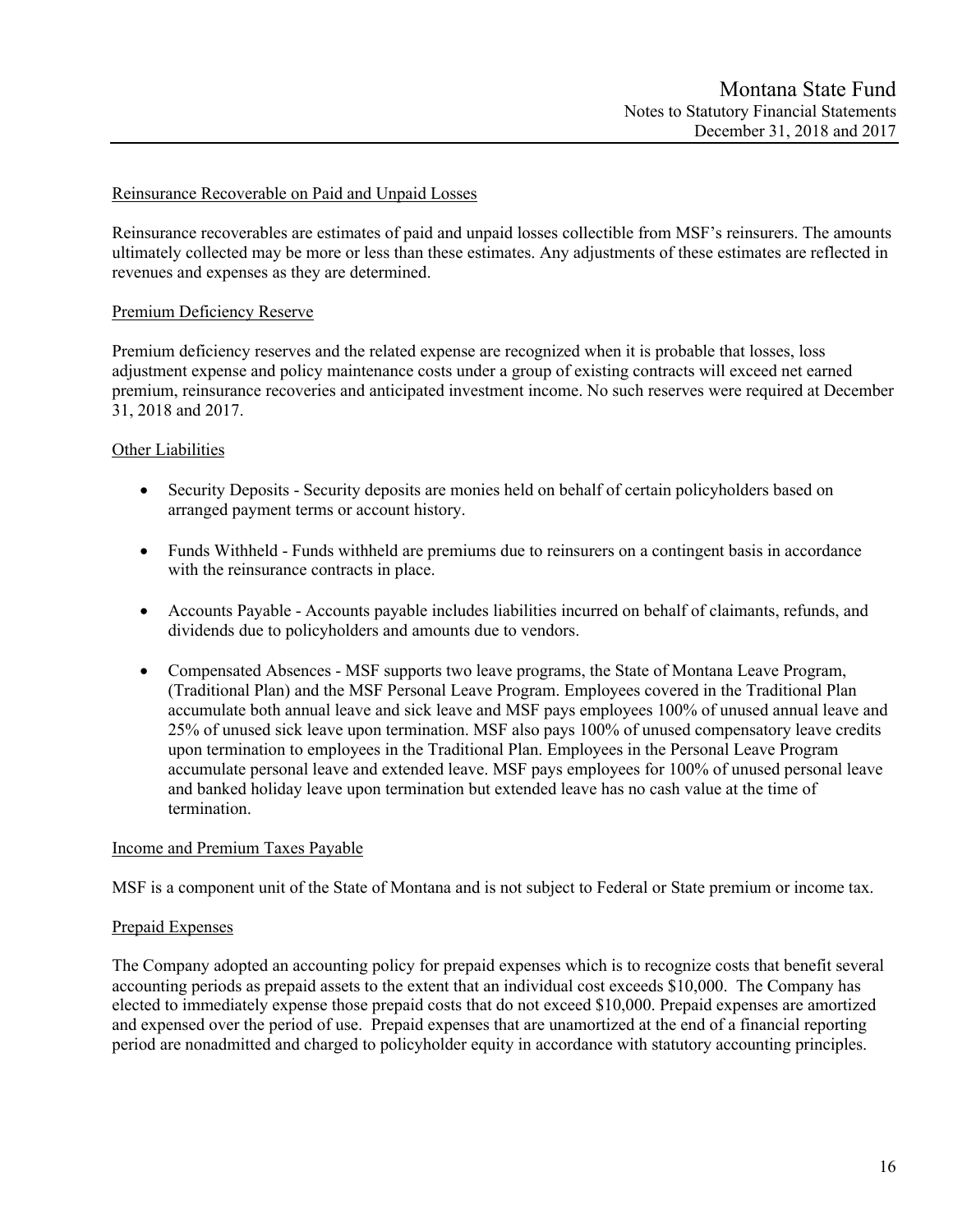# Restricted Assets

The Company reports assets which are not under the exclusive control of the Company. These assets represent funds deposited with reinsured companies. The balances at December 31, 2018 and 2017 were \$278K.

## Premium Revenue and Unearned Premium

Premiums are recognized as revenue on a pro-rata basis over the policy period, beginning on the effective date of the policy. MSF's Board of Directors approves premium rates annually. Effective January 1, 2016, MSF is subject to MDOI oversight and approval of rates under Title 33, Chapter 16, Part 10.

Policyholders, with the exception of State of Montana agencies, are contractually obligated to pay certain premiums to MSF in advance of the period in which the premiums are earned. Advance premiums are deferred until the effective date of the policy at which time they are recognized as revenue on a pro-rata basis over the term of the policy. Premium advances are refundable when the policyholder's coverage is canceled and MSF has credited all earned premiums. State agency premium is estimated and payments are received quarterly in arrears based on the actual reported payroll.

Unearned premium reflects premium that has been written but not yet earned. The unearned premium was \$63.9M and \$67.0M at December 31, 2018 and 2017, respectively.

## Retrospectively Rated Policies

MSF issues policies for which the premiums vary based on loss experience. Future premium adjustments for these retrospective policies are estimated and accrued at the end of each quarter. The premium adjustments are determined through the review of each individual retrospective rated policy, comparing actual losses with projected future losses, to arrive at the best estimates of return or additional retrospective premiums. MSF records retrospective premium accruals and receivables as written premium. Return premiums are recorded as liabilities and additional premiums are recorded as assets and 10% of all retrospective premium receivables are nonadmitted in accordance with SSAP No. 66.

## Policy Acquisition Costs

Expenses incurred in connection with acquiring new insurance business, including such acquisition costs as sales commissions, are charged to operations as incurred.

## Advertising Costs

All advertising costs are expensed when incurred. Advertising expense was \$645K and \$814K for the years ended December 31, 2018 and 2017, respectively.

## Policyholder Dividends

Dividends are discretionary and are accrued and expensed when declared and approved by the MSF Board of Directors. The aggregate amount of policyholders' dividends is based on the analysis of policyholder equity balances and the financial results for the policy year. For further discussion, refer to Note 10.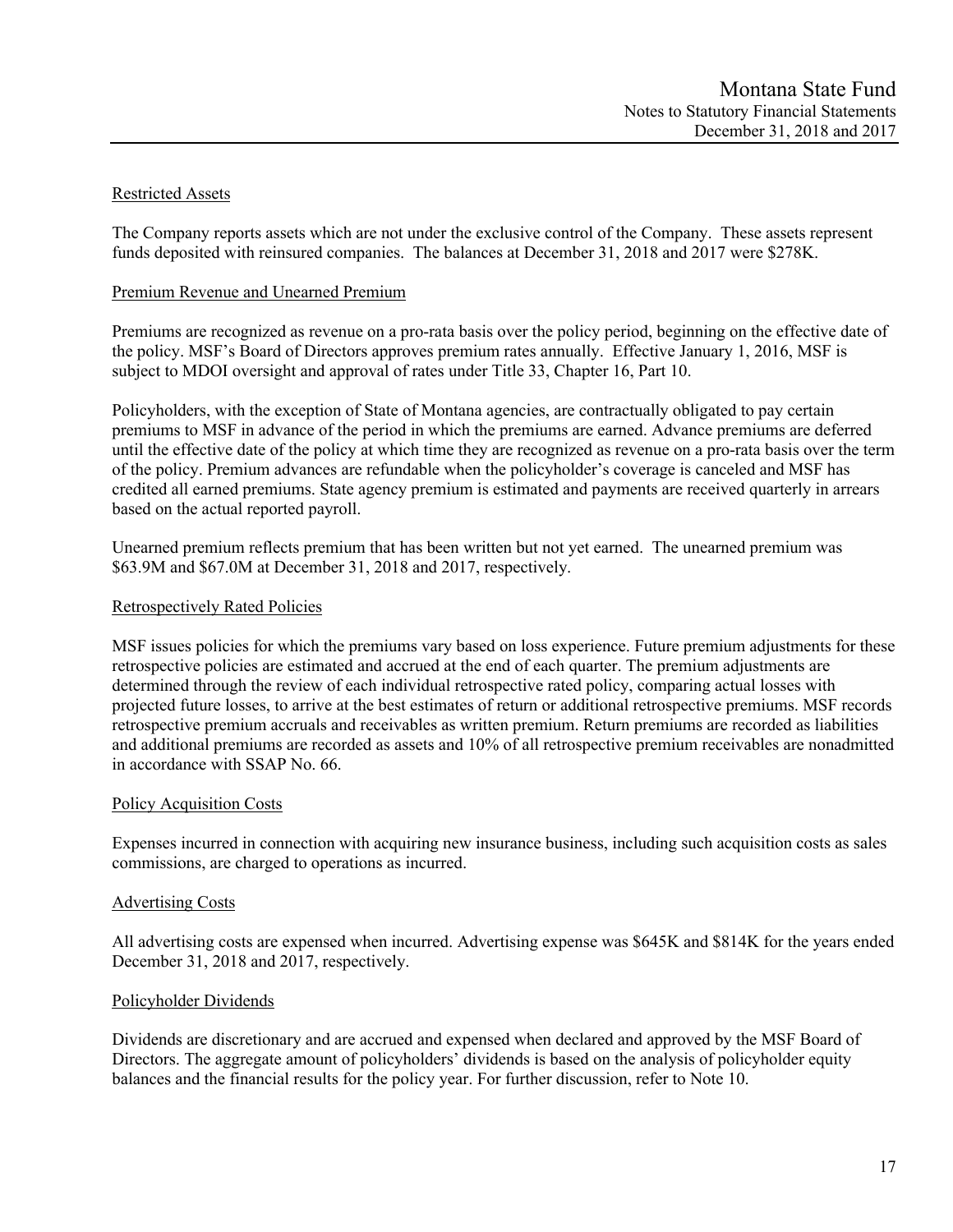# **Note 2 - Investments**

The investments of MSF at December 31, 2018 are as follows:

| The investments of more at December 21, 2010 are as follows.<br>December 31, 2018 | <b>Total Investment</b><br>Holdings | Percentage |  |  |
|-----------------------------------------------------------------------------------|-------------------------------------|------------|--|--|
| Bonds:                                                                            |                                     |            |  |  |
| U.S. Government obligations                                                       | \$<br>282,543,405                   | 19.19%     |  |  |
| All other government obligations                                                  | 13,999,098                          | $0.95\%$   |  |  |
| U.S. Special revenue                                                              | 148, 332, 179                       | 10.08%     |  |  |
| Agency mortgage-backed securities                                                 | 40,031,225                          | 2.72%      |  |  |
| Industrial and miscellaneous                                                      | 616,890,592                         | 41.91%     |  |  |
| Mortgage and other loan-backed securities                                         | 64,664,696                          | 4.39%      |  |  |
| Total bonds                                                                       | 1,166,461,195                       | 79.24%     |  |  |
| Equity securities                                                                 | 153,602,559                         | 10.43%     |  |  |
| Real Estate - Property occupied by the Company                                    | 24,524,019                          | $1.67\%$   |  |  |
| Cash and short-term investments                                                   | 22,693,392                          | 1.54%      |  |  |
| Other invested assets                                                             | 95,728,561                          | 6.50%      |  |  |
| Receivables for securities                                                        | 9,000,000                           | 0.61%      |  |  |
| Securities lending collateral                                                     | 102,000                             | 0.01%      |  |  |
| Total invested assets                                                             | 1,472,111,726                       | 100.00%    |  |  |

The investments of MSF at December 31, 2017 are as follows:

| December 31, 2017                              | <b>Total Investment</b><br>Holdings | Percentage |  |  |
|------------------------------------------------|-------------------------------------|------------|--|--|
| Bonds:                                         |                                     |            |  |  |
| U.S. Government obligations                    | \$<br>257,009,188                   | 16.86%     |  |  |
| All other government obligations               | 25,999,867                          | 1.71%      |  |  |
| U.S. Special revenue                           | 178,688,978                         | 11.72%     |  |  |
| Agency mortgage-backed securities              | 41,042,582                          | 2.69%      |  |  |
| Industrial and miscellaneous                   | 581,078,902                         | 38.11%     |  |  |
| Mortgage and other loan-backed securities      | 57,960,744                          | 3.80%      |  |  |
| Total bonds                                    | 1,141,780,261                       | 74.88%     |  |  |
| Equity securities                              | 188,728,648                         | 12.38%     |  |  |
| Real Estate - Property occupied by the Company | 25,054,904                          | 1.64%      |  |  |
| Cash and short-term investments                | 50,398,301                          | 3.31%      |  |  |
| Other invested assets                          | 97,755,954                          | 6.41%      |  |  |
| Securities lending collateral                  | 20,998,735                          | 1.38%      |  |  |
| Total invested assets                          | \$1,524,716,803                     | 100.00%    |  |  |

MSF has investments in four companies, which have underlying characteristics of real estate and are classified as other invested assets.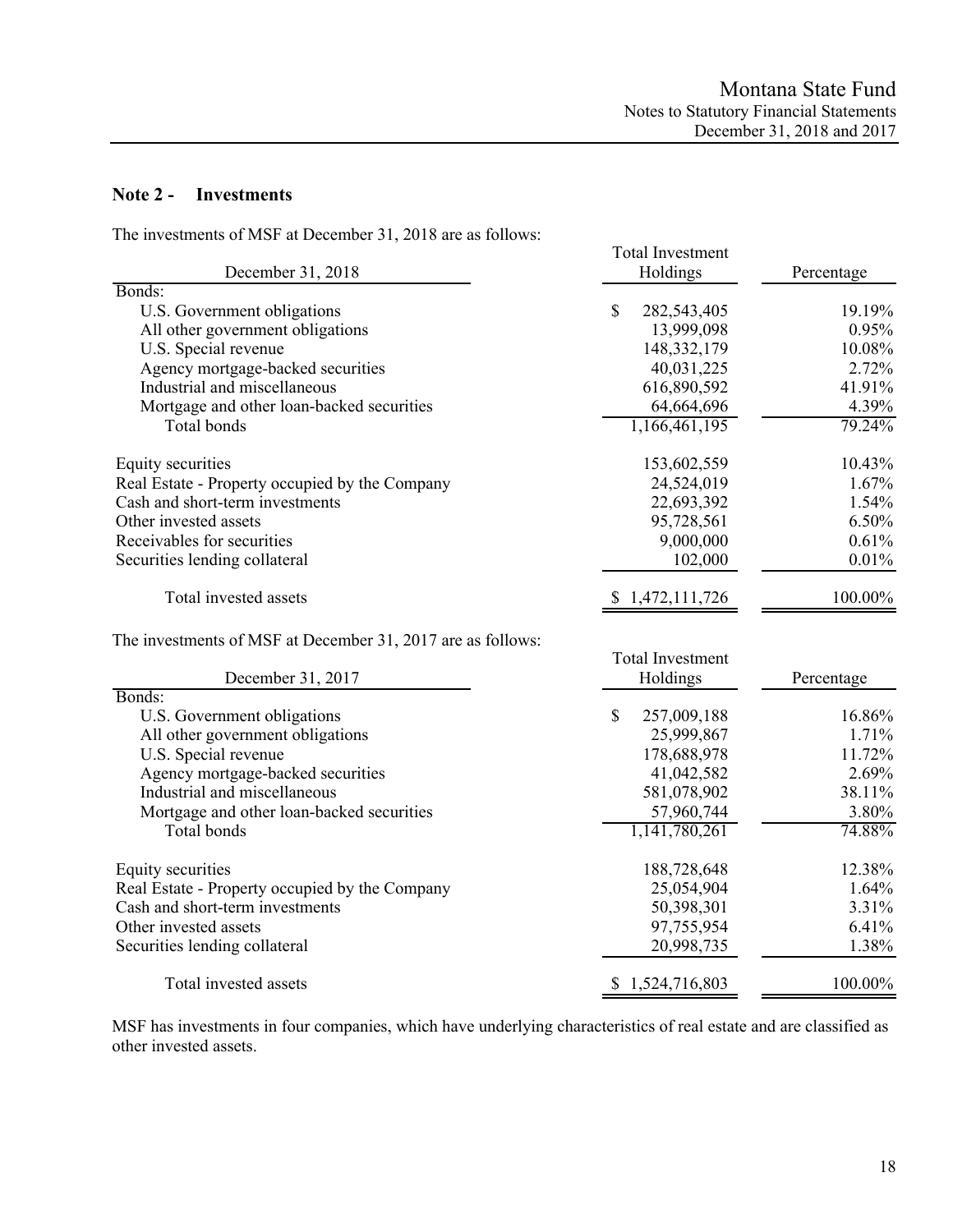| December 31, 2018                                                                                                 | Amortized<br>Cost                               | Gross<br>Unrealized<br>Gains        | Gross<br>Unrealized<br>Losses                 | Estimated<br>Fair Value                        |  |  |
|-------------------------------------------------------------------------------------------------------------------|-------------------------------------------------|-------------------------------------|-----------------------------------------------|------------------------------------------------|--|--|
| U.S. Government obligations<br>All other government obligations<br>U.S. Special revenue<br>Agency mortgage-backed | S<br>282,543,405<br>13,999,098<br>148, 332, 179 | 1,029,723<br>S<br>67,840<br>792,354 | (4,370,884)<br>S.<br>(71, 328)<br>(2,035,860) | 279,202,244<br>\$<br>13,995,610<br>147,088,673 |  |  |
| securities<br>Industrial and miscellaneous<br>Mortgage and other loan-<br>backed securities                       | 40,031,225<br>616,890,592<br>64,664,696         | 29,803<br>2,115,994<br>68,026       | (1,506,465)<br>(8,868,402)<br>(865,751)       | 38,554,563<br>610,138,184<br>63,866,971        |  |  |
| Total bonds valued at<br>amortized cost                                                                           | 1,166,461,195<br>S.                             | 4,103,740<br>S                      | (17,718,690)<br>S                             | 1,152,846,245<br>S                             |  |  |
| Money market mutual funds<br>Equity securities<br>Other invested assets                                           | \$<br>17,807,744<br>66,846,798<br>87,138,865    | \$<br>86,756,605<br>8,630,431       | \$<br>(2,582)<br>(844)<br>(40, 735)           | \$<br>17,805,162<br>153,602,559<br>95,728,561  |  |  |
| Total securities valued<br>at fair value                                                                          | 171,793,407                                     | 95,387,036                          | (44, 161)<br>S                                | 267,136,282                                    |  |  |

The cost or amortized cost, gross unrealized gains, gross unrealized losses, and estimated fair value of invested assets are as follows at December 31, 2018:

The cost or amortized cost, gross unrealized gains, gross unrealized losses, and estimated fair value of invested assets are as follows at December 31, 2017:

| December 31, 2017                                                                                                 | Amortized<br>Cost                              | Gross<br>Unrealized<br>Gains            | Gross<br>Unrealized<br>Losses                  | Estimated<br>Fair Value                         |  |  |
|-------------------------------------------------------------------------------------------------------------------|------------------------------------------------|-----------------------------------------|------------------------------------------------|-------------------------------------------------|--|--|
| U.S. Government obligations<br>All other government obligations<br>U.S. Special revenue<br>Agency mortgage-backed | \$<br>257,009,188<br>25,999,867<br>178,688,978 | \$<br>1,567,505<br>177,632<br>1,840,752 | (2,340,791)<br>\$.<br>(18, 889)<br>(1,335,196) | 256,235,902<br>S<br>26,158,610<br>179, 194, 534 |  |  |
| securities<br>Industrial and miscellaneous<br>Mortgage and other loan-                                            | 41,042,582<br>581,078,902                      | 75,134<br>11,803,482                    | (673, 426)<br>(1,350,839)                      | 40,444,290<br>591,531,545                       |  |  |
| backed securities<br>Total bonds valued at<br>amortized cost                                                      | 57,960,744<br>1,141,780,261                    | 5,765<br>15,470,270<br>S                | (305, 599)<br>(6,024,740)                      | 57,660,910<br>1,151,225,791<br>\$               |  |  |
| Money market mutual funds<br>Equity securities<br>Other invested assets                                           | \$<br>42,709,211<br>74,163,353<br>86,671,466   | S<br>427<br>114,565,295<br>11,084,488   | \$                                             | 42,709,638<br>188,728,648<br>97,755,954         |  |  |
| Total securities valued<br>at fair value                                                                          | 203,544,030                                    | \$125,650,210                           | \$                                             | 329,194,240                                     |  |  |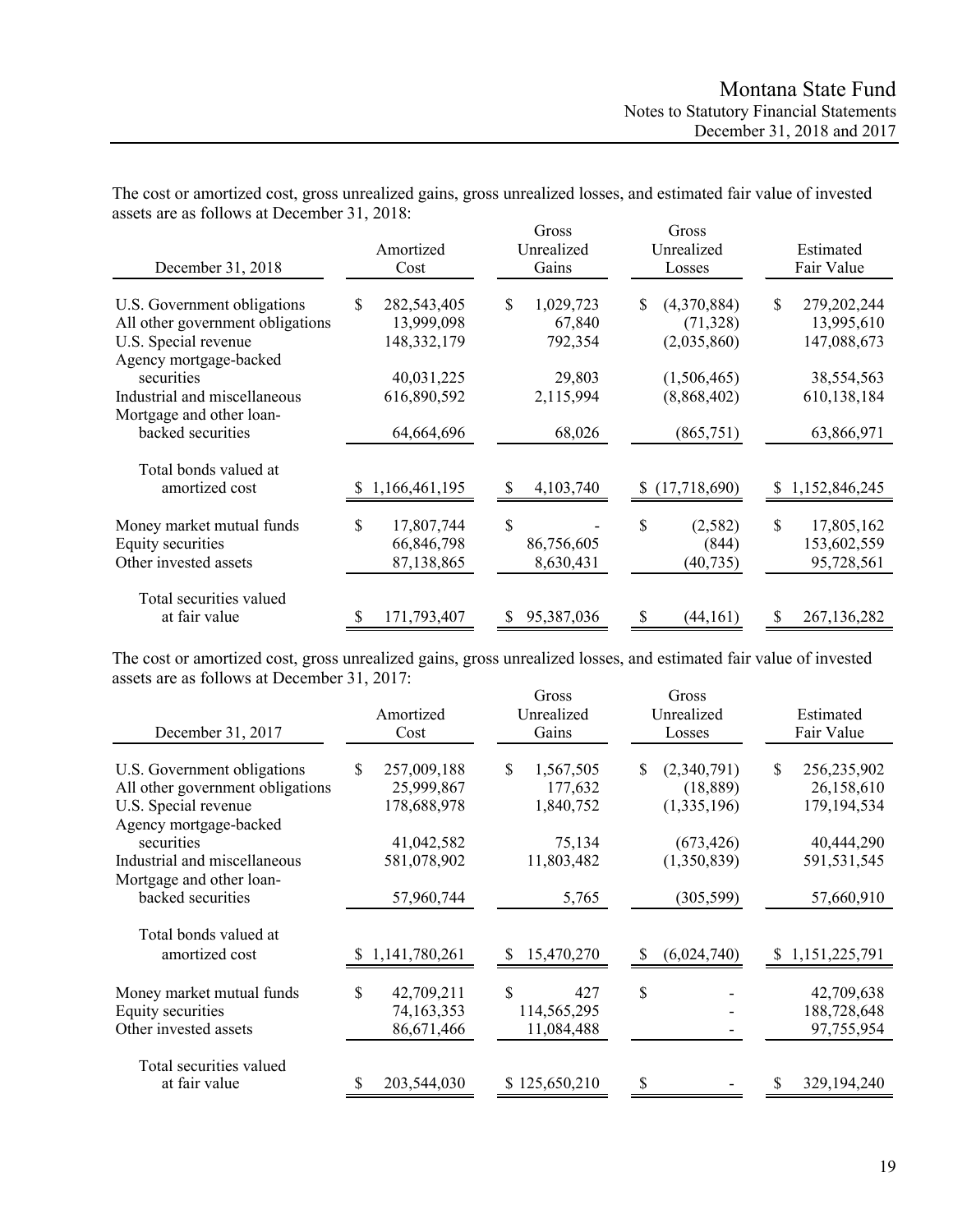The gross unrealized losses and fair value of the Company's investments, aggregated by investment category and length of time that individual securities have been in a continuous unrealized loss position, were as follows at December 31, 2018:

| December 31, 2018                | Less than 12 months |             |               | 12 months or longer | Total         |                    |  |
|----------------------------------|---------------------|-------------|---------------|---------------------|---------------|--------------------|--|
|                                  |                     | Unrealized  |               | Unrealized          |               | Unrealized         |  |
|                                  | Fair Value          | Losses      | Fair Value    | Losses              | Fair Value    | Losses             |  |
| U.S. Government obligations      | \$<br>80,587,564    | (2,072,411) | \$118,384,175 | S.<br>(2, 298, 473) | \$198,971,739 | (4,370,884)<br>\$  |  |
| All other government obligations | 3,969,960           | (22, 797)   | 4,961,650     | (48, 531)           | 8,931,610     | (71, 328)          |  |
| U.S. Special revenue             | 29,646,875          | (110, 457)  | 61,779,098    | (1,925,403)         | 91,425,973    | (2,035,860)        |  |
| Agency mortgage-backed           |                     |             |               |                     |               |                    |  |
| securities                       |                     |             | 37, 365, 364  | (1,506,465)         | 37, 365, 364  | (1,506,465)        |  |
| Industrial and miscellaneous     | 320, 437, 207       | (4,575,345) | 126,982,206   | (4,293,057)         | 447,419,413   | (8,868,402)        |  |
| Mortgage and other loan-         |                     |             |               |                     |               |                    |  |
| backed securities                | 2,990,983           | (8,943)     | 43,809,901    | (856, 808)          | 46,800,884    | (865,751)          |  |
| Money market mutual funds        | 17,805,162          | (2,582)     |               |                     | 17,805,162    | (2,582)            |  |
| Equity securities                | 5,455               | (844)       | -             |                     | 5,455         | (844)              |  |
| Other invested assets            | 19,959,265          | (40, 735)   |               |                     | 19,959,265    | (40, 735)          |  |
|                                  | 475,402,471         | (6,834,114) | \$393,282,394 | \$(10,928,737)      | \$868,684,865 | (17,762,851)<br>\$ |  |

The gross unrealized losses and fair value of the Company's investments were as follows for December 31, 2017:

| December 31, 2017                |    | Less than 12 months |    |                      | 12 months or longer |            |    |                      | Total         |                      |             |
|----------------------------------|----|---------------------|----|----------------------|---------------------|------------|----|----------------------|---------------|----------------------|-------------|
|                                  |    | Fair Value          |    | Unrealized<br>Losses |                     | Fair Value |    | Unrealized<br>Losses | Fair Value    | Unrealized<br>Losses |             |
| U.S. Government obligations      | \$ | 119.399.940         | S. | (1,170,812)          | S.                  | 18,794,125 | \$ | (1,169,979)          | \$138,194,065 | S                    | (2,340,791) |
| All other government obligations |    | 5,010,600           |    | (3,206)              |                     | 11,983,750 |    | (15,683)             | 16,994,350    |                      | (18, 889)   |
| U.S. Special revenue             |    | 97,823,804          |    | (1,080,430)          |                     | 4,716,800  |    | (254,766)            | 102,540,604   |                      | (1,335,196) |
| Agency mortgage-backed           |    |                     |    |                      |                     |            |    |                      |               |                      |             |
| securities                       |    | 27,860,182          |    | (177,743)            |                     | 10.695.718 |    | (495, 683)           | 38,555,900    |                      | (673, 426)  |
| Industrial and miscellaneous     |    | 129,142,410         |    | (614, 631)           |                     | 26,355,920 |    | (736, 208)           | 155,498,330   |                      | (1,350,839) |
| Mortgage and other loan-         |    |                     |    |                      |                     |            |    |                      |               |                      |             |
| backed securities                |    | 49,655,499          |    | (305, 599)           |                     |            |    |                      | 49,655,499    |                      | (305, 599)  |
|                                  |    | 428,892,435         |    | (3,352,421)          |                     | 72,546,313 | S  | (2,672,319)          | \$501,438,748 |                      | (6,024,740) |

MSF closely monitors its investment portfolio and considers relevant facts and circumstances in evaluating whether the impairment of a security is other than temporary. Relevant facts and circumstances that are considered include: (1) the length of time the fair value has been below cost; (2) the financial position and access to capital of the issuer, including the current and future impact of any specific events; and (3) MSF's ability and intent to hold the security to maturity or until it recovers in value. To the extent the Company determines that a security is deemed other-than-temporarily impaired, the difference between amortized cost and fair value is charged to earnings. Based on the Company's evaluation and ability and intent to hold these securities to maturity or market value recovery, the impairment of the securities identified above is deemed to be temporary.

The amortized cost and estimated statutory fair value of MSF's fixed maturity securities as of December 31, 2018, is shown below at effective maturity. Expected maturities will differ from contractual maturities because borrowers may have the right to call or prepay obligations with or without call or prepayment penalties. Maturities of mortgage-backed securities depend on the repayment characteristics and experience of the underlying mortgage loans.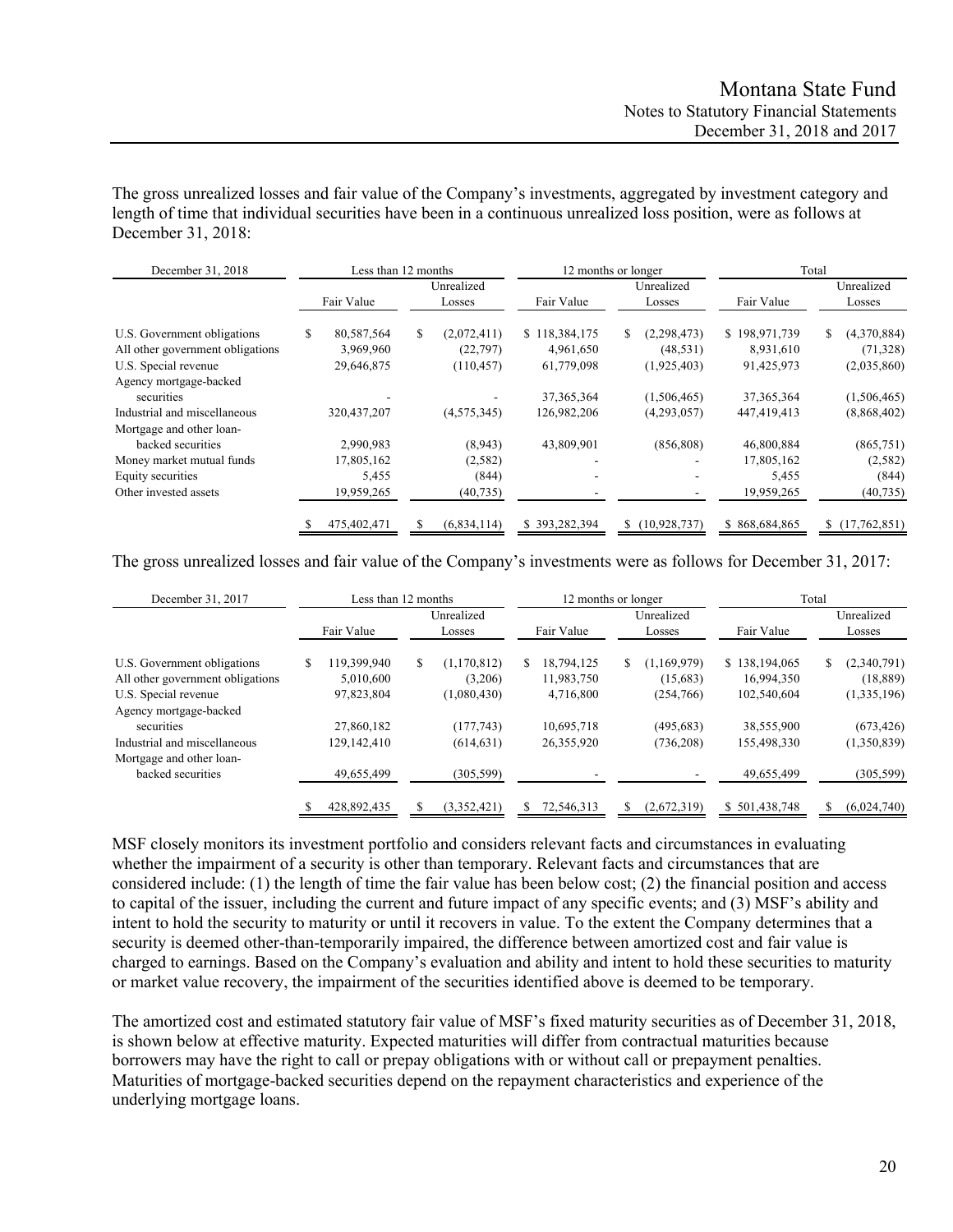The amortized cost and estimated statutory fair value of MSF's fixed maturity securities as of December 31, 2018 was: Amortized Estimated

| December 31, 2018                        | Amoruzea<br>Cost | esumated<br>Fair Value |
|------------------------------------------|------------------|------------------------|
| Due one year or less (excludes STIP)     | 96,320,849       | 96,001,084             |
| Due after one year through five years    | 643, 338, 435    | 639, 101, 569          |
| Due after five years through ten years   | 418,805,715      | 409,777,352            |
| Due after ten years through twenty years | 7,996,196        | 7,966,240              |
|                                          | \$1,166,461,195  | \$1,152,846,245        |

The amortized cost and estimated statutory fair value of MSF's fixed maturity securities as of December 31, 2017 was:

| December 31, 2017                                                                                                       | Amortized<br>Cost                        | Estimated<br>Fair Value                  |
|-------------------------------------------------------------------------------------------------------------------------|------------------------------------------|------------------------------------------|
| Due one year or less (excludes STIP)<br>Due after one year through five years<br>Due after five years through ten years | 73,378,095<br>602,263,863<br>466,138,303 | 73,573,796<br>608,736,176<br>468,915,819 |
|                                                                                                                         | \$1,141,780,261                          | \$1,151,225,791                          |

Proceeds from sales of invested assets and gross realized gains and gross realized losses on the sales of invested assets were as follows for the years ended December 31, 2018 and 2017:

|                                                                                                                                                                        |    | 2018                                              |   | 2017                                               |
|------------------------------------------------------------------------------------------------------------------------------------------------------------------------|----|---------------------------------------------------|---|----------------------------------------------------|
| Proceeds from sales of debt securities<br>Proceeds from sales of common stock<br>Proceeds from sales of other invested assets                                          | S  | 222,998,637<br>25,000,000<br>24,575,924           | S | 309,698,709<br>29,000,000<br>35, 133, 435          |
| Total proceeds from sales of invested assets                                                                                                                           |    | 272,574,561                                       |   | 373,832,144                                        |
| Gross realized gains of debt securities<br>Gross realized losses of debt securities<br>Gross realized gains of common stock<br>Gross realized gains of invested assets | \$ | 874,208<br>(2,790,990)<br>17,678,079<br>5,041,490 | S | 4,357,352<br>(887, 384)<br>19,370,408<br>6,806,734 |
| Net realized capital gains of invested assets                                                                                                                          |    | 20,802,787                                        |   | 29,647,110                                         |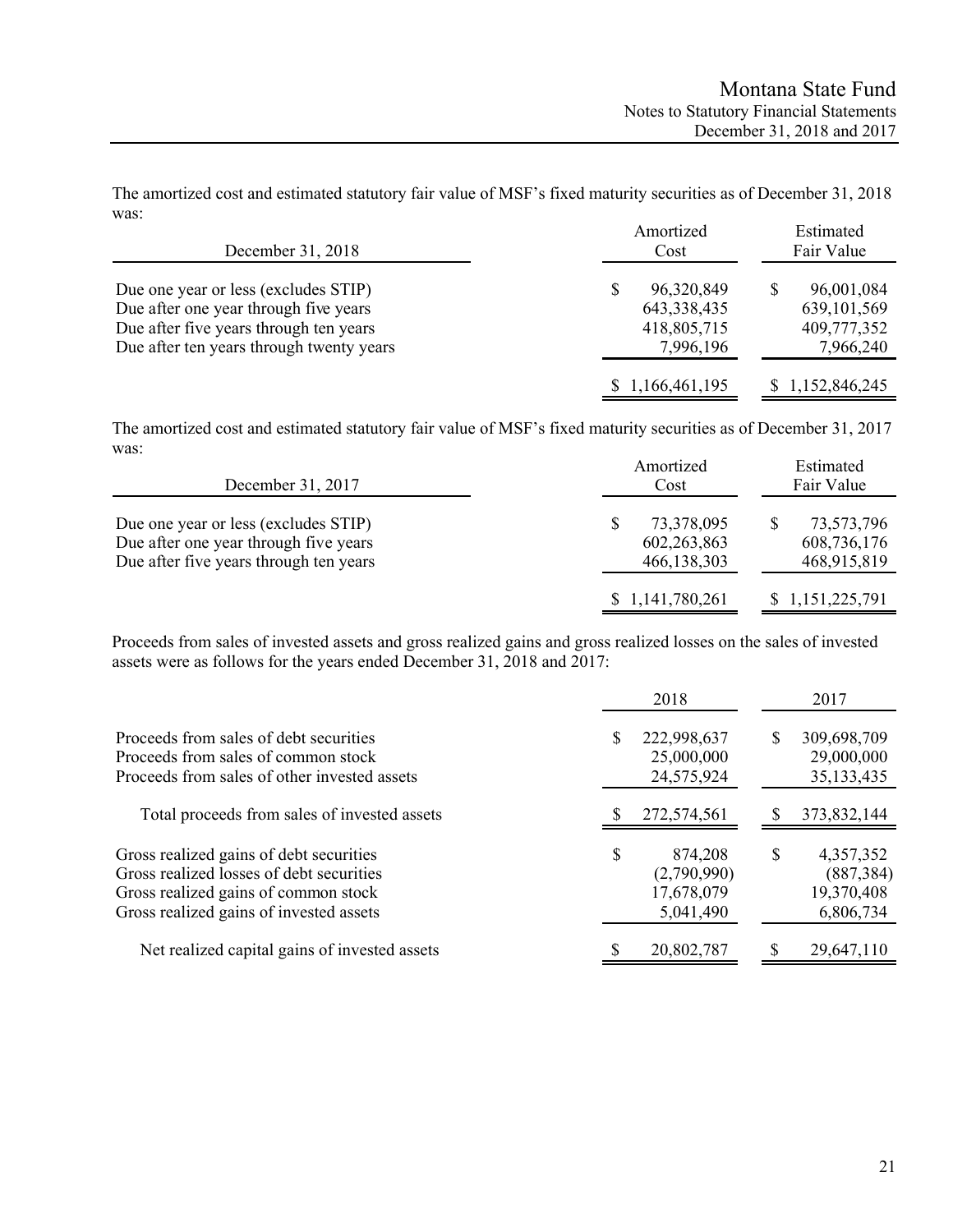|                                 | 2018             |    | 2017       |
|---------------------------------|------------------|----|------------|
| Investment income               |                  |    |            |
| Interest                        |                  |    |            |
| <b>Bonds</b>                    | \$<br>32,520,406 | \$ | 32,689,140 |
| Cash and short-term investments | 668,869          |    | 352,438    |
| Real estate                     | 1,697,777        |    | 1,697,777  |
| Equities                        | 5,366            |    | 922        |
| Other invested assets           | 3,166,597        |    | 3,881,596  |
| Securities lending income       | 186,620          |    | 216,900    |
| Total investment income         | 38,245,635       |    | 38,838,773 |
| Investment expenses             |                  |    |            |
| Investment expenses             | 1,173,183        |    | 1,257,987  |
| Depreciation on real estate     | 530,885          |    | 530,885    |
| Total investment expenses       | 1,704,068        |    | 1,788,872  |
| Net investment income           | \$<br>36,541,567 | S  | 37,049,901 |

Investment income and related expenses were as follows for the years ended December 31, 2018 and 2017:

MSF's investment in property occupied by the Company is as follows at December 31:

|                                                 |              | 2018                    | 2017                    |
|-------------------------------------------------|--------------|-------------------------|-------------------------|
| Land<br>Properties occupied by the Company, net | <sup>S</sup> | 1,139,460<br>23,384,559 | 1,139,460<br>23,915,444 |
| Total real estate                               |              | 24,524,019              | 25,054,904              |

## **Note 3 - Cash Collateral and Liability for Securities on Loan**

The following table presents the carrying and market values of the securities on loan and the total collateral held as of December 31, 2018 and 2017:

|                                     | 2018 |             | 2017          |  |
|-------------------------------------|------|-------------|---------------|--|
| Securities on loan - carrying value |      | 112,596,108 | 120, 158, 143 |  |
| Securities on loan - market value   |      | 112,770,787 | 121, 105, 760 |  |
| Total cash collateral held          |      | 102,000     | 20,998,735    |  |
| Total non-cash collateral held      |      | 114,763,180 | 102,468,863   |  |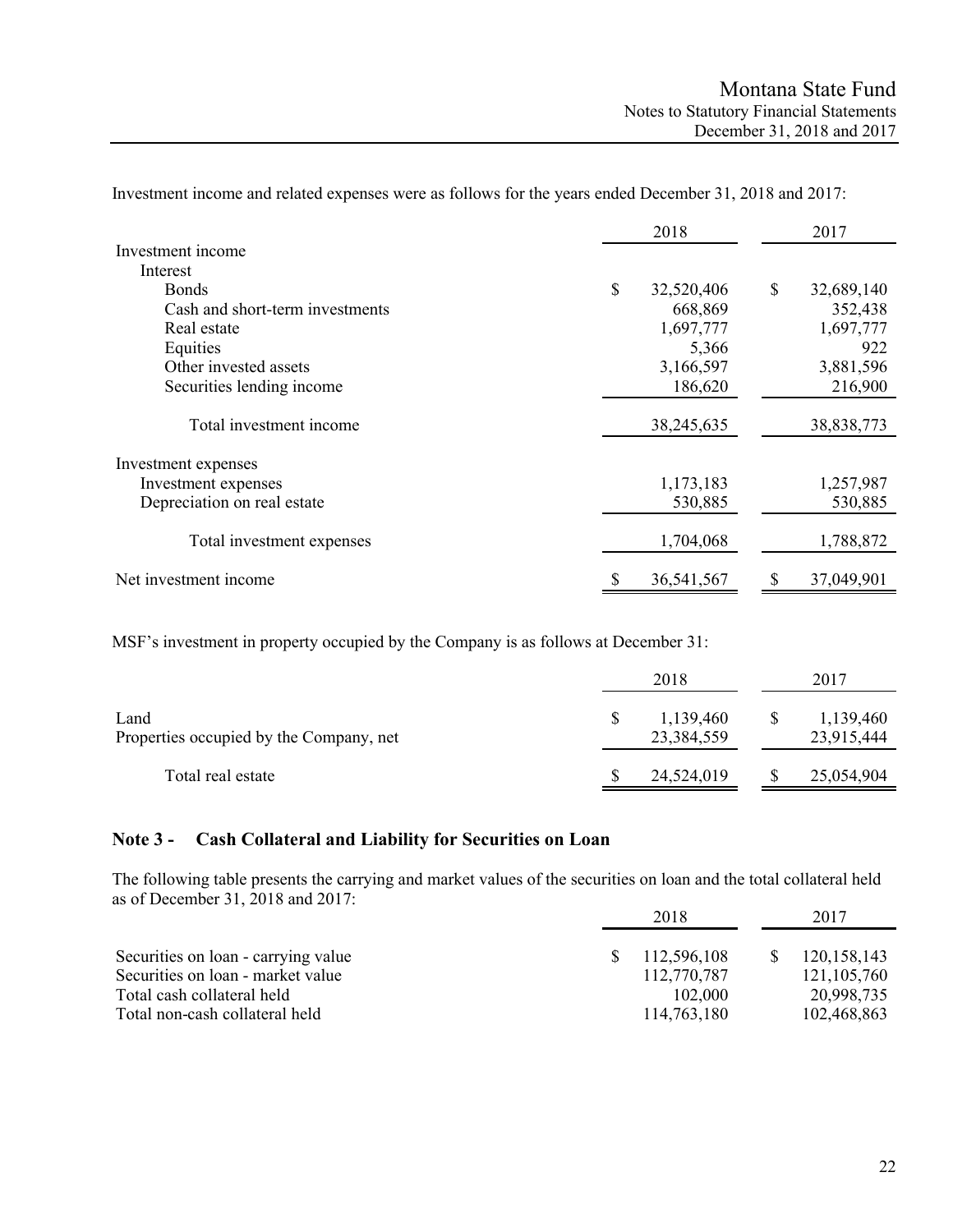# **Note 4 - Fair Value of Financial Instruments**

Certain financial instruments are reported at fair value or net asset value as a practical expedient, and others are stated at cost or amortized cost, as shown below. For those assets carried at fair value or net asset value in the financial statements and for those assets not stated at fair value in the financial statements but whose estimated fair values are disclosed, the following table indicated the inputs used to estimate fair value measurements.

|                                                    |                  |                   | 2018          |               |           |
|----------------------------------------------------|------------------|-------------------|---------------|---------------|-----------|
|                                                    | Statement        | Fair              |               |               |           |
|                                                    | Value            | Value             | (Level 1)     | (Level 2)     | (Level 3) |
| Assets reported at amortized cost:<br><b>Bonds</b> | \$1,166,461,195  | \$1,152,846,245   | \$279,202,244 | \$873,644,001 | S         |
| Assets reported at net asset value (NAV):          |                  |                   |               |               |           |
| Money market mutual funds                          | S.<br>17,805,162 | \$.<br>17,805,162 | \$            | \$            | S         |
| Equity securities                                  | 153,602,559      | 153,602,559       |               |               |           |
| Other invested assets                              | 95,728,561       | 95,728,561        |               |               |           |
|                                                    |                  |                   |               |               |           |
| Total assets reported at fair value                | 267, 136, 282    | 267, 136, 282     | S             |               |           |
|                                                    |                  |                   | 2017          |               |           |
|                                                    | Statement        | Fair              |               |               |           |
|                                                    | Value            | Value             | (Level 1)     | (Level 2)     | (Level 3) |
| Assets reported at amortized cost:                 |                  |                   |               |               |           |
| <b>Bonds</b>                                       | \$1,141,780,261  | \$1,151,225,791   | \$256,235,902 | \$894,989,889 |           |
|                                                    |                  |                   |               |               |           |
| Assets reported at net asset value (NAV):          |                  |                   |               |               |           |
| Money market mutual funds                          | 42,709,638<br>S  | S.<br>42,709,638  | \$            | \$            | S         |
| Equity securities                                  | 188,728,648      | 188,728,648       |               |               |           |
| Other invested assets                              | 97,755,954       | 97,755,954        |               |               | (A)       |
| Total assets reported at fair value                | 329,194,240<br>S | 329,194,240<br>S. | \$            | \$            | \$        |

The statement values, fair values, and related inputs for financial instruments at December 31 are:

(A) – These investments are accounted for using the equity method. For purposes of this disclosure, the equity method is presumed to approximate fair value. If management were to determine fair value for its equity method investments, it would use level 3 inputs.

Equity mutual funds consist of institutional investment funds which invest in domestic and international equities and are structured to mimic the returns of the S&P 500 and All Country World Index ex-U.S. (ACWI) indices, respectively. Unit values are based on the fair market values of the underlying securities held in each fund. These funds are highly liquid, and units can be sold upon request.

Other invested assets represent investors primarily in core real estate, which makes equity investments in operating and substantially-leased institutional quality real estate in traditional property types (apartments, office, retail, industrial, and hotel) via commingled funds. The primary investment objectives of these funds are to invest in real estate which will generate income from predictable sources of revenue and not realize gains on the underlying assets. This investment type receives distributions of generated income and occasionally receives distributions through the liquidation of the underlying assets of the fund. Values are determined through an independent appraisal process of the underlying real estate properties and reflect MSF's ownership interest in the partners' capital of the fund. Redemption of these investments is restricted based on the availability of cash flow arising from investment transactions, sales, and other fund operations occurring in the ordinary course of business. Therefore, requested redemptions from a fund will be redeemed as funds become available.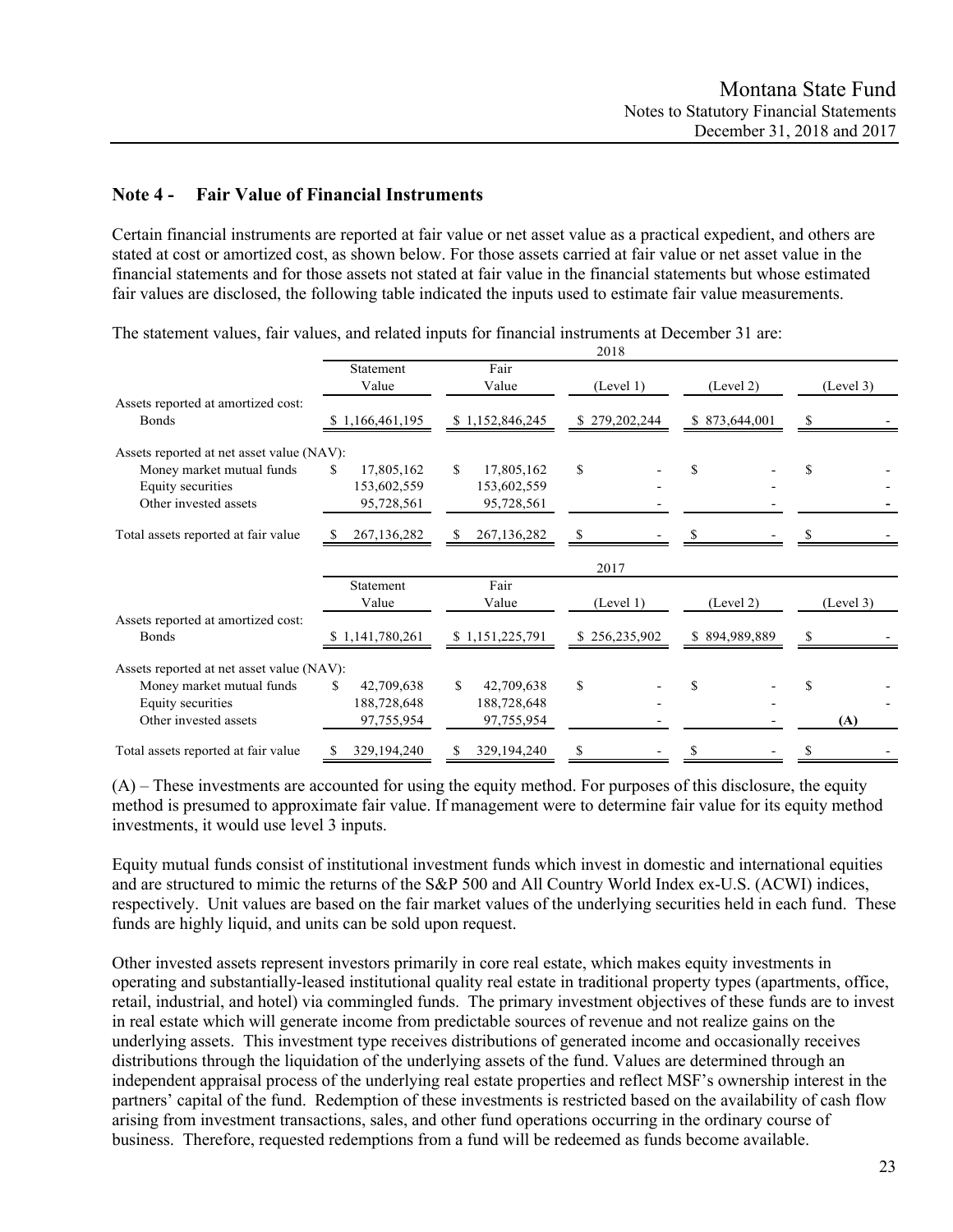There were no liabilities reported at fair value as of December 31, 2018 and 2017.

## **Note 5 - Cash, Cash Equivalents, and Short-Term Investments**

MSF participates in the Short-Term Investment Pool (STIP), a money market mutual fund maintained by BOI. STIP balances are highly liquid investments. The net asset value (NAV) of STIP approximates cost and is used as a practical expedient for fair market value. The STIP investments' credit risk is measured by investment grade ratings given individual securities. BOI's policy requires that STIP investments have the highest rating in the short-term category by one and/or any Nationally Recognized Statistical Rating Organizations (NRSRO). The three NRSRO's include Standard and Poor's, Moody's Investors Service, and Fitch, Inc. STIP is reported at NAV based on the underlying values of the assets held.

Cash, cash equivalents, and short-term investments consist of the following at December 31:

|                                                                                                                |              | 2018                                 |               | 2017                                 |
|----------------------------------------------------------------------------------------------------------------|--------------|--------------------------------------|---------------|--------------------------------------|
| Cash in bank<br>STIP investment                                                                                | \$           | 4,888,230<br>17,805,162              | \$            | 7,688,663<br>42,709,638              |
|                                                                                                                | <sup>2</sup> | 22,693,392                           | S             | 50,398,301                           |
| Note $6 -$<br><b>Receivables, Net</b>                                                                          |              |                                      |               |                                      |
| Net receivables consist of the following at December 31:                                                       |              | 2018                                 |               | 2017                                 |
| Uncollected premiums<br>Nonadmitted uncollected premiums                                                       | S            | 10,597,547<br>(989, 215)             | <sup>\$</sup> | 10,733,932<br>(949, 725)             |
| Net uncollected premiums                                                                                       | S            | 9,608,332                            | S             | 9,784,207                            |
| Unbilled premiums and installments<br>Earned but unbilled premiums<br>Nonadmitted earned but unbilled premiums | \$           | 59,224,315<br>3,489,104<br>(348,910) | S             | 61,929,343<br>3,940,928<br>(394,093) |
| Net unbilled premiums                                                                                          | $\mathbb{S}$ | 62,364,509                           | S             | 65,476,178                           |
| Accrued retrospective premiums<br>Nonadmitted retrospective premiums                                           | \$           | 39,000<br>(3,900)                    | \$            | 22,239<br>(2,224)                    |
| Net accrued retrospective premiums                                                                             | S            | 35,100                               | S             | 20,015                               |
| Healthcare and other amounts receivable<br>Nonadmitted healthcare and other receivables                        | $\mathbb{S}$ | 1,974,387<br>(1, 974, 387)           | $\mathcal{S}$ | 1,467,533<br>(1,467,533)             |
| Net healthcare and other receivables                                                                           | \$           |                                      | \$            |                                      |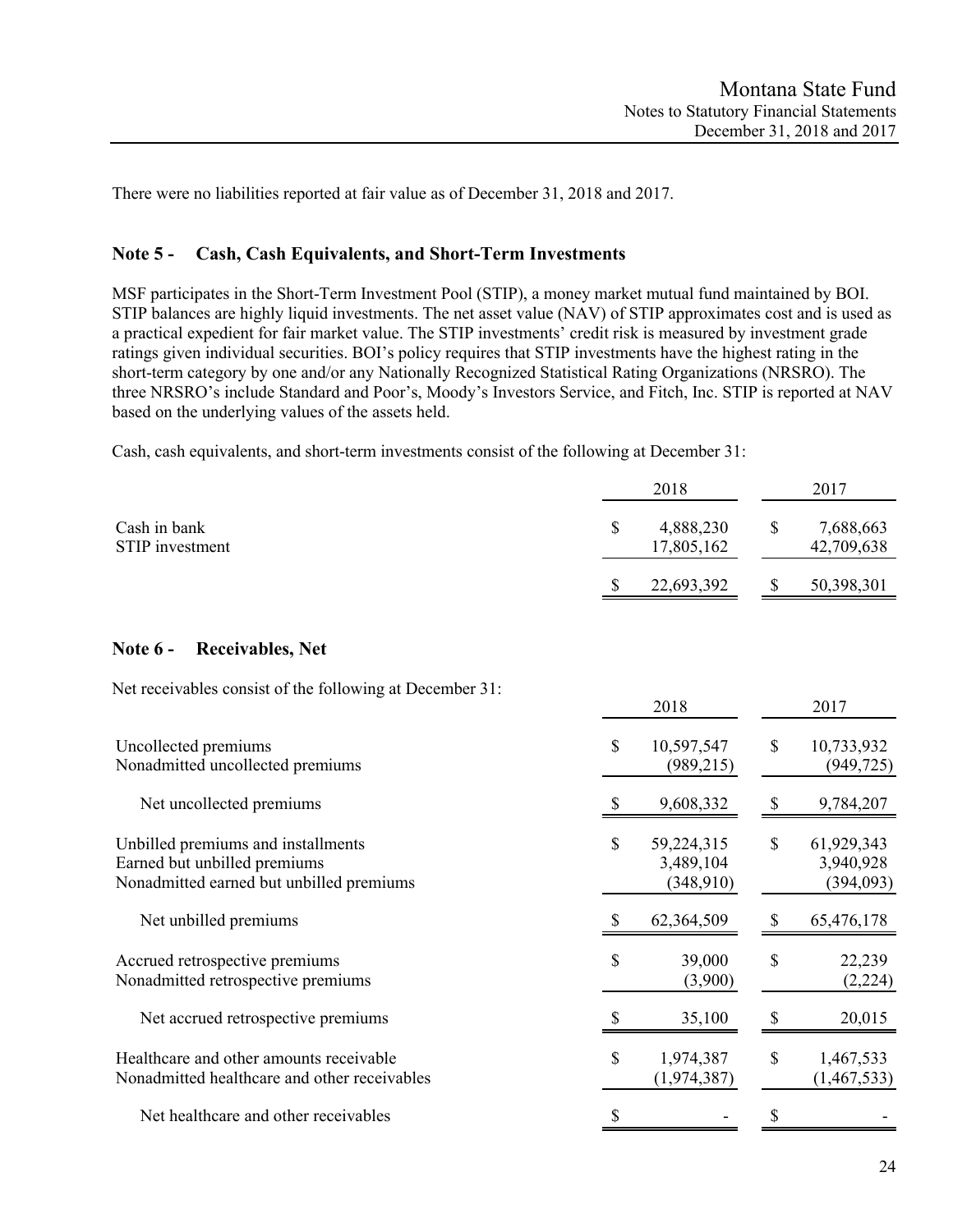# **Note 7 - Equipment, Net**

Equipment and software are recorded at cost net of accumulated depreciation and admitted or non-admitted in accordance with statutory accounting principles as follows:

| December 31, 2018                                                               | Computer<br>Equipment and<br>Operating<br>Software | Vehicles,<br>Furniture and<br>Office<br>Equipment       | Application<br>Software                                     | Total                                                         |
|---------------------------------------------------------------------------------|----------------------------------------------------|---------------------------------------------------------|-------------------------------------------------------------|---------------------------------------------------------------|
| Assets<br>Accumulated depreciation<br>Subtotal<br>Less: Net assets non-admitted | \$<br>4,397,910<br>(3, 124, 562)<br>1,273,348      | \$<br>3,337,801<br>(2,630,690)<br>707,111<br>(707, 111) | 22,506,590<br>S<br>(14,205,258)<br>8,301,332<br>(8,301,332) | \$<br>30,242,301<br>(19,960,510)<br>10,281,791<br>(9,008,443) |
| Net assets admitted                                                             | 1,273,348<br>S                                     | \$                                                      | S                                                           | 1,273,348<br>S                                                |
| Depreciation expense                                                            | 306,974<br>S                                       | \$<br>254,833                                           | $\mathbb{S}$<br>110,462                                     | 672,269<br>\$                                                 |
| December 31, 2017                                                               | Computer<br>Equipment and<br>Operating<br>Software | Vehicles,<br>Furniture and<br>Office<br>Equipment       | Application<br>Software                                     | Total                                                         |
| Assets<br>Accumulated depreciation<br>Subtotal<br>Less: Net assets non-admitted | \$<br>3,902,955<br>(3,091,217)<br>811,738          | 3,354,275<br>S<br>(2,506,134)<br>848,141<br>(848, 141)  | 15,599,004<br>S<br>(14,094,795)<br>1,504,209<br>(1,504,209) | 22,856,234<br>\$<br>(19,692,146)<br>3,164,088<br>(2,352,350)  |
| Net assets admitted                                                             | 811,738                                            |                                                         |                                                             | 811,738                                                       |
| Depreciation expense                                                            | 362,275<br>\$                                      | \$<br>248,525                                           | 110,462<br>\$                                               | 721,262<br>\$                                                 |

# **Note 8 - Loss and Loss Adjustment Expense Reserves**

Loss and loss adjustment expense (LAE) reserves are established to provide for the estimated ultimate settlement cost of all claims incurred. Willis Towers Watson, an external independent actuarial firm, prepares an actuarial study used to estimate liabilities and the ultimate cost of settling claims reported but not settled and IBNR as of December 31, 2018 and 2017. The study provides a range of potential costs associated with the reported claims, the future development of those claims and IBNR. MSF management has recorded an estimate within that range as the estimated loss reserves. Because actual claim costs depend on such complex factors as inflation and changes in the law, claim liabilities are recomputed periodically using a variety of actuarial and statistical techniques to produce current estimates that reflect recent settlements, claim frequency, and other economic and social factors. No significant changes to the reserving methodology were made during the reporting period. The reserves are reported on an undiscounted basis.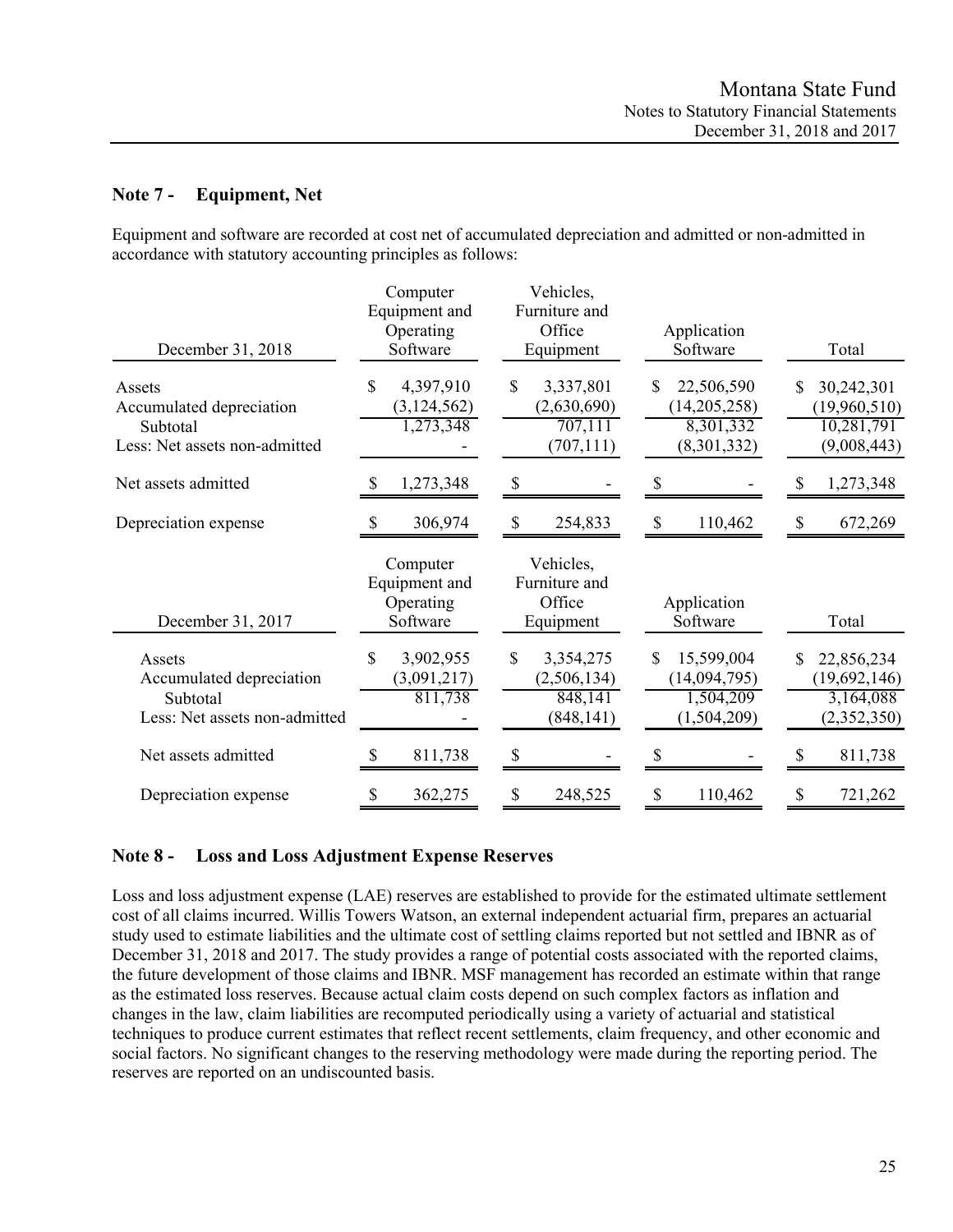The following analysis provides a reconciliation of the activity in the reserve for losses and loss adjustment expenses for the year ended December 31:

|                                                                                                                                | 2018<br>(in 000's)         | 2017<br>(in 000's)        |
|--------------------------------------------------------------------------------------------------------------------------------|----------------------------|---------------------------|
| At beginning of the period:<br>Gross liability for unpaid losses and loss adjustment expenses<br>Less reinsurance recoverables | \$<br>933,167<br>(13, 477) | \$<br>939,775<br>(18,243) |
| Net liability for unpaid losses and loss adjustment expenses                                                                   | 919,690                    | 921,532                   |
| Losses and loss expenses incurred during the period related to:<br>Current period<br>Prior years                               | 145,340<br>(6,815)         | 145,418<br>(6, 448)       |
| Total losses and loss adjustment expenses incurred                                                                             | 138,525                    | 138,970                   |
| Losses and loss expenses paid during the period related to:<br>Current period<br>Prior years                                   | (31, 177)<br>(85,400)      | (32,793)<br>(108, 019)    |
| Total losses and loss adjustment expenses paid                                                                                 | (116, 577)                 | (140, 812)                |
| At end of the period:<br>Gross liability for unpaid losses and loss adjustment expenses<br>Less reinsurance recoverables       | 942,970<br>(1, 332)        | 933,167<br>(13, 477)      |
| Net liability for unpaid losses and loss adjustment expenses                                                                   | 941,638                    | 919,690                   |

Changes in the reserve for loss and loss adjustment expenses related to prior years are due to ongoing analysis of loss development trends, re-estimation of unpaid claims, and reinsurance recovery adjustments.

Included in the amounts above are reserves for asbestos exposure. MSF's exposure to asbestos claims arose from the direct sale of workers' compensation policies to companies with incidental exposure to asbestos. There are no differences between the case reserving methodology used for asbestos claims and other claims. Case reserves related to these claims are as follows as of December 31:

|                                                                                                   | 2018                                  | 2017                                  |
|---------------------------------------------------------------------------------------------------|---------------------------------------|---------------------------------------|
| Beginning case reserves (including LAE)<br>Losses and LAE incurred<br>Payments for losses and LAE | 2,144,254<br>1,300,596<br>(1,827,316) | 2,866,627<br>1,244,646<br>(1,967,019) |
| Ending case reserves (including LAE)                                                              | 1,617,534                             | 2,144,254                             |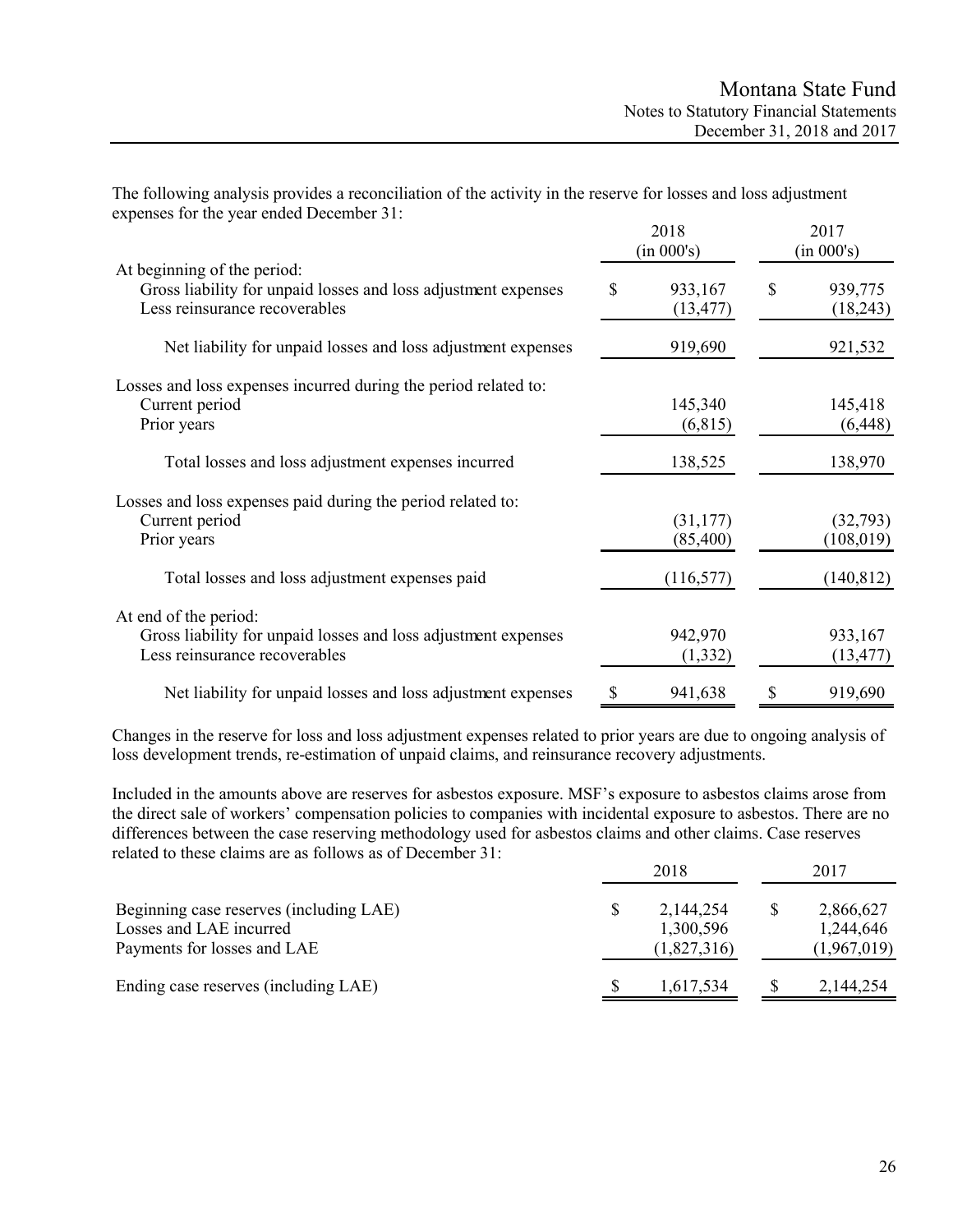# **Note 9 - Retirement Plans, Deferred Compensation and Postretirement Plans**

MSF and its employees contribute to the Montana Public Employees Retirement System (PERS), which offers two types of retirement plans administered by the Public Employees' Retirement Board (PERB). The first plan is the Defined Benefit Retirement Plan (DBRP), a multiemployer pension plan for the benefit of State employees that provides retirement, disability, and death benefits to plan members and their beneficiaries. MSF is only responsible for the current expense paid each year and has no legal obligation for future pension liabilities under this plan. However, MSF is required to record an allocated amount of the DBRP's unfunded liability on its GAAP financial statements. The amount of that liability is \$31.1M and \$28.1M as of December 31, 2018 and 2017, respectively. As stated previously, NAIC SAP does not require the unfunded liability to be recognized in the statutory financial statements.

The second plan is the Defined Contribution Retirement Plan (DCRP), a multiemployer plan that also provides retirement, disability, and death benefits to plan members and their beneficiaries. Benefits are based on the balance in the member's account, which includes the total contributions made and the investment earnings less administrative costs.

MSF contributed a total of \$1.9M and \$1.8M to both plans during the year ended December 31, 2018 and 2017, respectively. The required employer contribution rate for both plans was 8.57% for the first half of the year ended December 31, 2018, and 8.67% for the second half. For the year ended December 31, 2017, the first half rate for was 8.47% and the second half rate was 8.57%. The liability for unpaid contributions at December 31, 2018 and 2017 is \$44K and \$107K, which was paid in January 2019 and January 2018, respectively.

Other postemployment benefit (OPEB) obligations for retiree healthcare are sponsored and administered by the State of Montana. MSF is not financially responsible for the plan as retirees pay the full amount of required premiums. However, MSF is required to record an allocated amount of the plan's implied rate subsidy liability on its GAAP financial statements. The amount of that liability is \$714K and \$6.9M as of December 31, 2018 and 2017, respectively. NAIC SAP does not require the OPEB liability to be recognized in the statutory financial statements.

MSF and its employees are eligible to participate in the State of Montana Deferred Compensation Plan (457 plan) administered by the PERB. The Deferred Compensation plan is a voluntary, tax-deferred retirement plan designed as a supplement to other retirement plans. Under the plan, eligible employees elect to defer a portion of their salary until future time periods. MSF incurs no costs for this plan.

MSF employees and dependents are eligible to receive health care through the State Employee Group Benefits Plan administered by the State of Montana Department of Administration. The State of Montana provides optional post-employment medical, vision, and dental health care benefits to qualified employees and dependents that elect to continue coverage and pay administratively established premiums.

# **Note 10 - Policyholder Dividends**

During the year ended December 31, 2018, the MSF Board of Directors authorized dividends of \$40M to eligible policyholders for the policy year 2016. As of December 31, 2018, \$39.9M had been paid. During the year ended December 31, 2017, the MSF Board of Directors authorized dividends of \$40M to eligible policyholders for the policy year 2015. As of December 31, 2017, \$38.6M had been paid.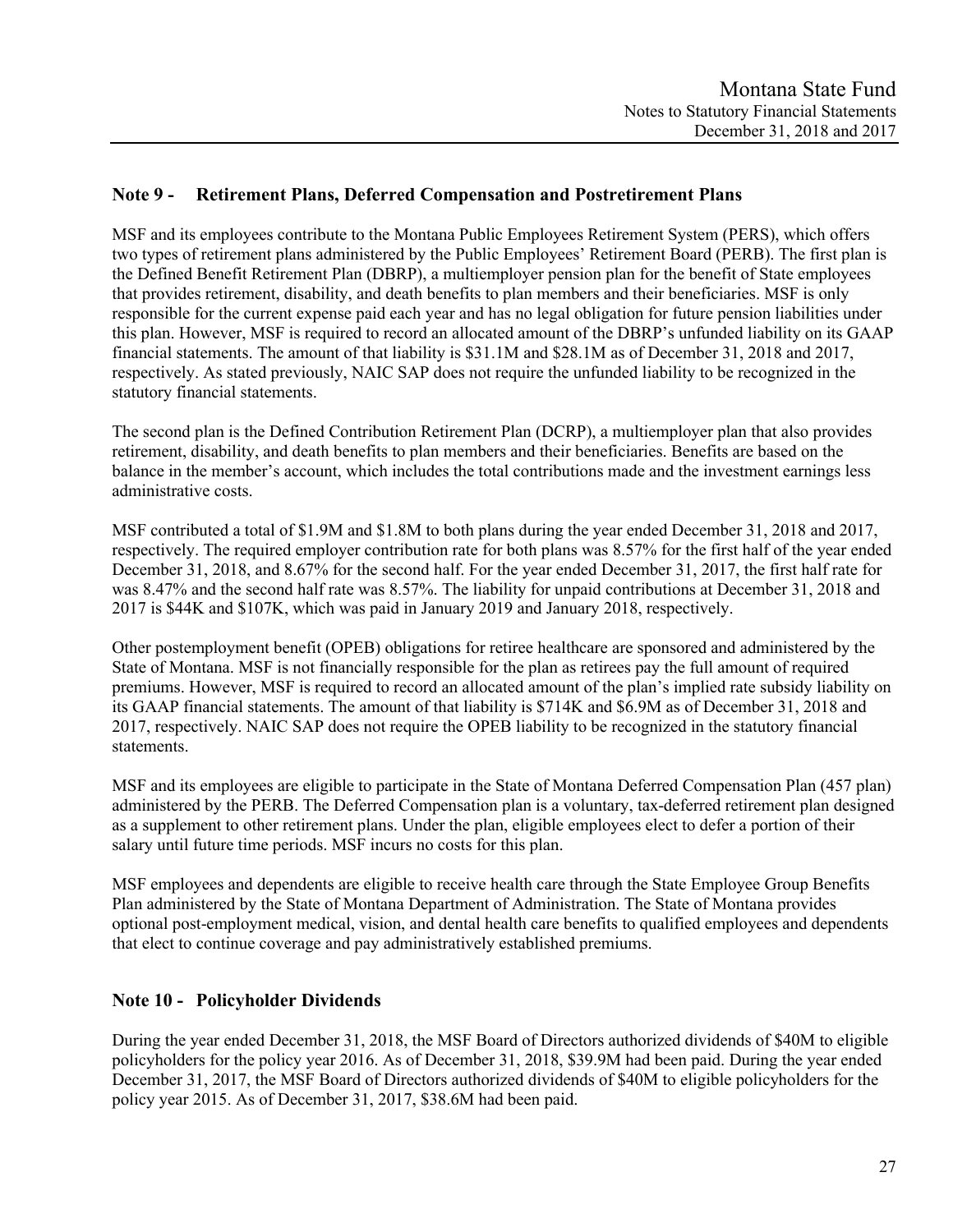# **Note 11 - Reinsurance Assumed and Ceded**

For the years ended December 31, 2018 and 2017, MSF ceded risk to other reinsurance companies to limit the exposure arising from large losses. These arrangements consist of excess of loss contracts that protect against occurrences over stipulated amounts and aggregate stop loss contracts. The excess of loss contract provides peroccurrence coverage up to \$100M with a \$5M maximum-any-one-loss clause. MSF retains the first \$5M for each occurrence.

The current aggregate stop loss contract provides coverage based on MSF's premium levels not to exceed 15% of subject net earned premium. In the event reinsurers are unable to meet their obligations under either the excess of loss contracts or aggregate stop loss contract, MSF would remain liable for all losses, as the reinsurance agreements do not discharge MSF from its primary liability to the policyholders. The Company had no overdue reinsurance recoverables at December 31, 2018 and 2017.

Direct, assumed, and ceded activity included the following for the year ended December 31:

|                                                  | 2018          | 2017          |
|--------------------------------------------------|---------------|---------------|
| Written premiums:                                | (in 000's)    | (in 000's)    |
| Direct                                           | 165,447<br>-S | 172,299<br>S  |
| Assumed                                          | 2,787         | 3,093         |
| Ceded                                            | (10,007)      | (9, 841)      |
| Net written premiums                             | 158,227       | S<br>165,551  |
| Earned premiums:                                 |               |               |
| Direct                                           | 168,479       | 173,534       |
| Assumed                                          | 2,788         | 3,074         |
| Ceded                                            | (10,007)      | (9, 841)      |
| Net earned premiums                              | 161,260       | 166,767<br>-8 |
| Unearned premiums:                               |               |               |
| Direct                                           | 63,359        | 66,391        |
| Assumed                                          | 572           | 572           |
| Net unearned premiums                            | 63,931        | 66,963<br>-S  |
| Incurred losses and loss adjustment expenses     |               |               |
| Direct                                           | 134,660       | 132,917       |
| Assumed                                          | 3,732         | 2,245         |
| Ceded                                            | 132           | 3,808         |
| Net incurred losses and loss adjustment expenses | 138,524       | 138,970       |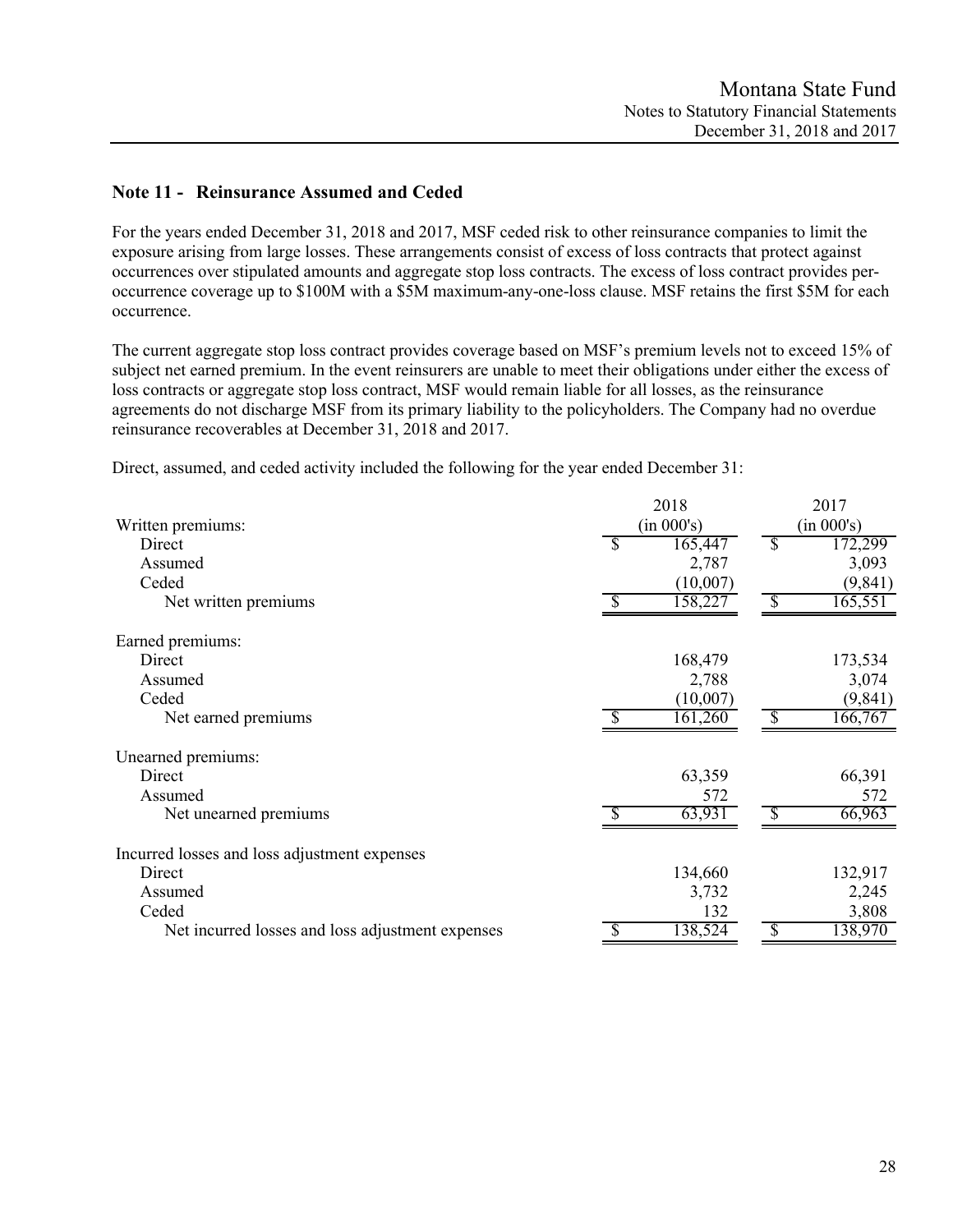MSF's ceded aggregate stop loss contracts contain a contingent commission that provides for additional or return commission based on the actual loss experience of the ceded business. The amount of accrued commission as of December 31, 2018 and 2017 is \$48.4M and \$73.8M, respectively.

During the year ended December 31, 2018, MSF commuted one of its outstanding aggregate stop loss contracts covering the period of July 1, 2008 through July 1, 2012. The reinsurers on the commuted contract were Axis Specialty, Ltd., Hannover Re (Ireland) Ltd., and XL Re Ltd. MSF removed \$11.9M of reinsurance recoverables from its reserves, as well as \$47.0M of funds withheld liability and \$35.1M of accrued contingent commission. This commutation did not have any impact on premiums earned, losses incurred, or loss adjustment expenses incurred. In addition, MSF commuted one of its outstanding excess of loss contracts with Transatlantic Reinsurance Company. The contract covered the period August 1, 2001 to July 31, 2002. MSF received \$50K, resulting in losses incurred of \$(50)K.

# **Note 12 - Leases and Commitments**

MSF leases office facilities and equipment under various operating leases that expire through September 2022. Rental expense for the years ended December 31, 2018 and 2017 were \$88K and \$84K, respectively.

MSF has a lease for 350 parking spaces in a parking garage built by the City of Helena adjacent to the MSF offices which expires June 30, 2040. The cost of the parking spaces will be the same monthly rate as equivalent parking passes sold by the City. Parking costs for the years ended December 31, 2018 and 2017 were \$298K and \$294K, respectively.

Future minimum rental payments are as follows for the years ending December 31:

| 2019       | \$<br>374,875   |
|------------|-----------------|
| 2020       | 343,184         |
| 2021       | 327,415         |
| 2022       | 323,550         |
| 2023       | 315,000         |
| Thereafter | 5,197,500       |
|            | \$<br>6,881,524 |

During a 2017 special session of the Montana Legislature, legislators passed Senate Bill 4 (SB4) which requires the Montana Board of Investments to make a transfer of MSF assets to the Fire Suppression Fund within the Montana Department of Natural Resources and Conservation. The amount to be transferred is 3% of MSF's average invested asset balance in excess of \$1 billion. The bill stipulates that one transfer be made by April 1, 2018 based on the results of 2017 and another be made by April 1, 2019 based on the results of 2018. The expense recorded in 2017 and transferred in early 2018 was \$14.7M, while the expense recorded in 2018 to be transferred in early 2019 is \$13.6M.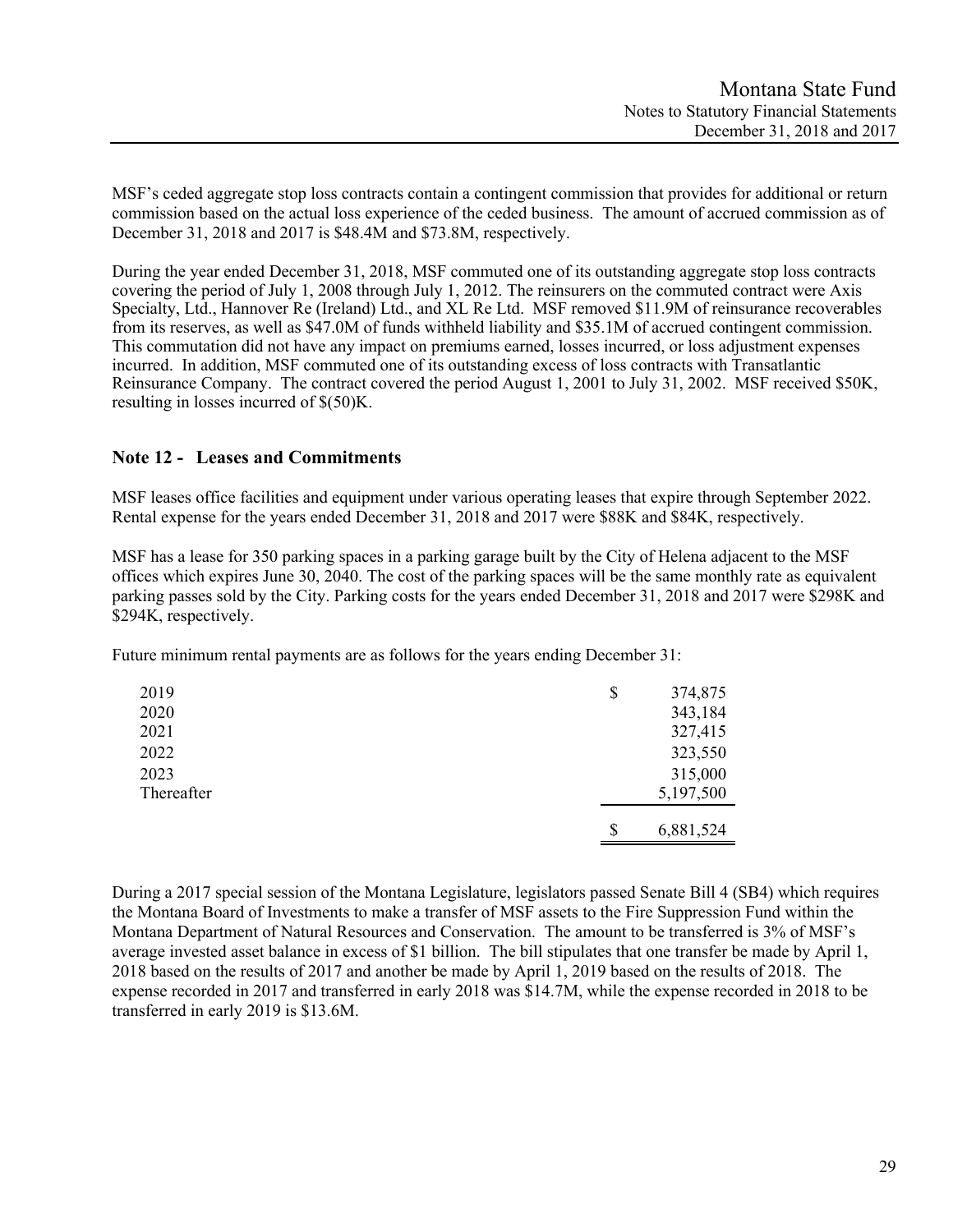MSF is in a multi-year project to replace its legacy policy management system. The first phase to select vendors, coordinate change management processes and develop and implement core policy management and billing transaction systems is expected to be completed by December 2019 and cost about \$21M. The total project cost from January 1, 2017 to December 31, 2018 was \$12.7M. The last phase to develop remaining enhancement features will be planned and arranged with consulting services towards the end of 2019. Costs during the application development phase will be capitalized and treated as a non-admitted asset.

# **Note 13 - Subsequent Events**

Subsequent events were evaluated through March 14, 2019, which is the same date the audited financial statements were available to issue.

# **Note 14 - Contingencies and Uncertainties**

Susan Hensley v. Montana State Fund. Montana State Fund received a Petition for Hearing that was filed before the Workers' Compensation Court in October of 2013. The matter is Susan Hensley vs. Montana State Fund, WCC No. 2013-3235. The matter is fully briefed and is submitted for a decision. Under HB 334, as passed by the legislature in 2011 and codified in 39-71-703 (2), MCA, when a claimant receives a Class I impairment, it is not payable unless the claimant has an actual wage loss as a result of the compensable injury or occupational disease. The law was effective July 1, 2011, and applicable to claims that occurred on or after that date. The petitioner in this matter is challenging the constitutionality of 39-71-703 (2), MCA. State Fund anticipates the chances are remote, but as with any litigated matter there is the possibility of an adverse decision. Should the statute be held unconstitutional, determined to be applicable to other claims and also determined to be retroactively applicable, potential liability is estimated to be at least \$2.2 million per year, as based on NCCI initial pricing, and current estimated business volumes. However, based on experience, costs may be substantially higher than the estimate of \$2.2 million per year. MSF is vigorously defending the matter.

Steven Hanson v. Montana State Fund. Montana State Fund received a Petition for Hearing that was filed before the Workers' Compensation Court in July of 2014. The matter is Steven Hanson v. Montana State Fund, WCC No. 2014-3398. This is a companion case to Susan Hensley v. Montana State Fund and has been held in abeyance pending a decision in Hensley.

Mak and Sons Concrete Construction Service v. Montana State Fund. That case involves a lawsuit by a policy holder over cancellation of its workers' compensation insurance policy. The matter is filed in the First Judicial District Court in Helena. The Montana State Fund canceled Mak and Sons' policy of insurance due to not receiving timely payment of premium. During the uninsured period, several employees of Mak and Sons were involved in a motor vehicle accident. As a result, Mak and Sons was sued for the injuries sustained by its employees. Mak and Sons then sued the Montana State Fund seeking to have coverage for the injuries as well as for breach of the contract of insurance and breach of the covenant of good faith and fair dealing. Should Mak and Sons prevail, MSF estimates the loss may approach \$1.0M. The matter is in its preliminary stages and MSF intends to vigorously defend.

Montana State Fund also is involved in other litigation in the areas of workers' compensation and disputes with policyholders. These are of a generally routine nature and there are no known matters at this time that will have a material adverse financial impact to the Company.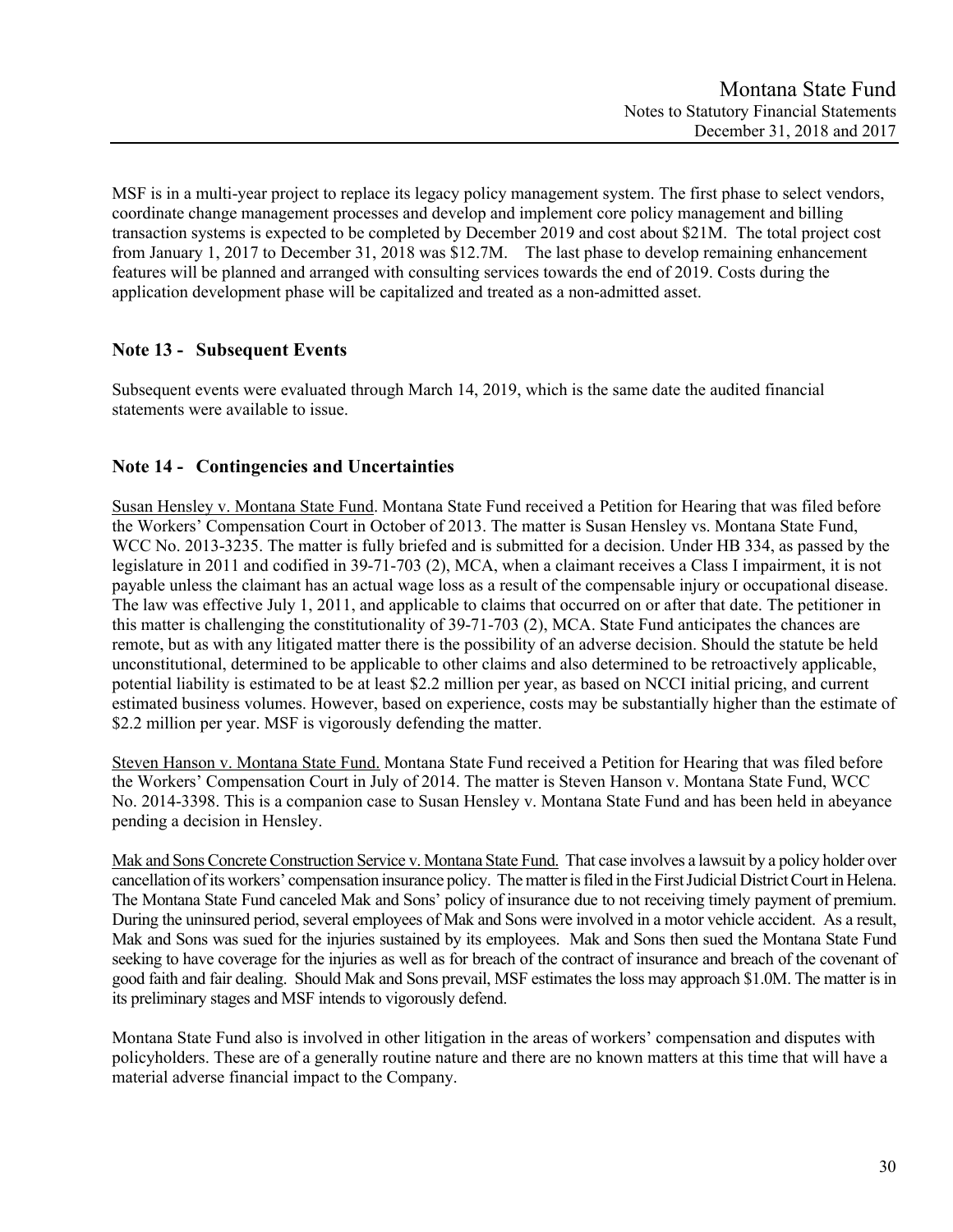# **Note 15 - Related Party Transactions**

Montana State Fund's administrative attachment to the State of Montana requires that certain processes and transactions be conducted with various state agencies. The Constitution of the State of Montana, Part VIII, Article 13, requires that the Montana Board of Investments invest the assets of MSF. Under Montana statute, state agencies are required to purchase workers' compensation insurance from MSF and the laws define other administrative relationships that require MSF to pay specific services charges.

The following significant transactions occurred with state agencies during the year ended December 31:

|                                                    |    | 2018        |               | 2017        |
|----------------------------------------------------|----|-------------|---------------|-------------|
| Income:                                            |    |             |               |             |
| State of Montana agencies                          |    |             |               |             |
| Premium                                            | \$ | 12,073,032  | \$            | 12,655,639  |
| Retrospective premium                              |    | (235,000)   |               | 420,000     |
| Dividends                                          |    | (1,793,984) |               | (1,386,295) |
| Old fund administrative cost allocation            |    | 595,684     |               | 728,766     |
| Net premium income from State of Montana agencies  |    | 10,639,732  |               | 12,418,110  |
| Expenses:                                          |    |             |               |             |
| Montana Department of Administration               |    |             |               |             |
| Support services costs                             | \$ | 1,968,065   | \$            | 1,463,059   |
| Benefits Bureau: group insurance                   |    | 3,152,408   |               | 3,614,334   |
| PERS retirement contributions                      |    | 1,895,736   |               | 1,819,231   |
| Montana Department of Labor & Industry -           |    |             |               |             |
| unemployment insurance                             |    | 69,495      |               | 43,066      |
| Montana Board of Investments - transaction fees    |    | 294,438     |               | 380,275     |
| Montana Department of Justice - worker's           |    |             |               |             |
| comp fraud investigation services                  |    | 342,677     |               | 384,043     |
| Montana Commissioner of Securities and Insurance - |    |             |               |             |
| regulation fees                                    |    | 223,008     |               | 221,864     |
| Montana Fire Suppression Fund-SB4 mgmt. fee        |    | 13,552,282  |               | 14,690,912  |
| Montana - various other                            |    | 21,078      |               | 37,273      |
| Expenses paid to State of Montana agencies         | S  | 21,519,187  | $\mathcal{P}$ | 22,654,057  |

The SB4 management fee expense of \$13.6M shown above is expected to be paid by April 1, 2019. See Note 12 for further information.

MSF, under a group plan agreement with state agencies, writes policies for which the premiums vary based on loss experience. Future premium adjustments for these retrospective policies are estimated and accrued through a review comparing actual losses with projected future losses, to arrive at the estimate of return premium. The State of Montana agencies are considered a retrospectively rated group and the estimated accrual at December 31, 2018 and 2017 was \$235K and \$0K, respectively. Other amounts due to and from other State of Montana agencies are settled regularly and were not material as of December 31, 2018 and 2017.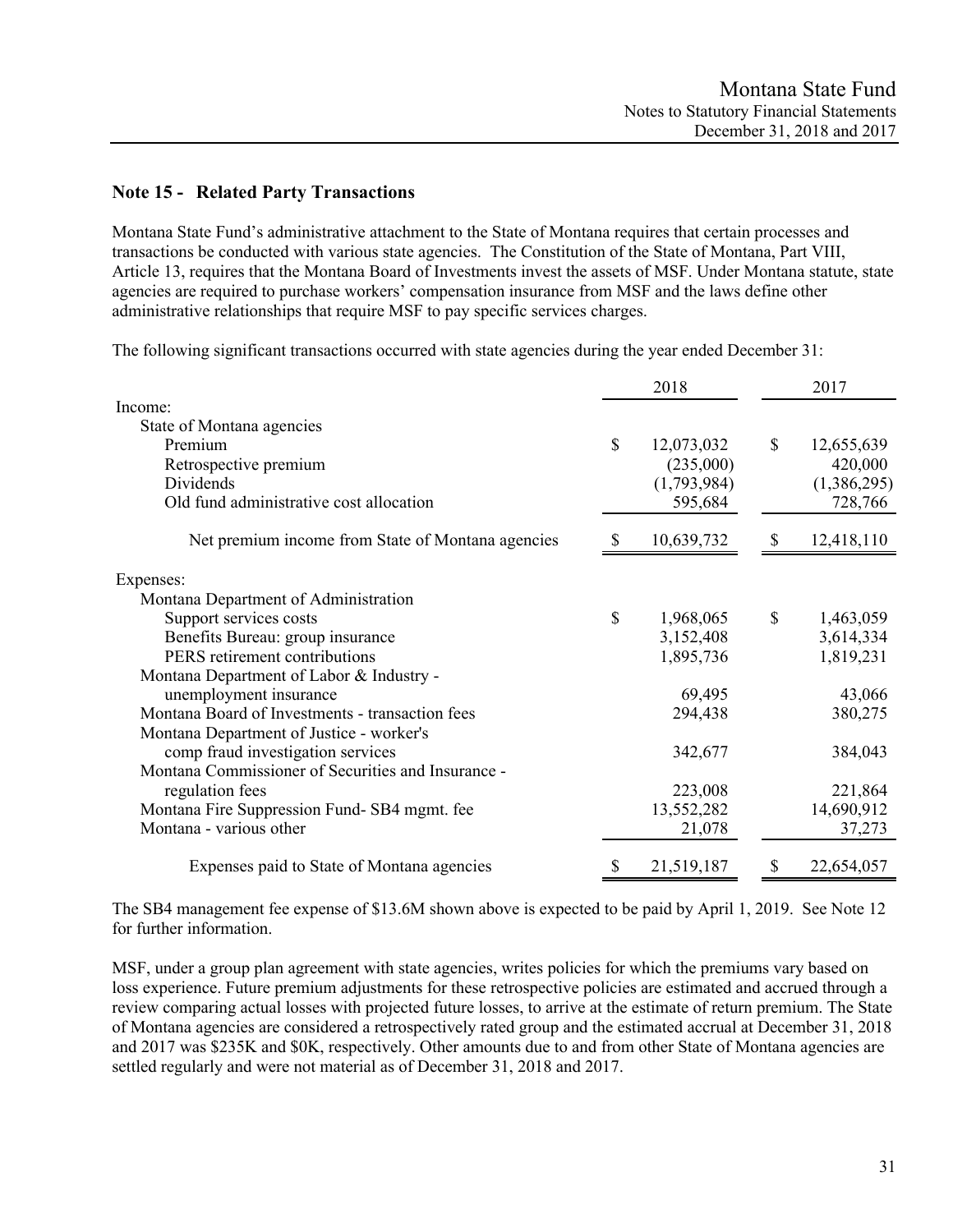# **Note 16 - Policyholders' Equity – Change in Non-Admitted Assets**

The following is an accounting of the changes in non-admitted assets included in the Statement of Changes in Policyholders' Equity for the year ended December 31, 2018:

|                                            | Balance of<br>non-admitted<br>assets.<br>beginning of<br>year | Balance of<br>non-admitted<br>assets.<br>end of<br>year | Change       |
|--------------------------------------------|---------------------------------------------------------------|---------------------------------------------------------|--------------|
| Increase (decrease) in non-admitted assets |                                                               |                                                         |              |
| Uncollected premiums                       | 949,725                                                       | 989,215                                                 | \$<br>39,490 |
| Deferred premiums                          | 394,093                                                       | 348,910                                                 | (45, 183)    |
| Accrued retrospective premiums             | 2,224                                                         | 3,900                                                   | 1,676        |
| EDP and software                           | 1,504,209                                                     | 8,301,332                                               | 6,797,123    |
| Furniture and equipment                    | 848,141                                                       | 707,111                                                 | (141, 030)   |
| Healthcare and other amounts receivable    | 1,467,533                                                     | 1,974,387                                               | 506,854      |
| Other non-admitted assets                  | 2,125,691                                                     | 2,043,752                                               | (81,939)     |
| Balance of non-admitted assets             | 7,291,616                                                     | 14,368,607                                              | 7,076,991    |

The following is an accounting of the changes in non-admitted assets included in the Statement of Changes in Policyholders' Equity for the year ended December 31, 2017:

|                                            | Balance of<br>non-admitted<br>assets.<br>beginning of<br>year |           |          | Balance of<br>non-admitted<br>assets,<br>end of<br>year |   | Change     |
|--------------------------------------------|---------------------------------------------------------------|-----------|----------|---------------------------------------------------------|---|------------|
| Increase (decrease) in non-admitted assets |                                                               |           |          |                                                         |   |            |
| Uncollected premiums                       | \$                                                            | 473,694   | <b>S</b> | 949,725                                                 | S | 476,031    |
| Deferred premiums                          |                                                               | 555,645   |          | 394,093                                                 |   | (161, 552) |
| Accrued retrospective premiums             |                                                               | 13,306    |          | 2,224                                                   |   | (11,082)   |
| EDP and software                           |                                                               | 230,130   |          | 1,504,209                                               |   | 1,274,079  |
| Furniture and equipment                    |                                                               | 985,923   |          | 848,141                                                 |   | (137, 782) |
| Healthcare and other amounts receivable    |                                                               | 1,734,626 |          | 1,467,533                                               |   | (267,093)  |
| Other non-admitted assets                  |                                                               | 1,970,192 |          | 2,125,691                                               |   | 155,499    |
| Balance of non-admitted assets             |                                                               | 5,963,516 |          | 7,291,616                                               |   | 1,328,100  |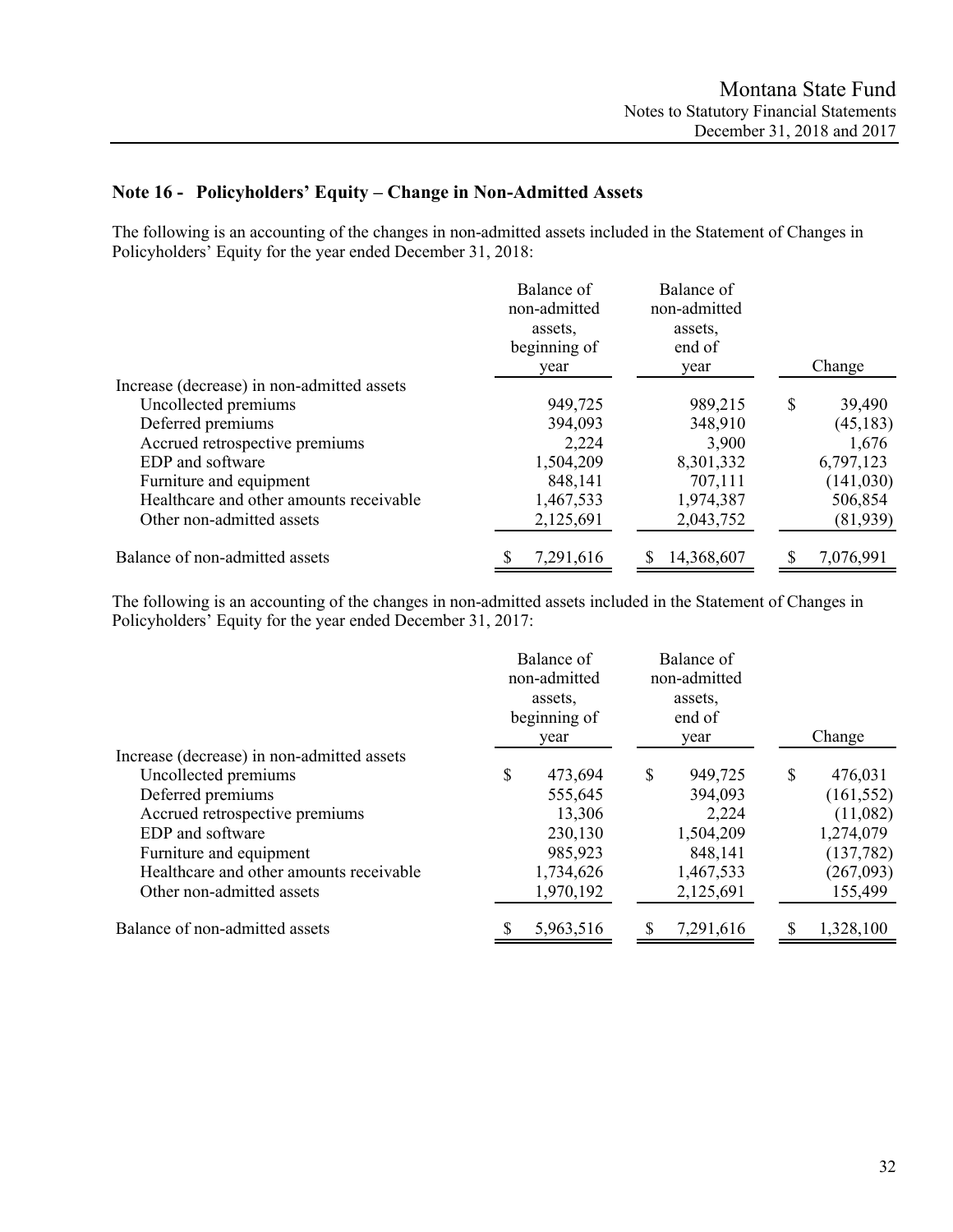# **Note 17 - Policyholders' Equity – Reconciliation of Statutory Equity to GASB Net Position**

The following schedule reconciles statutory policyholders' equity calculated in accordance with NAIC SAP to GASB Net Position as determined by governmental accounting principles generally accepted in the United States of America at December 31, 2018 and 2017. The audited GASB financial statements were not available as of the date of this report, and, therefore the information below was prepared by management and is unaudited.

| 2018          | 2017                                 |
|---------------|--------------------------------------|
| \$512,475,039 | \$526,466,458                        |
|               |                                      |
| 14,368,607    | 7,291,616                            |
| (15,696,307)  | 8,299,923                            |
| 2,001,572     | 1,064,628                            |
|               |                                      |
| (1,468,909)   | (1,020,265)                          |
| (2,666,868)   | (2,116,392)                          |
|               |                                      |
|               | (22, 223, 956)                       |
|               |                                      |
|               | (6,905,704)                          |
|               |                                      |
|               | (1)                                  |
| \$483,229,284 | \$510,856,307                        |
|               | (24, 752, 692)<br>(1,031,150)<br>(8) |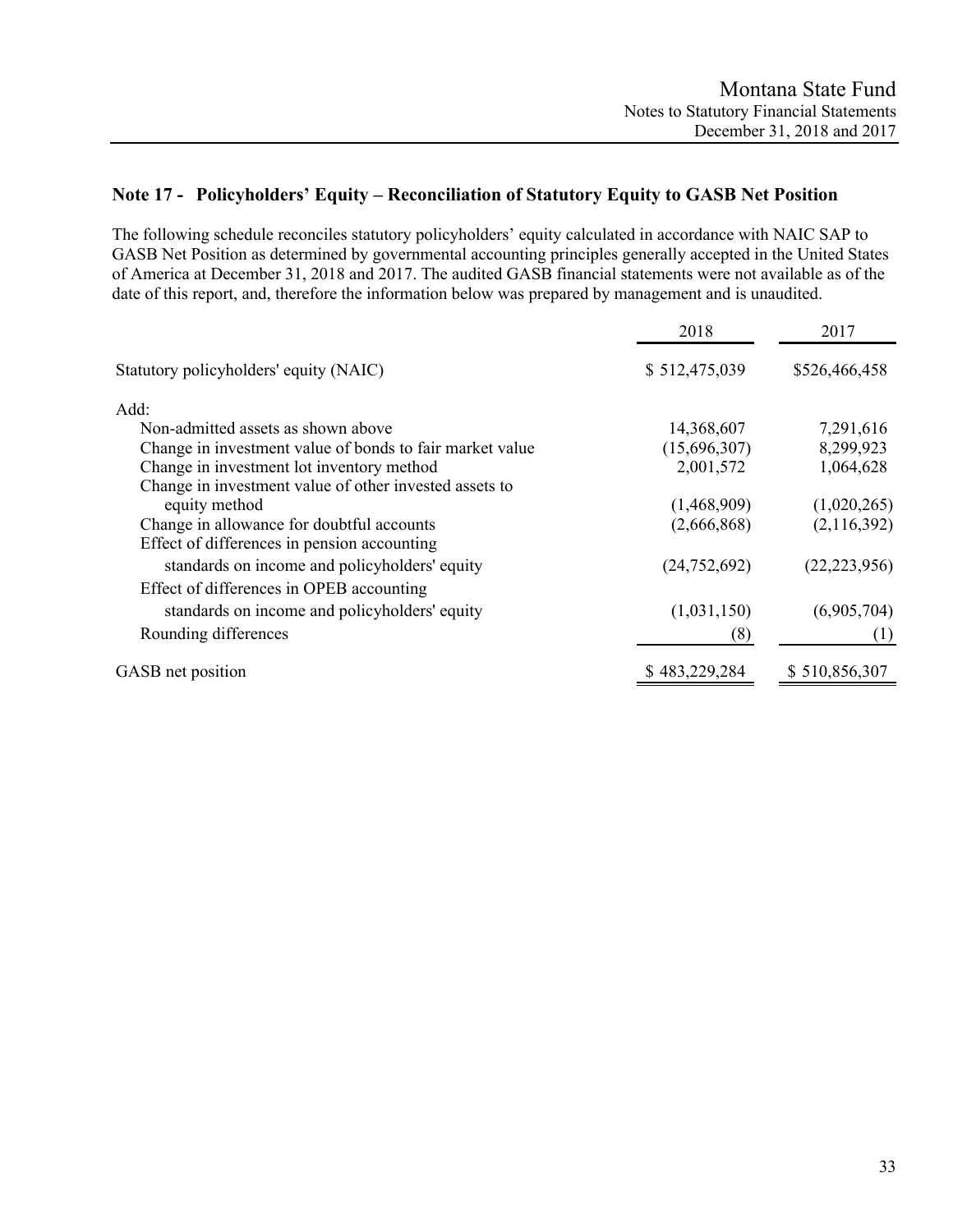

**eidebailly.com**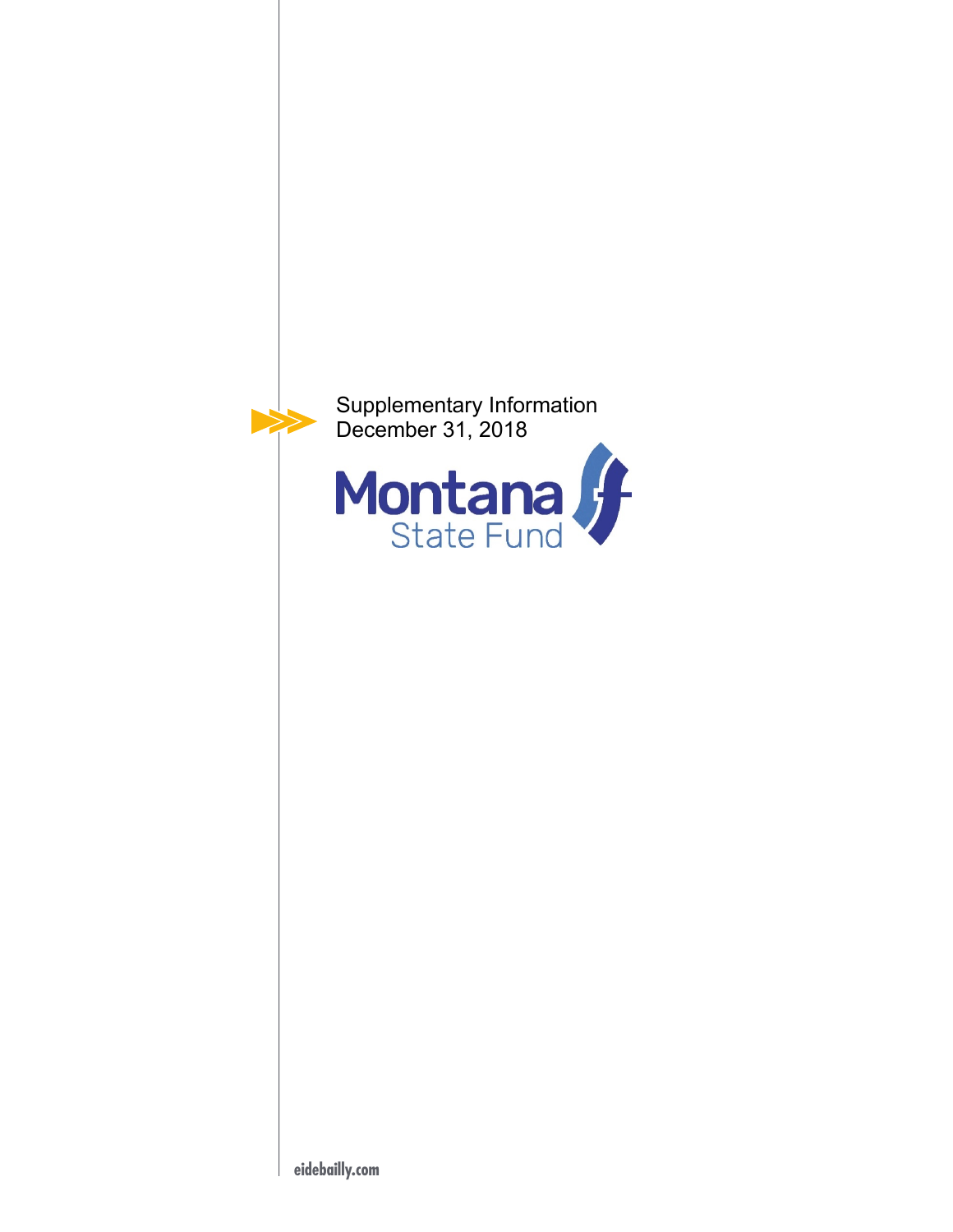

**CPAs & BUSINESS ADVISORS** 

#### **Independent Auditor's Report on Supplementary Information**

To the Board of Directors Montana State Fund Helena, Montana

We have audited the statutory financial statements of Montana State Fund as of December 31, 2018 and for the year then ended, and our report thereon dated March 14, 2019, which expressed an unmodified opinion on those financial statements, appears on page 1. Our audit was conducted for the purpose of forming an opinion on the basic statutory-basis financial statements taken as a whole. The accompanying supplementary information included in the *Supplemental Schedule of Investment Risk Interrogatories*, *Summary Investment Schedule, and Supplemental Reinsurance Interrogatories* on pages 35 through 41 are required to be presented to comply with the National Association of Insurance Commissioners' Annual Statement Instructions and the National Association of Insurance Commissioners' Accounting Practices and Procedures Manual and are not a required part of the basic statutory-basis financial statements. Such information included in the schedules referred to above is the responsibility of management, is presented for purposes of additional analysis and was derived from and relates directly to the underlying accounting and other records used to prepare the financial statements. The information has been subjected to the auditing procedures applied in the audit of the financial statements and certain additional procedures, including comparing and reconciling such information directly to the underlying accounting and other records used to prepare the financial statements or to the financial statements themselves, and other procedures in accordance with the auditing standards generally accepted in the United States of America. In our opinion, the information is fairly stated in all material respects in relation to the basic statutory-basis financial statements taken as a whole.

Gade Sailly LLP

March 14, 2019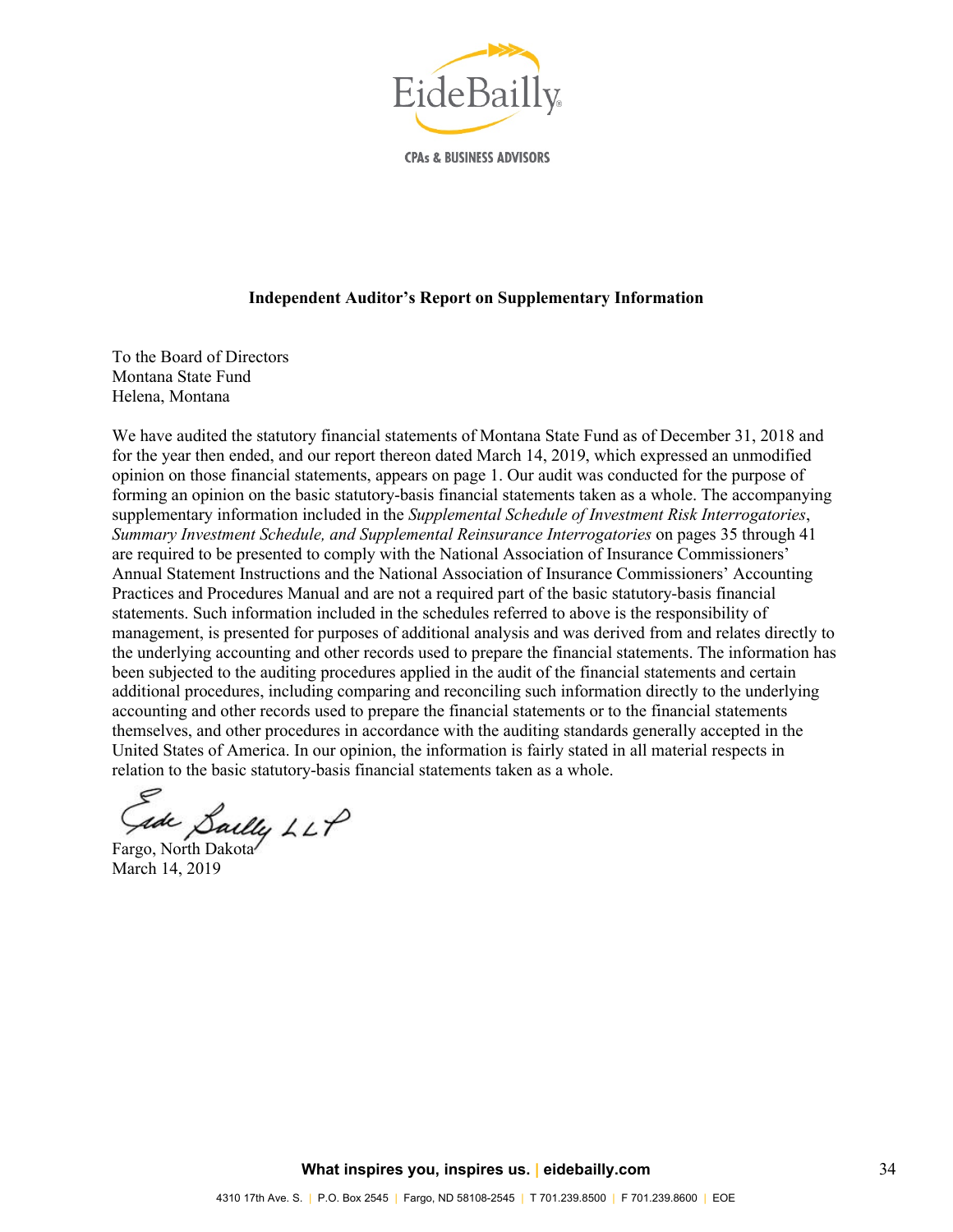### **Basis of Presentation**

The following supplemental disclosures present selected statutory-basis financial data as of December 31, 2018, and for the year then ended, for purposes of complying with the National Association of Insurance Commissioners' *Accounting Practices and Procedures Manual* and agree to or are included in the amounts reported in the Company's 2018 Statutory Annual Statement.

#### **Supplemental Investment Risk Interrogatories**

- 1. The Company's total admitted assets as of December 31, 2018 are \$1.6B.
- 2. The Company's ten largest exposures to a single issuer/borrower/investment are as follows:

|                                             |                  | Percentage<br>of Total |
|---------------------------------------------|------------------|------------------------|
|                                             | Amount           | <b>Admitted Assets</b> |
| Federal National Mortgage Association, Inc. | \$<br>69,234,229 | $4.32\%$               |
| Federal Home Loan Banks Office of Finance   | 63,728,521       | 3.97%                  |
| Federal Home Loan Mortgage Corporation      | 30,544,148       | 1.90%                  |
| Citigroup Inc.                              | 27,010,978       | 1.68%                  |
| <b>UBS Trumbull Property Fund</b>           | 26,293,545       | 1.64%                  |
| <b>American Realty Advisors</b>             | 22,311,296       | 1.39%                  |
| Heitman America                             | 19,959,265       | 1.24%                  |
| Verizon Communications Inc.                 | 18,007,275       | 1.12%                  |
| Montana Board of Investments                | 17,805,151       | $1.11\%$               |
| JPMorgan Chase & Co. Total                  | 16,973,795       | $1.06\%$               |

3. The amounts and percentages of the Company's total admitted assets held in bonds by NAIC rating are as follows:

|                  | Amount                     | Percentage<br>of Total<br><b>Admitted Assets</b> |
|------------------|----------------------------|--------------------------------------------------|
| NAIC-1<br>NAIC-2 | 900,873,769<br>265,587,426 | 56.16%<br>16.56%                                 |
| Total Bonds      | \$1,166,461,195            | 72.72%                                           |

4. The amount of assets held in foreign investments is \$146.8M, which is 9.15% of the Company's total admitted assets. None of that amount is denominated in a foreign currency.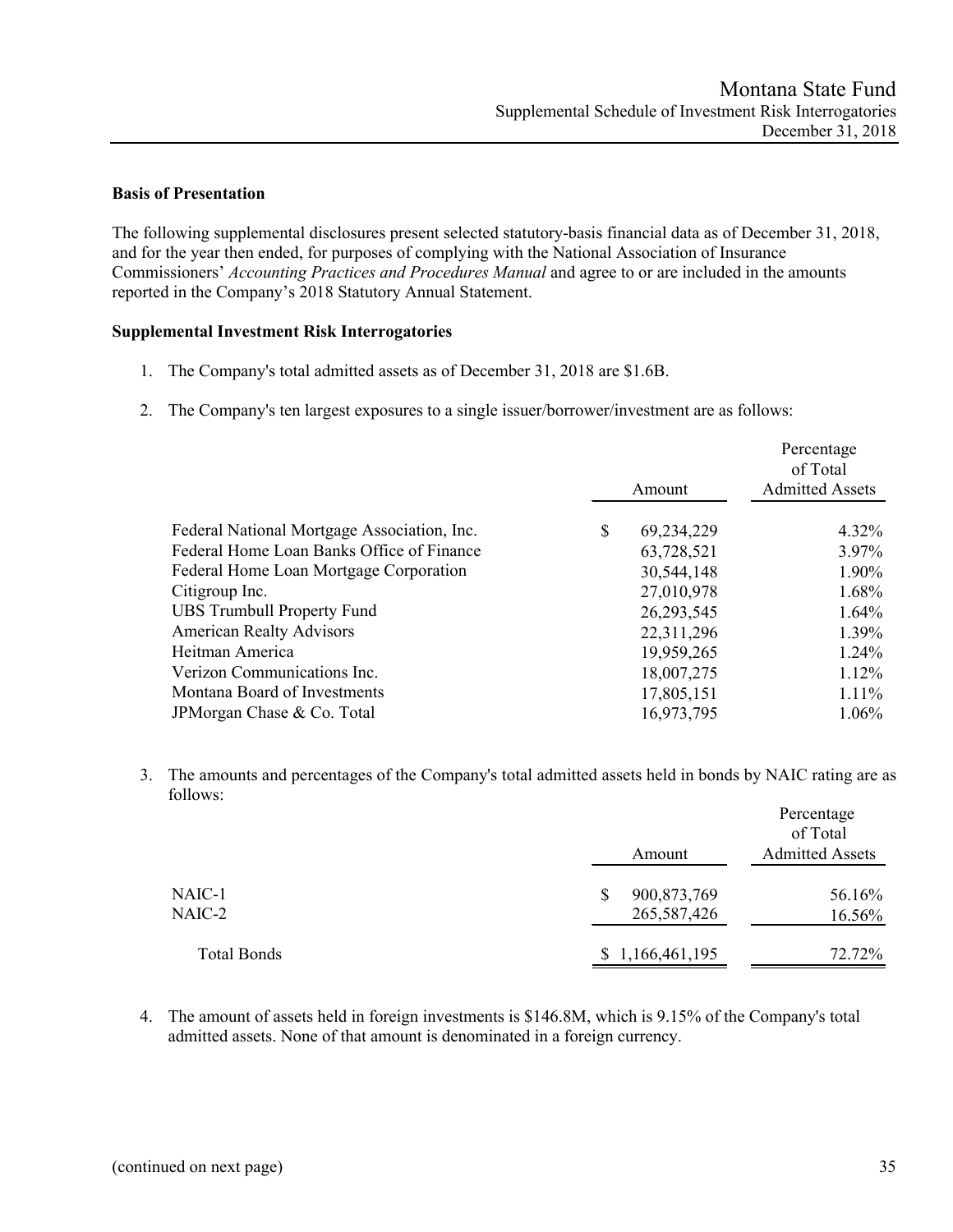- 5. All foreign investment exposure is related to countries designated as NAIC-1.
- 6. The largest foreign investment exposures by country, categorized by the country's NAIC sovereign designation are as follows:

|                               |                          | Percentage<br>of Total |
|-------------------------------|--------------------------|------------------------|
| December 31, 2018             | Amount                   | <b>Admitted Assets</b> |
| United Kingdom<br>Switzerland | 67,692,295<br>25,610,787 | $4.22\%$<br>$1.60\%$   |

7. The ten largest non-sovereign foreign issues as of December 31, 2018 were as follows:

|                                            | <b>NAIC</b><br>Designation |    | Amount       | Percentage<br>of Total<br><b>Admitted Assets</b> |
|--------------------------------------------|----------------------------|----|--------------|--------------------------------------------------|
| UBS Trumbull Property Fund                 | n/a                        | S. | 26, 293, 545 | $1.64\%$                                         |
| Barclays PLC                               | 2FE                        |    | 14,982,228   | $0.93\%$                                         |
| Shell International Finance B.V.           | 1FE                        |    | 14,970,755   | $0.93\%$                                         |
| Credit Suisse Group Funding (Guernsey) Ltd | 2FE                        |    | 14,855,695   | $0.93\%$                                         |
| <b>HSBC</b> Holdings PLC                   | 1FE                        |    | 10,313,828   | 0.64%                                            |
| Total Capital International                | 1FE                        |    | 9.992.955    | $0.62\%$                                         |
| Niagara Mohawk Power Corporation           | 1FE                        |    | 8,103,023    | 0.51%                                            |
| Toyota Motor Credit Corporation            | 1FE                        |    | 7,000,000    | $0.44\%$                                         |
| Jackson National Life Global Funding       | 1FE                        |    | 5,005,730    | 0.31%                                            |
| Novartis Securities Investment Ltd.        | 1FE                        |    | 4,999,889    | 0.31%                                            |

- 8. The amount of assets held in Canadian investments is less than 2.5% of the Company's total admitted assets.
- 9. The Company does not hold any assets with contractual sales restrictions.
- 10. The amounts and percentages of the Company's total admitted assets held in equity interests are as follows:

|                                   |             | Percentage<br>of Total |
|-----------------------------------|-------------|------------------------|
|                                   | Amount      | <b>Admitted Assets</b> |
| <b>Blackrock</b>                  | 153,602,559 | 9.58%                  |
| <b>UBS Trumbull Property Fund</b> | 26,293,545  | 1.64%                  |
| <b>American Realty Advisors</b>   | 22,311,296  | 1.39%                  |
| Heitman America Real Estate Trust | 19,959,265  | 1.24%                  |
| Prisa LP                          | 15,853,524  | $0.99\%$               |
| Nuveen Securities, LLC            | 11,310,931  | 0.71%                  |
|                                   |             |                        |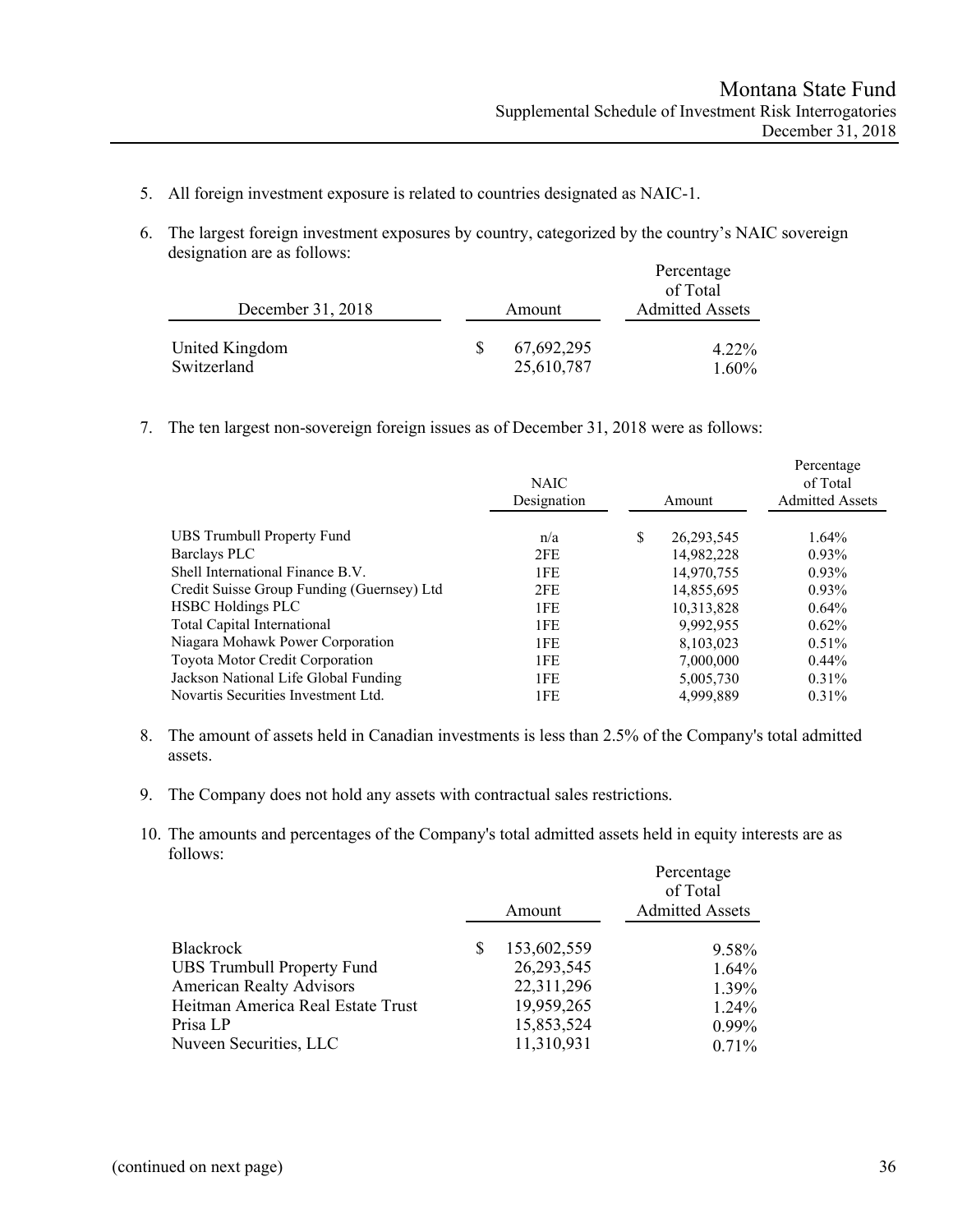- 11. The Company does not hold any privately placed equities.
- 12. The Company does not hold any general partnership interests.
- 13. The Company does not hold any mortgage loans.
- 14. The amount of assets held in real estate is less than 2.5% of the Company's total admitted assets.
- 15. The Company does not hold any mezzanine real estate loans.
- 16. The amounts and percentages of the Company's total admitted assets subject to securities lending agreements are as follows:

|                               |              |             | Percentage                         |
|-------------------------------|--------------|-------------|------------------------------------|
|                               |              | Amount      | of Total<br><b>Admitted Assets</b> |
| Securities lending agreements | <sup>S</sup> | 112,596,108 | 7.02%                              |

- 17. The Company does not hold any warrants.
- 18. The Company does not have any exposure for collars, swaps, or forwards.
- 19. The Company does not have any exposure for futures contracts.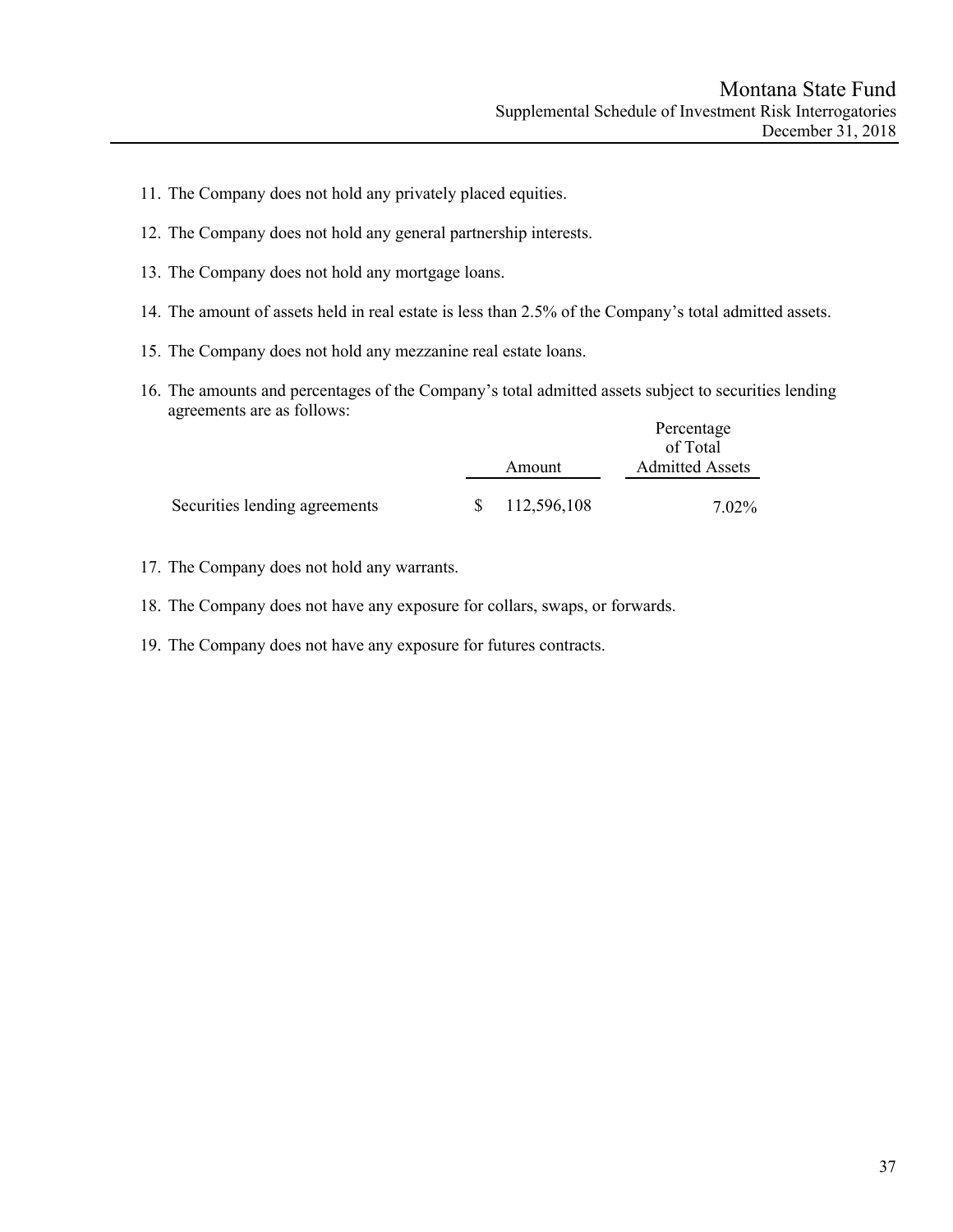# Montana State Fund Summary Investment Schedule December 31, 2018

|                                                   | Gross investment holdings |               |    | Admitted Assets as Reported<br>in the Annual Statement |               |  |
|---------------------------------------------------|---------------------------|---------------|----|--------------------------------------------------------|---------------|--|
|                                                   | Amount                    | $\frac{0}{0}$ |    | Amount                                                 | $\frac{0}{0}$ |  |
| Bonds:                                            |                           |               |    |                                                        |               |  |
| U.S. Treasury securities                          | \$<br>282,543,405         | 19.19%        | \$ | 282,543,405                                            | 19.19%        |  |
| U.S. government agency obligations (excluding     |                           |               |    |                                                        |               |  |
| mortgage-backed securities):                      |                           |               |    |                                                        |               |  |
| Issued by U.S. government agencies                |                           | $0.00\%$      |    |                                                        | $0.00\%$      |  |
| Issued by U.S. government sponsored agencies      | 148, 332, 179             | 10.08%        |    | 148, 332, 179                                          | 10.08%        |  |
| Non-U.S. government (including Canada,            |                           |               |    |                                                        |               |  |
| excluding mortgage-backed securities)             | 13,999,098                | 0.95%         |    | 13,999,098                                             | 0.95%         |  |
| Mortgage-backed securities (includes              |                           |               |    |                                                        |               |  |
| residential and commercial MBS):                  |                           |               |    |                                                        |               |  |
| Pass-through securities:                          |                           |               |    |                                                        |               |  |
| Issued or guaranteed by GNMA                      |                           | $0.00\%$      |    |                                                        | $0.00\%$      |  |
| Issued or guaranteed by FNMA and                  |                           |               |    |                                                        |               |  |
| <b>FHLMC</b>                                      | 1,159,396                 | 0.08%         |    | 1,159,396                                              | 0.08%         |  |
| All other                                         |                           | $0.00\%$      |    |                                                        | $0.00\%$      |  |
| CMOs and REMICs:                                  |                           |               |    |                                                        |               |  |
| Issued or guaranteed by GNMA, FNMA                | 38,871,829                | 2.64%         |    | 38,871,829                                             | 2.64%         |  |
| FHLMC or VA                                       |                           |               |    |                                                        |               |  |
| All other                                         | 16,587,189                | 1.13%         |    | 16,587,189                                             | 1.13%         |  |
|                                                   |                           |               |    |                                                        |               |  |
| Other debt and other fixed income securities      |                           |               |    |                                                        |               |  |
| (excluding short-term):                           |                           |               |    |                                                        |               |  |
| Unaffiliated domestic securities (includes credit |                           |               |    |                                                        |               |  |
| tenant loans and hybrid securities)               | 536,990,900               | 36.48%        |    | 536,990,900                                            | 36.48%        |  |
| Unaffiliated non-U.S. securities (including       |                           |               |    |                                                        |               |  |
|                                                   |                           |               |    |                                                        | 8.69%         |  |
| Canada)                                           | 127,977,199               | 8.69%         |    | 127,977,199                                            |               |  |
| Affiliated securities                             |                           | $0.00\%$      |    |                                                        | $0.00\%$      |  |
| Equity interests:                                 |                           |               |    |                                                        |               |  |
| Investments in mutual funds                       | 153,602,559               | 10.43%        |    | 153,602,559                                            | 10.43%        |  |
|                                                   |                           |               |    |                                                        |               |  |
| Real estate investments:                          |                           |               |    |                                                        |               |  |
| Properties occupied by the company                | 24,524,019                | 1.67%         |    | 24,524,019                                             | 1.67%         |  |
|                                                   |                           |               |    |                                                        |               |  |
| Receivables for securities                        | 9,000,000                 | 0.61%         |    | 9,000,000                                              | 0.61%         |  |
|                                                   |                           |               |    |                                                        |               |  |
|                                                   |                           |               |    |                                                        |               |  |
| Securities lending                                | 102,000                   | $0.01\%$      |    | 102,000                                                | $0.01\%$      |  |
| Cash, cash equivalents and short-term investments | 22,693,392                | 1.54%         |    | 22,693,392                                             | 1.54%         |  |
|                                                   |                           |               |    |                                                        |               |  |
| Other invested assets                             | 95,728,561                | 6.50%         |    | 95,728,561                                             | 6.50%         |  |
| Total invested assets                             | \$<br>1,472,111,726       | 100.0%        | S  | 1,472,111,726                                          | 100.0%        |  |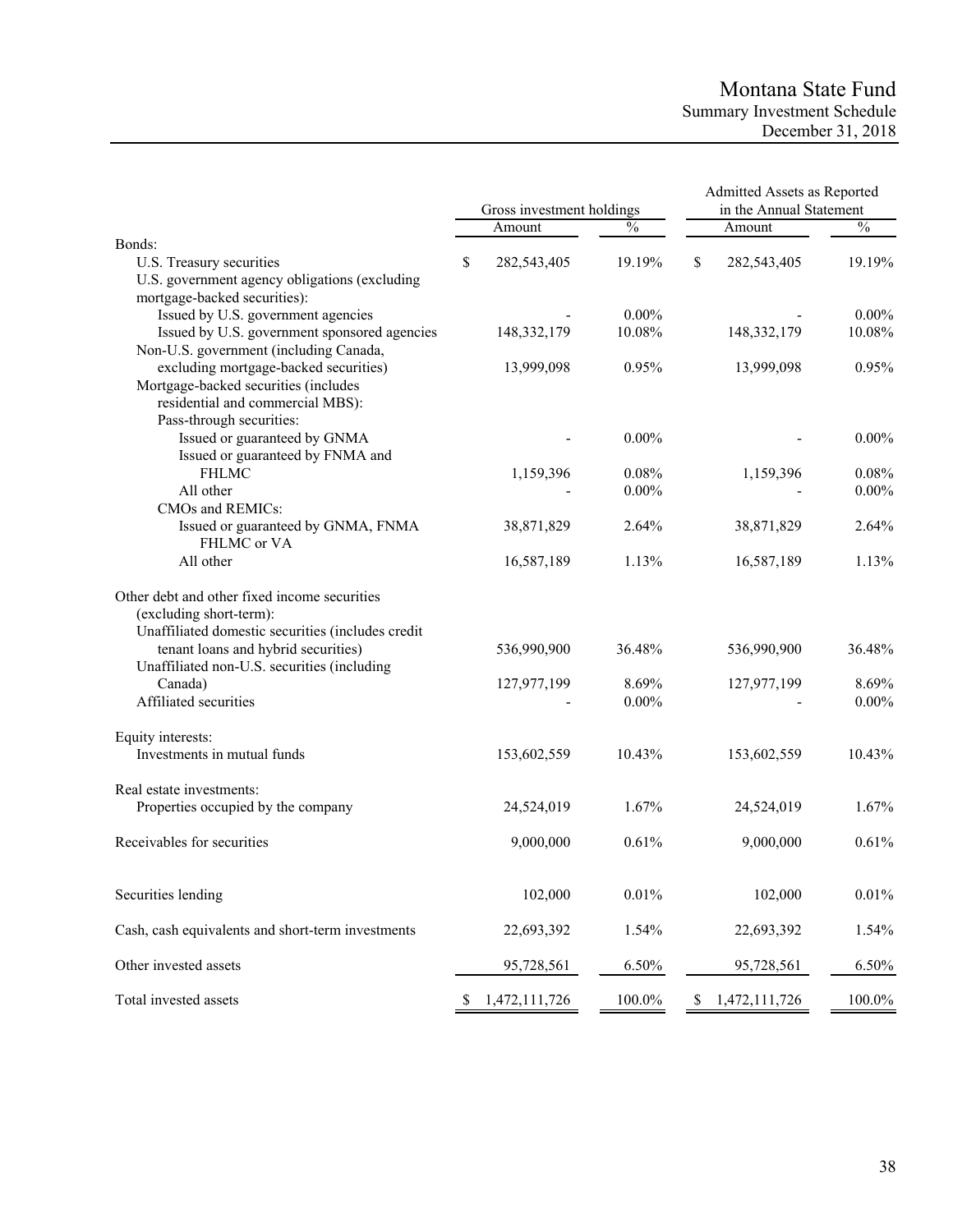The following interrogatories are included in accordance with SSAP No. 62R:

7.1 Has the reporting entity reinsured any risks under a quota share reinsurance contract with any other entity that includes a provision that would limit the reinsurer's losses below the stated quota share percentage (e.g. deductible, a loss ratio corridor, loss cap)? If yes, indicate the number of reinsurance contracts containing such provision and if the amount of reinsurance credit taken reflects the reduction in quota share coverage caused by any applicable limiting provision(s).

 $Yes \Box No \boxtimes$ 

8.1 Has the reporting entity reinsured any risk with any other entity and agreed to release such entity from liability, in whole or in part, from any loss that may occur on this risk, or portion thereof, reinsured?

Yes  $\Box$  No  $\boxtimes$ 

9.1 Has the reporting entity ceded any risk under any reinsurance contract (or under multiple contracts with the same reinsurer or its affiliates) for which during the period covered by the statement: (i) it recorded a positive or negative UW result greater than 5% of prior year-end surplus as regards to policyholders or it reported calendar year written premium ceded or year-end loss and loss expense reserves ceded greater than 5% of prior year-end surplus as regards policyholders; (ii) it accounted for that contract as reinsurance and not as a deposit; and (iii) the contract(s) contain one or more of the following features or other features that would have similar results:

- a. A contract term longer than two years and the contract is non-cancellable by the reporting entity during the contract term;
- b. A limited or conditional cancellation provision under which cancellation triggers an obligation by the reporting entity, or an affiliate of the reporting entity, to enter into a new reinsurance contract with the reinsurer, or an affiliate of the reinsurer;
- c. Aggregate stop loss reinsurance coverage;
- d. An unconditional or unilateral right by either party to commute the reinsurance contract, except for such provisions which are only triggered by a decline in the credit status of the other party;
- e. A provision permitting reporting of losses, or payment of losses, less frequently than on a quarterly basis (unless there is no activity during the period); or
- f. Payment schedule, accumulating retention from multiple years or any features inherently designed to delay timing of the reimbursement to the ceding entity.

 $Yes \Box No \boxtimes$ 

9.2 Has the reporting entity during the period covered by the statement ceded any risk under any reinsurance contract (or under multiple contracts with the same reinsurer or affiliates), excluding cessions to approved pooling arrangements or to captive insurance companies that are directly or indirectly controlling, controlled by, or under commune control with (i) one or more unaffiliated policyholders of the reporting entity, or (ii) an association of which one or more unaffiliated policyholders or the reporting entity is a member, where:

- a. The written premium ceded to the reinsurer by the reporting entity or its affiliates represents 50% or more of the entire direct and assumed premium written by the reinsurer based on its most recently available financial statement; or
- b. 25% or more of the written premium ceded to the reinsurer has been retroceded back to the reporting entity or its affiliates.

Yes  $\Box$  No  $\boxtimes$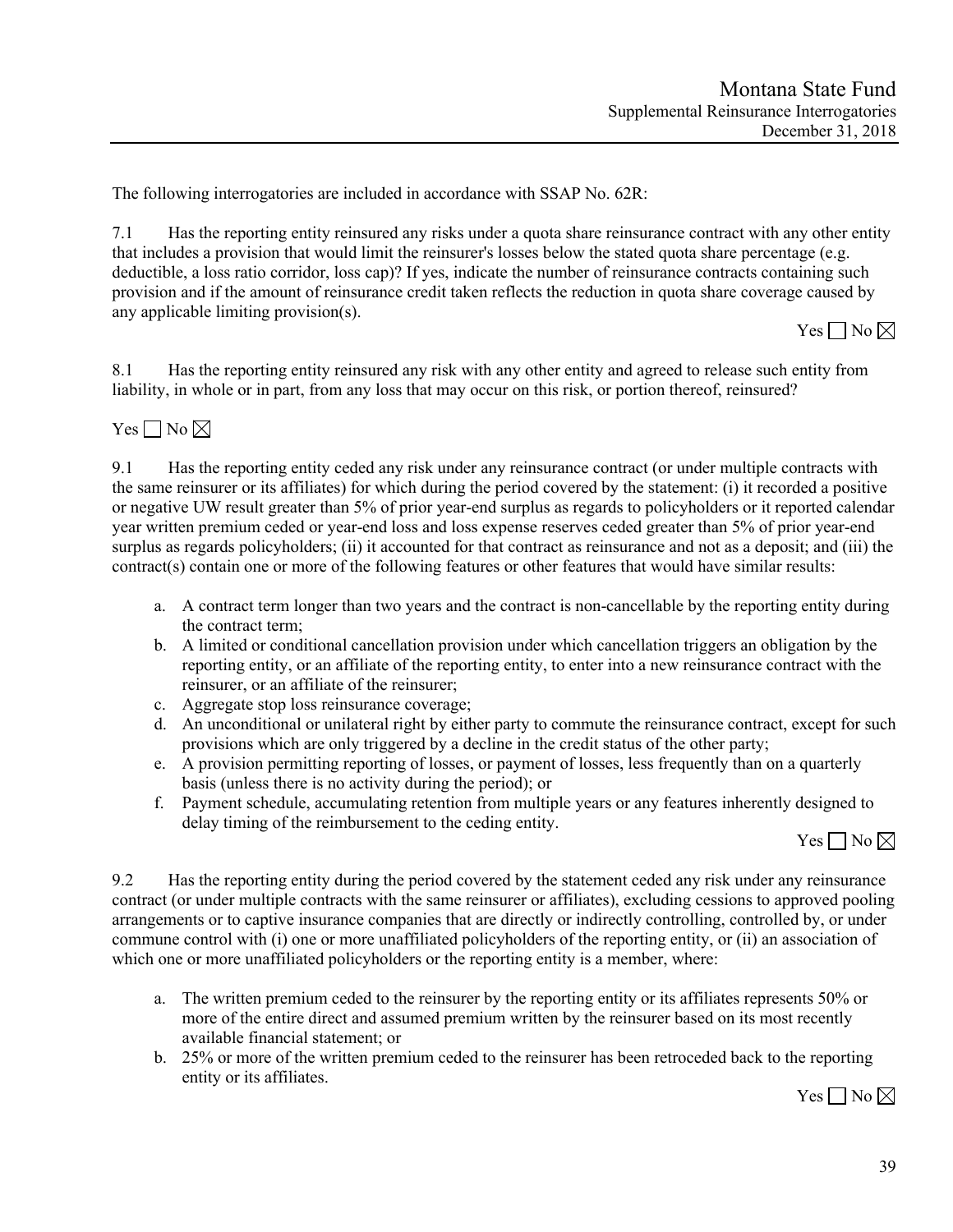- 9.4 Except for transactions meeting the requirements of paragraph 30 of SSAP No. 62R, has the reporting entity ceded any risk under any reinsurance contract during the period covered by the financial statements, and either:
	- a. Accounted for that contract as reinsurance (either prospective or retroactive) under SAP and as a deposit under GAAP; or
	- b. Accounted for that contract as reinsurance under GAAP and as a deposit under SAP.

Yes  $\Box$  No  $\boxtimes$